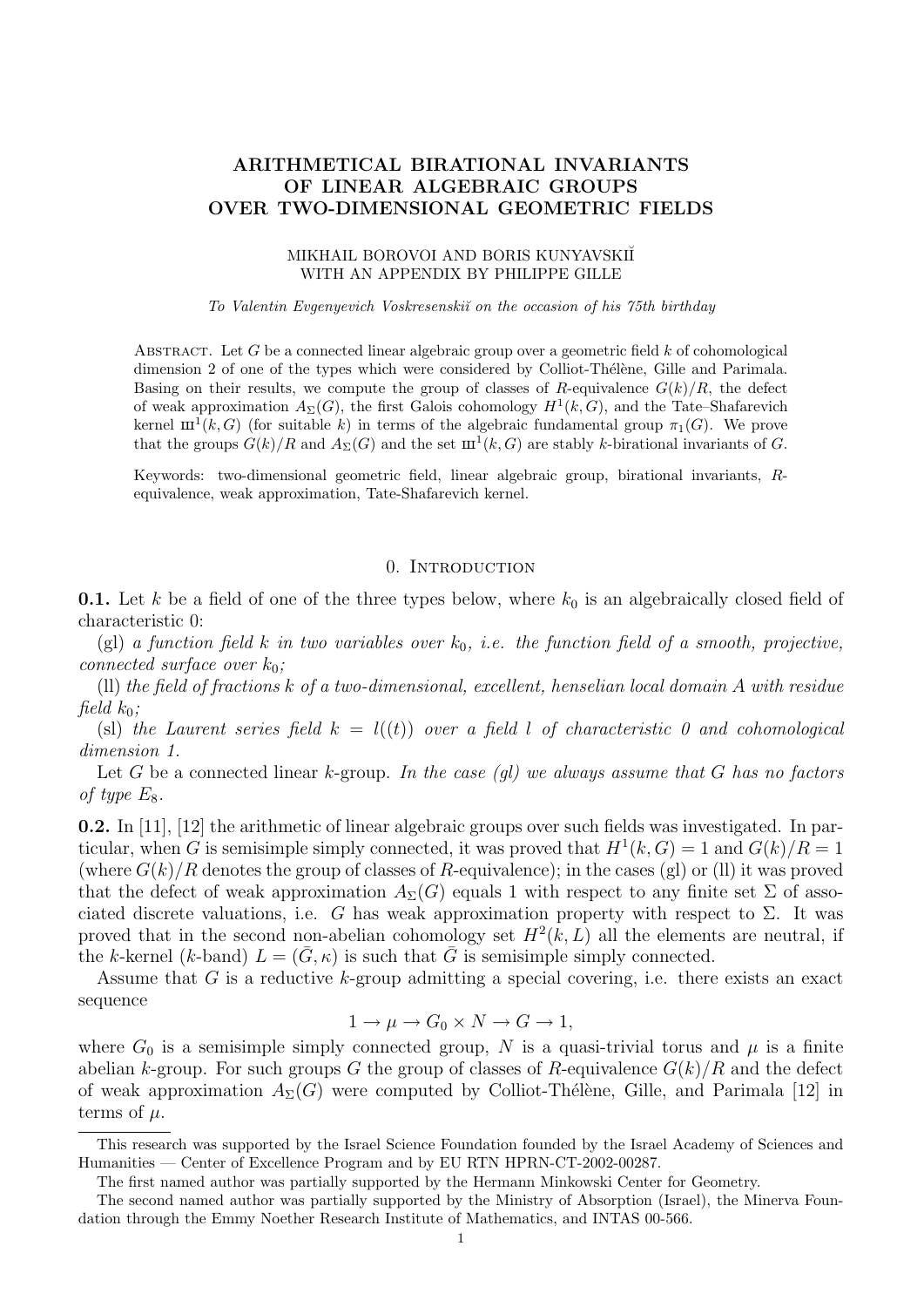0.3. In the present paper we do not assume that G admits a special covering. Basing on the fundamental results of [12], for a connected linear k-group G we compute the group  $G(k)/R$ , the group  $A_{\Sigma}(G)$  (in the cases (gl) and (ll)), the Galois cohomology set  $H^1(k, G)$ , and the Tate– Shafarevich set  $\mathrm{III}^1(k, G)$  (in the case (ll)) in terms of the algebraic fundamental group  $\pi_1(G)$ . We prove that the groups  $G(k)/R$  and  $A_{\Sigma}(G)$  and the set  $\text{III}^1(k, G)$  are stably k-birational invariants of  $G$ . We also consider the case where  $k$  is a number field.

**0.4.** We describe our results in more detail. First let  $k$  be any field of characteristic 0. Let  $\Gamma = \text{Gal}(k/k)$ , where k is a fixed algebraic closure of k. For a reductive k-group G let  $\pi_1(G)$ denote the algebraic fundamental group of  $G$  introduced in [6]. For any connected linear  $k$ -group G let  $G^{\mathrm{u}}$  denote its unipotent radical and let  $G^{\mathrm{red}} = G/G^{\mathrm{u}}$ ; it is a reductive group. We set  $\pi_1(G) := \pi_1(G^{\text{red}})$ ; it is a finitely generated (over Z) Γ-module. (For another definition of  $\pi_1(G)$ ) see [33, Sect. 10].)

We consider an additive functor  $\mathcal H$  from the category of k-tori to the category of abelian groups, with the following property:  $\mathcal{H}(N) = 0$  for any quasi-trivial torus N. An example of such a functor is  $T \mapsto H^1(k,T)$ .

In Section 1 we consider a coflasque resolution of  $\pi_1(G)$ 

$$
0 \to Q \to P \to \pi_1(G) \to 0
$$

(i.e. P is a permutation Γ-module and Q is a coflasque Γ-module). Let  $F_G$  denote the flasque torus such that  $\mathbf{X}_*(F_G) = Q$ , where  $\mathbf{X}_*$  denotes the cocharacter group. We show that  $\mathcal{H}(F_G)$  is determined uniquely by G up to canonical isomorphism, and we obtain a functor  $G \mapsto \mathcal{H}(F_G)$ .

In Section 2 we consider a smooth rational k-variety X. Let  $V_X$  denote a smooth compactification of X. Write  $\overline{V}_X = V_X \times_k \overline{k}$ . Let  $S_X$  be the Néron–Severi torus of  $V_X$ , i.e. the k-torus such that  $\mathbf{X}^*(S_X) = \text{Pic }\overline{V}_X$ , where  $\mathbf{X}^*$  denotes the character group. We show that  $\mathcal{H}(S_X)$  is determined uniquely by X up to canonical isomorphism, and we obtain a functor  $X \mapsto \mathcal{H}(S_X)$ . The group  $\mathcal{H}(S_X)$  is a stably k-birational invariant of X.

In Section 3 we prove that for a connected k-group G, Pic  $\overline{V}_G$  is a flasque Γ-module (thus we generalize a theorem of Voskresenskiı̆ on tori). Using this result we prove that  $\mathcal{H}(F_G) \simeq \mathcal{H}(S_G)$ and that  $F_G \times N_1 \simeq S_G \times N_2$  for some quasi-trivial k-tori  $N_1$  and  $N_2$ .

In Section 4 we assume that k is as in 0.1. We prove that  $G(k)/R \simeq H^1(k, F_G)$ . We take  $\mathcal{H}(T) = H^1(k,T)$ . Using the results of Sections 3 and 2, we obtain that  $G(k)/R \simeq H^1(k, S_G)$  and therefore the group  $G(k)/R$  is a stably k-birational invariant of G.

In Section 5 we consider weak approximation for G with respect to a finite set  $\Sigma$  of associated discrete valuations of k. We assume that k is of type (gl) or (ll). For a k-torus T set

$$
\mathbf{H}_{\Sigma}^{1}(k, T) = \text{coker}\left[H^{1}(k, T) \to \prod_{v \in \Sigma} H^{1}(k_{v}, T)\right]
$$

(**Y** is pronounced "cheh"). We prove that  $A_{\Sigma}(G) \simeq \mathbf{V}_{\Sigma}^1(k, F_G)$ . We take  $\mathcal{H}(T) = \mathbf{V}_{\Sigma}^1(k, T)$ . Using the results of Sections 3 and 2, we obtain that  $A_\Sigma(\tilde{G}) \simeq \mathbf{V}^1_\Sigma(k, S_G)$  and therefore  $\tilde{A}_\Sigma(G)$  is a stably k-birational invariant of G.

In Section 6 we consider  $H^1(k, G)$ . In [6] for any field k of characteristic 0 the group of abelian Galois cohomology  $H^1_{ab}(k, G)$  was defined in terms of  $\pi_1(G)$ . A canonical abelianization map  $ab^1: H^1(k, G) \to H^1_{ab}(k, G)$  was defined. We prove here that if k is as in 0.1, then  $ab^1$  is a bijection. Thus  $H^1(k, G)$  has a canonical, functorial structure of an abelian group.

In Section 7 we consider the Hasse principle for G when k is of type  $(1)$ . Using the result of Section 6, we prove that there is a canonical bijection  $\mathrm{III}^1(k, G) \simeq \mathrm{III}^2(k, F_G)$ . We take  $\mathcal{H}(T) = \text{III}^2(k, T)$ . Using the results of Sections 3 and 2, we obtain that  $\text{III}^1(k, G) \simeq \text{III}^2(k, S_G)$ and that the cardinality of the set  $III<sup>1</sup>(k, G)$  is a stably k-birational invariant of G. In particular, if G is stably k-rational, then  $III^1(k, G) = 1$ .

The results of Sections  $4-7$  hold also when k is a totally imaginary number field. In Section 8 we establish analogues of these results when  $k$  is any number field, not necessarily totally imaginary.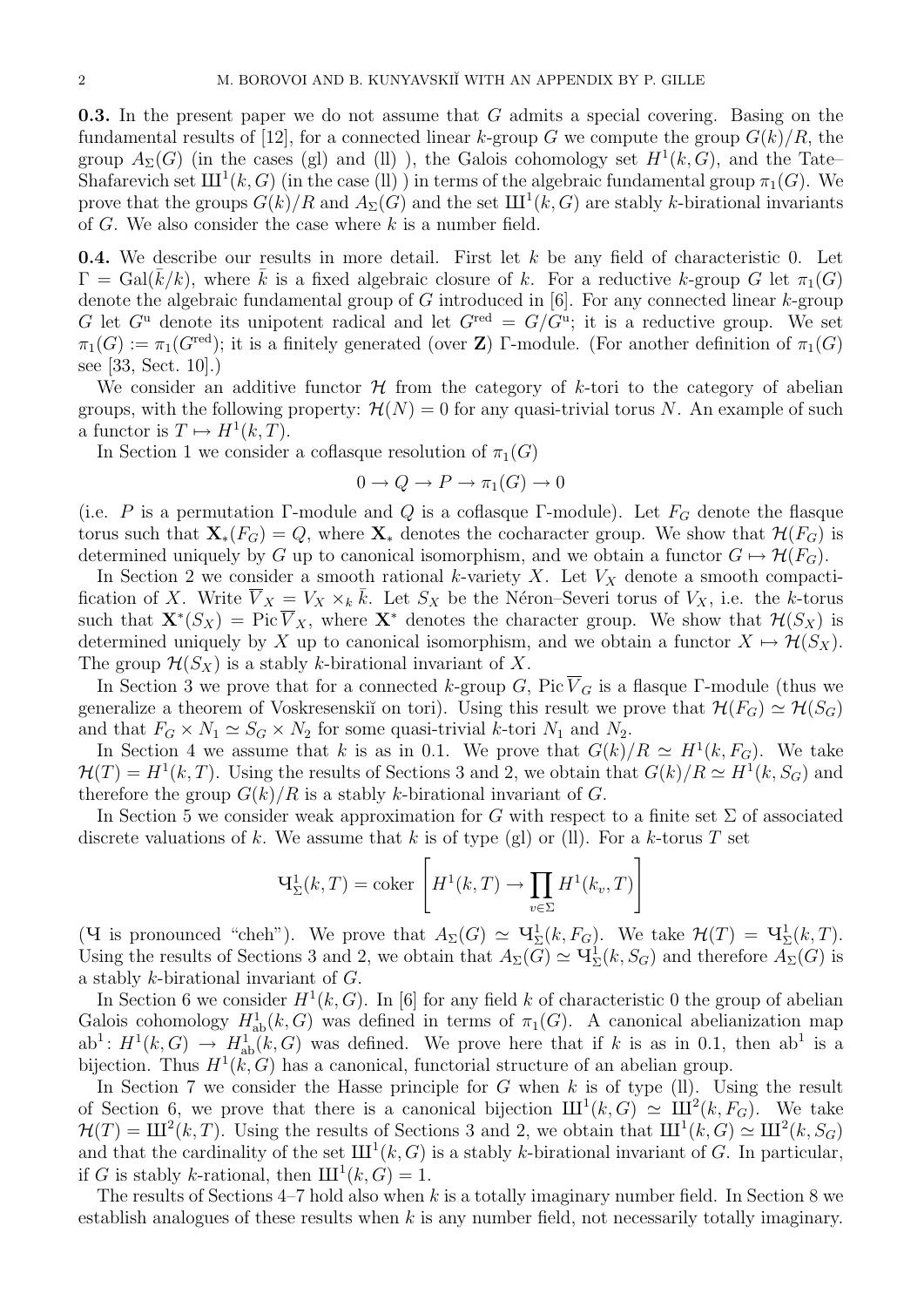The proof of our formula for  $G(k)/R$  in Section 4 is based on the difficult Lemma 4.12. This lemma is proved in the Appendix by P. Gille. Gille also proves a similar (and more difficult) result over a number field which we use in Section 8.

For a discussion of our results (with references) see the text of the paper below. Here we only note that we use the method of Kottwitz [27] in order to reduce the assertions to the known case of tori.

Acknowledgements. We are very grateful to Philippe Gille for writing the Appendix to this paper, where he proves the crucial Lemma 4.12, and for helpful discussions and correspondence. We are very grateful to Jean-Louis Colliot-Thélène for his help in finding another proof of Lemma 4.12 and for asking stimulating questions. We are grateful to Joseph Bernstein, Shmuel Rosset, and Joost van Hamel for useful discussions. The first-named author worked on the paper during his stay at the University of Sciences and Technologies of Lille, the hospitality and support of which are gratefully acknowledged.

#### Notation and conventions.

k is a field of characteristic 0,  $\bar{k}$  is a fixed algebraic closure of k,  $\Gamma = \text{Gal}(\bar{k}/k)$ . By a  $\Gamma$ -module we mean a finitely generated over Z discrete Γ-module.

Let G be a connected linear algebraic group defined over k. We define  $G^u$  and  $G^{\text{red}}$  as in 0.4. Let  $G^{ss}$  denote the derived group of  $G^{red}$ ; it is semisimple. Set  $G^{tor} = G^{red}/G^{ss}$ ; it is a torus. Let  $G^{\rm sc}$  denote the universal covering of  $G^{\rm ss}$ ; it is simply connected.

In Sections 1–3  $H$  is a covariant functor from the category of k-tori to the category of abelian groups satisfying the following conditions:

(1) let  $f_1, f_2 \colon T' \to T''$  be two homomorphisms of k-tori, then  $\mathcal{H}(f_1 + f_2) = \mathcal{H}(f_1) + \mathcal{H}(f_2);$ 

(2)  $\mathcal{H}(T_1 \times T_2) \simeq \mathcal{H}(T_1) \oplus \mathcal{H}(T_2)$  for any two k-tori  $T_1$  and  $T_2$ ;

(3)  $\mathcal{H}(N) = 0$  for any quasi-trivial k-torus N.

A functor satisfying (1) is called additive, and (2) follows from (1), cf. [30, Ch. VIII.2, Prop. 4 on p. 193]. From (2) and (3) follows the following property:

(4) if  $p_T: T \times N \to T$  is the projection, where N is a quasi-trivial torus, then  $p_{T*}: \mathcal{H}(T \times N) \to$  $\mathcal{H}(T)$  is an isomorphism.

An example of such a functor is  $\mathcal{H}(T) = H^1(k,T)$ . Another example is  $\mathcal{H}(T) = \text{III}^2(k,T)$  when  $k$  is a number field.

# 1. FUNCTOR  $\mathcal{H}(F_G)$

Let k be a field of characteristic 0. In this section we construct a functor  $G \mapsto \mathcal{H}(F_G)$  from the category of connected linear algebraic k-groups to abelian groups. Here  $F_G$  is the flasque torus coming from a coflasque resolution of  $\pi_1(G)$ .

1.1. A Γ-module P is called a permutation module if it is torsion-free and has a Γ-invariant basis. A Γ-module is called coflasque if it is torsion-free and  $H^1(\Gamma', Q) = 0$  for every open subgroup  $Γ' ⊂ Γ$ . Any permutation module is coflasque.

A coflasque resolution of a Γ-module A is an exact sequence of Γ-modules

(R) 
$$
0 \to Q \to P \stackrel{\alpha}{\to} A \to 0,
$$

where  $P$  is a permutation module and  $Q$  is a coflasque module.

**Lemma 1.2.** ([16, Lemme 0.6]) Every Γ-module A admits a coflasque resolution. Moreover if  $\overline{\Gamma}$ is the image of  $\Gamma$  in Aut A, then there exists a coflasque resolution (R) of A such that  $\Gamma$  acts on P and Q through  $\overline{\Gamma}$ .

**1.3.** A k-torus F is called flasque if its cocharacter group  $X_*(F)$  is a coflasque Γ-module. A k-torus N is called quasi-trivial if it is isomorphic to the product  $\prod_i R_{K_i/k} \mathbf{G}_{m,K_i}$ , where  $K_i/k$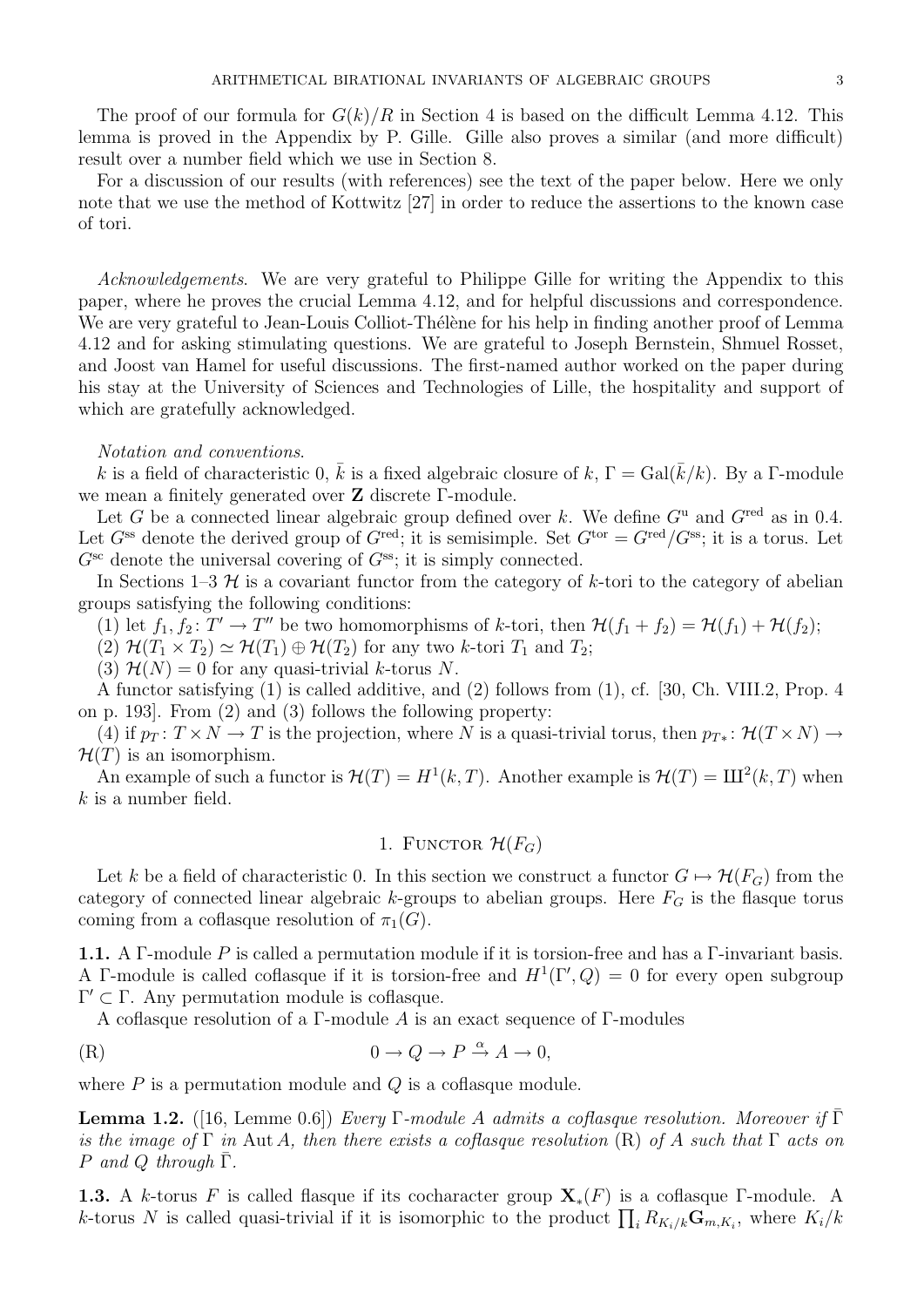are finite extensions. In other words, N is quasi-trivial if and only if  $X_*(N)$  is a permutation Γ-module.

Let (R) be a coflasque resolution of a Γ-module A. Let  $F_{(R)}$  denote the flasque torus such that  $\mathbf{X}_{*}(F_{(R)}) = Q$ . Set  $\mathcal{F}(R) = \mathcal{H}(F_{(R)})$ , where  $\mathcal{H}$  is a functor as in Notation and conventions. We shall prove that  $\mathcal{F}(R)$  depends only on A and is functorial in A.

Note that for two coflasque resolutions

$$
(\mathcal{R}'_i) \qquad \qquad 0 \to Q_i \to P_i \to A \to 0 \quad (i = 1, 2)
$$

of a Γ-module A, we have  $Q_1 \oplus P'_1 \simeq Q_2 \oplus P'_2$  for some permutation modules  $P'_1$  and  $P'_2$  cf. [16, Lemme 0.6]. Thus  $\mathcal{H}(F_{(R_1')}) \simeq \mathcal{H}(F_{(R_2')})$  by property (4) of  $\mathcal{H}$ , see Notation and conventions. We prove below that there exists a *canonical* isomorphism, permitting to identify  $\mathcal{H}(F_{(R'_{1})})$  and  $\mathcal{H}(F_{(\mathrm{R}'_2)}).$ 

1.4. Let

$$
(R_i) \t\t 0 \to Q_i \to P_i \xrightarrow{\alpha_i} A_i \to 0 \t (i = 1, 2)
$$

be coflasque resolutions. We always regard  $Q_i$  as a subgroup of  $P_i$ . A morphism  $(R_1) \rightarrow (R_2)$  is a pair of homomorphisms of Γ-modules  $f: A_1 \to A_2$ ,  $\psi: P_1 \to P_2$  such that the following diagram is commutative:



Then  $\psi$  defines a homomorphism  $Q_1 \to Q_2$  (as the restriction of  $\psi$  to  $Q_1$ ). Thus a pair  $(f, \psi)$ gives rise to a homomorphism  $\mathcal{F}(f, \psi)$ :  $\mathcal{F}(\mathrm{R}_1) \to \mathcal{F}(\mathrm{R}_2)$ .

Lemma 1.5. Let

$$
(R') \t\t 0 \to Q' \to P' \xrightarrow{\alpha'} A' \to 0
$$

$$
0 \to Q'' \to P'' \xrightarrow{\alpha''} A'' \to 0
$$

be coflasque resolutions. Let  $f: A' \to A''$  be a homomorphism of Γ-modules. Then f extends to a morphism  $(f, \psi) : (\mathbb{R}') \to (\mathbb{R}'')$ .

*Proof.* Set  $P = P' \times_{A''} P'' = \{(x', x'') \in P' \times P'' \mid f(\alpha'(x')) = \alpha''(x'')\}$ . Let  $p' : P \to P'$  denote the projection defined by  $p'(x', x'') = x'$ . Clearly ker  $p' \simeq Q''$ . We obtain an exact sequence

$$
0 \to Q'' \to P \xrightarrow{p'} P' \to 0.
$$

Since P' is a permutation module and Q'' is a coflasque module, we have  $Ext^1(P', Q'') = 0$ (cf. [29, Prop. 1.2]). Thus there exists a splitting  $\beta: P' \to P$  such that  $p' \circ \beta = id_{P'}$ . Write  $\beta(x') = (x', \psi(x'))$ , where  $\psi(x') \in P''$ ,  $\alpha''(\psi(x')) = f(\alpha'(x'))$ . Clearly  $(f, \psi)$  is a morphism  $(R') \rightarrow (R'')$  extending f.

**Lemma 1.6.** Let  $(R')$ ,  $(R'')$  be as in Lemma 1.5. Let  $(f, \psi)$ :  $(R') \rightarrow (R'')$  be any morphism of coflasque resolutions. Then the homomorphism  $\mathcal{F}(f, \psi) : \mathcal{F}(\mathrm{R}_1) \to \mathcal{F}(\mathrm{R}_2)$  does not depend on  $\psi$ .

*Proof.* Let  $\psi_1, \psi_2 \colon P' \to P''$  be two homomorphisms of Γ-modules compatible with  $f \colon A' \to A''$ . Let  $\chi = \psi_1 - \psi_2$ :  $P' \to P''$ . Then clearly im  $\chi \in \ker \alpha'' = Q''$ . We may and shall regard  $\chi$  as a homomorphism  $\chi: P' \to Q''$ .

Let  $\theta_i: Q' \to Q''$  be the homomorphisms induced by  $\psi_i$   $(i = 1, 2)$ , where we regard  $Q'$ ,  $Q''$ as submodules of P', P'', respectively. Then  $\theta_i(x') = \psi_i(x')$  for any  $x' \in Q'$ . We see that  $\theta_2 - \theta_1 = \chi|_{Q'}$ . But  $\chi|_{Q'}: Q' \to Q''$  factors through P'. It follows that

$$
\mathcal{F}(f,\psi_2) - \mathcal{F}(f,\psi_1): \mathcal{H}(F_{(\mathbf{R}')}) \to \mathcal{H}(F_{(\mathbf{R}'')})
$$

factors through  $\mathcal{H}(N')$ , where N' is the k-torus such that  $\mathbf{X}_*(N') = P'$ . Since N' is a quasi-trivial torus, we have  $\mathcal{H}(N') = 0$  and  $\mathcal{F}(f, \psi_2) - \mathcal{F}(f, \psi_1) = 0$ . Thus  $\mathcal{F}(f, \psi_1) = \mathcal{F}(f, \psi_2)$ .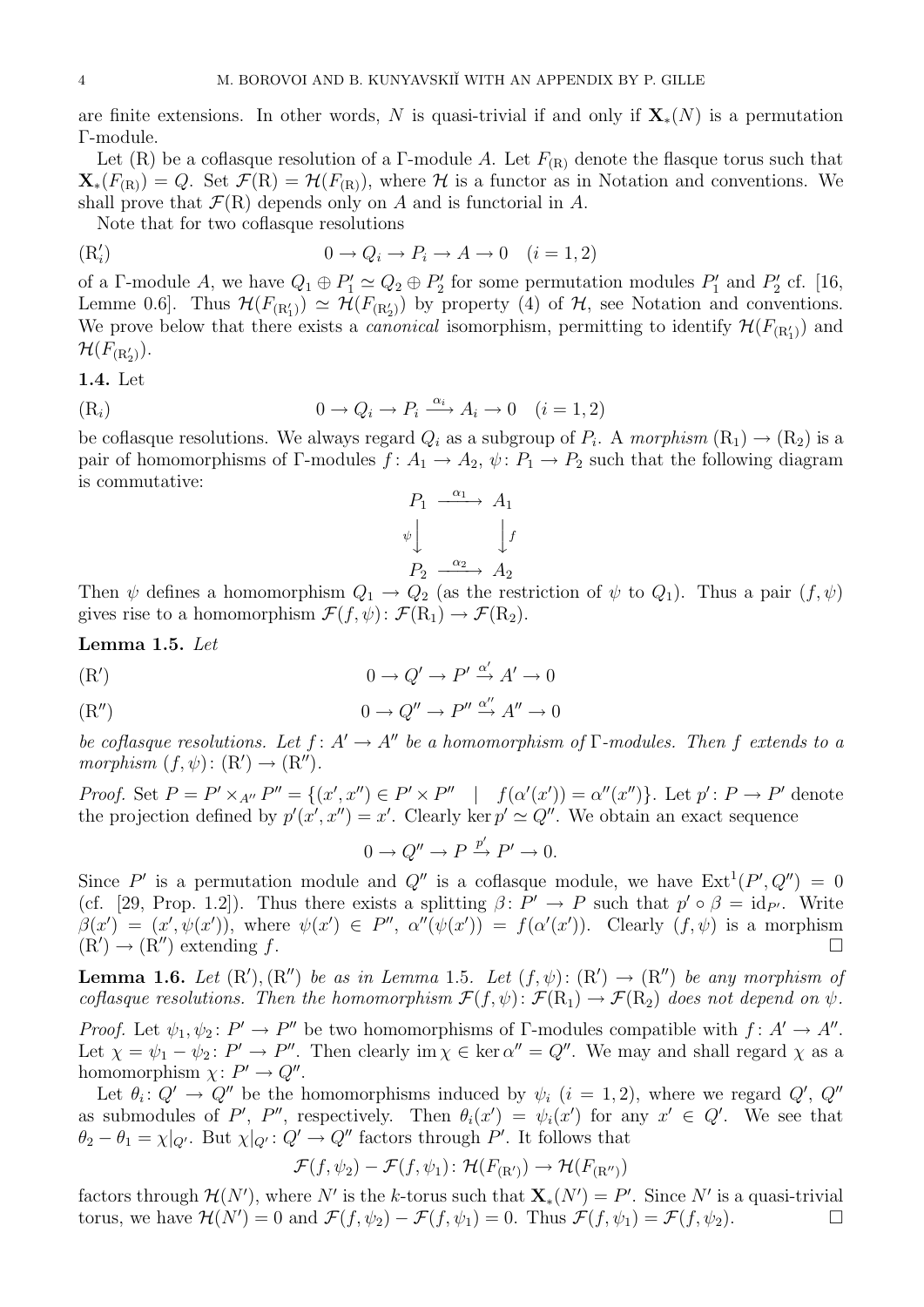We shall write  $\mathcal{F}(f)_{(\mathbb{R}',\mathbb{R}'')}$  instead of  $\mathcal{F}(f,\psi)$ .

1.7. Now using Lemmas 1.2, 1.5 and 1.6, we shall prove by a categoric argument that the correspondence  $A \mapsto \mathcal{F}(R)$  defines a functor  $A \mapsto \mathcal{F}(A)$  from the category of Γ-modules to the category of abelian groups.

(i) Assume we have three coflasque resolutions  $(R', (R''), (R'')$  as above. Let  $f: A' \rightarrow A''$  and  $g: A'' \to A'''$  be homomorphisms of Γ-modules. Then it is easy to see that

$$
\mathcal{F}(g \circ f)_{(\mathrm{R}',\mathrm{R}''')} = \mathcal{F}(g)_{(\mathrm{R}'',\mathrm{R}''')} \circ \mathcal{F}(f)_{(\mathrm{R}',\mathrm{R}'')}.
$$

(ii) Consider the case when we have one  $\Gamma$ -module A and one coflasque resolution

(R) 
$$
0 \to Q \to P \to A \to 0.
$$

Then  $\mathcal{F}(\mathrm{id}_A)_{(R,R)}\colon \mathcal{F}(R)\to \mathcal{F}(R)$  equals  $\mathrm{id}_{\mathcal{F}(R)}$ .

(iii) Consider the case of two coflasque resolutions of the same Γ-module A:

$$
(R_i) \t\t 0 \to Q_i \to P_i \to A \to 0 \t (i = 1, 2).
$$

Set  $\varphi_{12} = \mathcal{F}(\mathrm{id}_A)_{(R_1,R_2)} \colon \mathcal{F}(R_1) \to \mathcal{F}(R_2)$ . One can easily prove that  $\varphi_{12}$  is an isomorphism. We have constructed a canonical isomorphism  $\varphi_{12} : \mathcal{F}(\mathrm{R}_1) \to \mathcal{F}(\mathrm{R}_2)$ .

(iv) Now consider three coflasque resolutions of one Γ-module A:

$$
(R_i) \t\t 0 \to Q_i \to P_i \to A \to 0 \t (i = 1, 2, 3).
$$

By (iii) we have canonical isomorphisms  $\varphi_{ij} : \mathcal{F}(\mathbf{R}_i) \to \mathcal{F}(\mathbf{R}_j)$ . By (i) we have  $\varphi_{23} \circ \varphi_{12} = \varphi_{13}$ .

(v) Let A be a Γ-module. For any two coflasque resolutions  $(R_1), (R_2)$  of A we identify  $\mathcal{F}(R_1)$ with  $\mathcal{F}(R_2)$  using the canonical isomorphism  $\varphi_{12}$ . We thus obtain an abelian group which we denote by  $\mathcal{F}(A)$ . Note that the group  $\mathcal{F}(A)$  is well defined because of (iv).

(vi) Let  $f: A' \to A''$  be a homomorphism of  $\Gamma$ -modules, and let  $(R'_i) \to (R''_i)$   $(i = 1, 2)$  be two morphisms of coflasque resolutions extending  $f$ . Then it is easy to see that the following diagram is commutative:  $\tau(r)$ 

$$
\mathcal{F}(\mathrm{R}'_1) \xrightarrow{\mathcal{F}(f)(\mathrm{R}'_1, \mathrm{R}''_1)} \mathcal{F}(\mathrm{R}''_1)
$$
\n
$$
\varphi'_{12} \downarrow \qquad \qquad \downarrow \varphi''_{12}
$$
\n
$$
\mathcal{F}(\mathrm{R}'_2) \xrightarrow{\mathcal{F}(f)(\mathrm{R}'_2, \mathrm{R}''_2)} \mathcal{F}(\mathrm{R}''_2)
$$

(vii) Let  $f: A' \to A''$  be a homomorphism of Γ-modules. Choose coflasque resolutions (R') and  $(R'')$  of A' and A'', respectively. We define  $\mathcal{F}(f) \colon \mathcal{F}(A') \to \mathcal{F}(A'')$  to be  $\mathcal{F}(f)_{(R',R'')}: \mathcal{F}(R') \to$  $\mathcal{F}(R'')$ . By (vi) this homomorphism is well defined (does not depend on the choice of resolutions).

Thus we have defined a functor  $A \mapsto \mathcal{F}(A)$  from Γ-modules to abelian groups. We shall denote  $\mathcal{F}(A)$  by  $\mathcal{H}(F_A)$ .

**1.8.** We recall the definition of algebraic fundamental group  $\pi_1(G)$  of a connected linear algebraic group  $G$  from [6].

First assume that G is reductive. Consider the composition

$$
\rho \colon G^{\text{sc}} \to G^{\text{ss}} \hookrightarrow G.
$$

In general the homomorphism  $\rho$  is neither surjective nor injective. Let  $T \subset G$  be a maximal torus (defined over k). Set  $T^{sc} = \rho^{-1}(T) \subset G^{sc}$ , it is a maximal torus in  $G^{sc}$ . The homomorphism  $\rho: T^{\rm sc} \to T$  induces a homomorphism of  $\Gamma$ -modules  $\rho_* \colon \mathbf{X}_*(T^{\rm sc}) \to \mathbf{X}_*(T)$ , where  $\mathbf{X}_*$  denotes the cocharacter group. Set  $\pi_1(G) = \mathbf{X}_*(T)/\rho_*\mathbf{X}_*(T^{\text{sc}})$ . It is shown in [6] that the Γ-module  $\pi_1(G)$  is well defined, i.e. does not depend on the choice of a maximal torus  $T \subset G$ . To a homomorphism  $f: G_1 \to G_2$  there corresponds a homomorphism of Γ-modules  $f_*: \pi_1(G_1) \to \pi_1(G_2)$ .

For an arbitrary connected linear algebraic k-group G (not necessarily reductive) we set  $\pi_1(G) :=$  $\pi_1(G^{\text{red}})$ . Then  $\pi_1$  is a functor from the category of connected linear algebraic k-groups to the category of Γ-modules.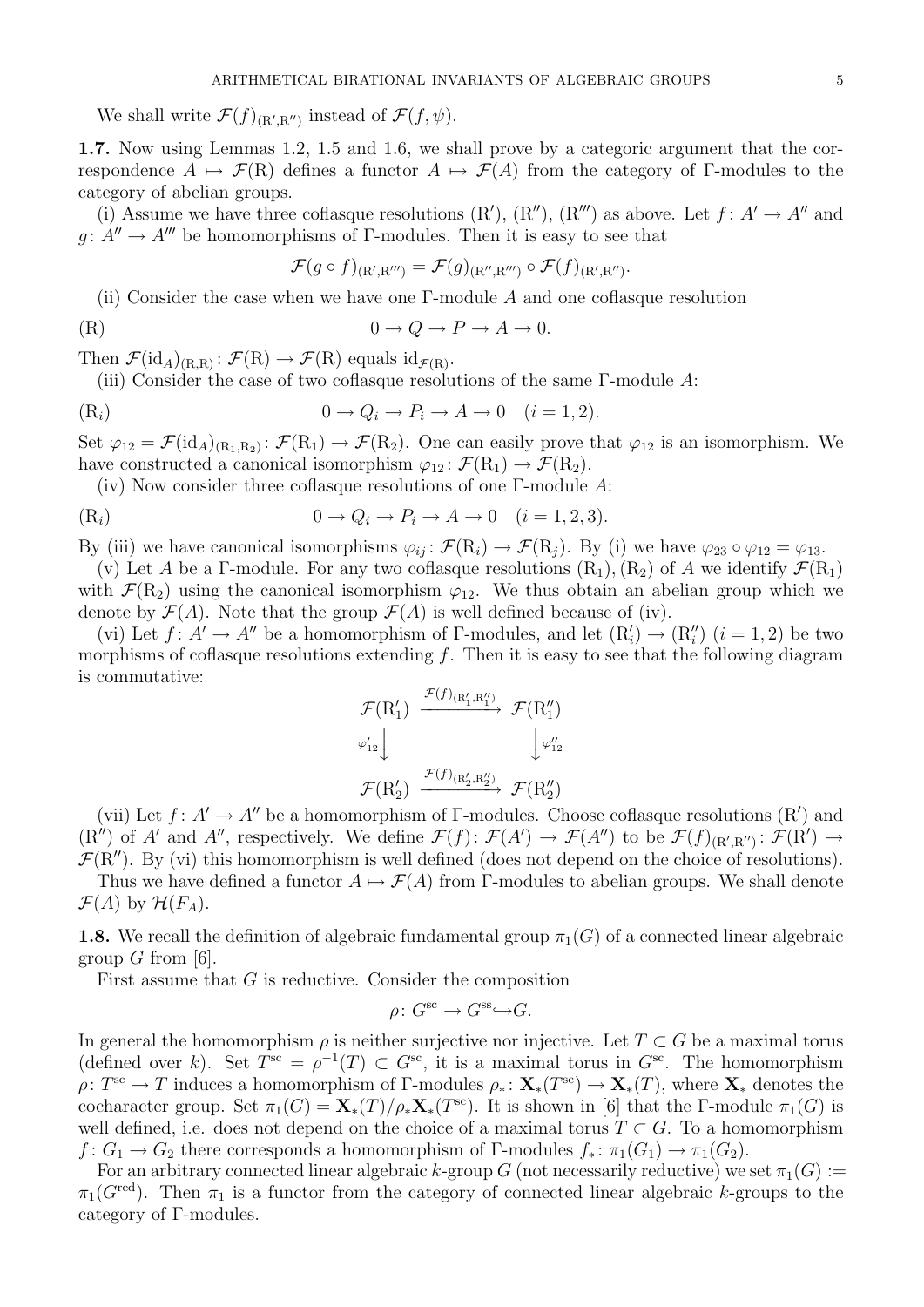1.9. Consider the functor  $\mathcal{F} \circ \pi_1 : G \mapsto \mathcal{H}(F_{\pi_1(G)})$  from the category of connected linear algebraic k-groups to the category of abelian groups. We shall write  $\mathcal{H}(F_G)$  for  $\mathcal{H}(F_{\pi_1(G)})$ .

Recall that a finite group is called metacyclic if all its Sylow subgroups are cyclic.

**Proposition 1.10.** Assume that the image  $\overline{\Gamma}$  of  $\Gamma$  in Aut  $\pi_1(G)$  is a metacyclic group. Then  $\mathcal{H}(F_G)=0.$ 

*Proof.* By definition  $\mathcal{H}(F_G) = \mathcal{H}(F)$  for a flasque torus F coming from a coflasque resolution of  $\pi_1(G)$ . By Lemma 1.2 we may assume that F splits over a metacyclic extension. By a theorem of Endo and Miyata (cf. [15, Prop. 2, p. 184]) there exists a k-torus T such that the torus  $F \times T$ is quasi-trivial. We obtain

$$
\mathcal{H}(F) \oplus \mathcal{H}(T) = \mathcal{H}(F \times T) = 0,
$$

hence  $\mathcal{H}(F_G) = \mathcal{H}(F) = 0.$ 

# 2. FUNCTOR  $\mathcal{H}(S_{X})$

**2.1.** Let k be a field of characteristic 0. Let X be a smooth rational k-variety (i.e.  $X \times_k \overline{k}$  is birational to an affine space). Let  $V_X$  be a smooth k-compactification of X. We consider the Γ-module Pic  $\overline{V}_X$ , where  $\overline{V}_X = V_X \times_k \overline{k}$ . It is a torsion-free group of finite **Z**-rank (cf. e.g. [44, 4.5]). Let  $S_X$  denote the Néron–Severi torus of  $V_X$ , i.e. the k-torus with character group  $\mathbf{X}^*(S_X) = \text{Pic }\overline{V}_X$ . We shall show in this section that  $\mathcal{H}(S_X)$  does not depend on the choice of  $V_X$ , and that the correspondence  $X \mapsto \mathcal{H}(S_X)$  extends to a functor from the category of smooth rational  $k$ -varieties to the category of abelian groups. (The similar assertion about the correspondence  $X \mapsto H^1(k, \text{Pic }\overline{V}_X)$  is known to experts, cf. [39, 9.0], but we could not find a reference where it was written in detail.) Moreover we shall prove that  $\mathcal{H}(S_X)$  is a stably k-birational invariant of X.

**2.2.** Let X be a smooth geometrically integral k-variety. A smooth compactification V of X is a pair  $(V, \nu: X \rightarrow V)$ , where V is a smooth complete k-variety, and  $\nu$  is an embedding of X into V as a dense open subset. We often write just V instead of  $(V, \nu)$ . We say that a smooth compactification  $(V',\nu')$  dominates  $(V,\nu)$  if there exists a k-morphism  $\lambda: V' \to V$  such that  $\nu = \lambda \circ \nu'$ . Then such  $\lambda$  is unique (because  $\nu'(X)$  is dense in V').

We need three propositions on smooth compactifications.

**Proposition 2.3.** [24] For any smooth geometrically integral k-variety X there exists a smooth compactification  $(V, \nu)$  of X.

**Proposition 2.4.** For any two smooth compactifications  $V_1$ ,  $V_2$  of a smooth geometrically integral k-variety X, there exists a smooth compactification  $V_3$  of X dominating both  $V_1$  and  $V_2$ .

*Proof.* The proposition is a special case of Proposition 2.6 below.  $\Box$ 

**2.5.** Let  $f: X' \to X''$  be a morphism of smooth k-varieties. Let  $(V', \nu')$ ,  $(V'', \nu'')$  be smooth compactifications of X', X'', respectively. We say that a morphism  $\psi: V' \to V''$  is compatible with  $f$  if the following diagram commutes:

$$
V' \xrightarrow{\psi} V''
$$
  

$$
\nu' \uparrow \qquad \qquad \uparrow \nu''
$$
  

$$
X' \xrightarrow{f} X''
$$

**Proposition 2.6.** Let  $f: X' \to X''$  be a morphism of smooth geometrically integral varieties, and let V', V" be smooth compactifications of  $X'$ ,  $X''$ , respectively. Then there exist a smooth compactification  $V'_1$  of  $X'$  dominating  $V'$  and a morphism  $\psi: V'_1 \to V''$  compatible with f.

*Proof.* See [7, 1.2.2]. This proof was communicated to us by J.-L. Colliot-Thélène.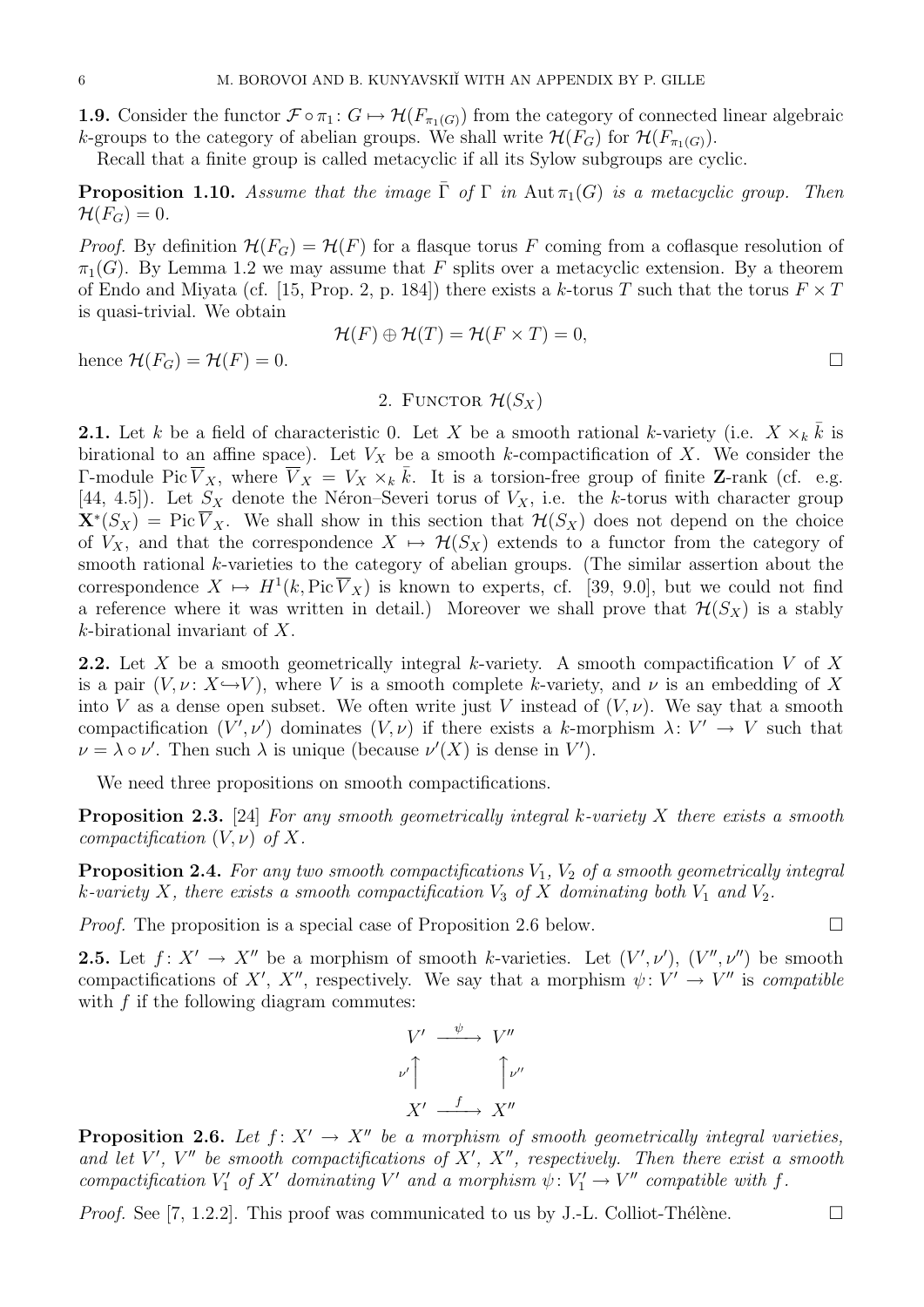**2.7.** From now on to the end of the section we assume that X is a smooth *rational* variety (i.e.  $\overline{k}$ -rational). Let  $V_X$  be a smooth compactification of X. We define  $S_X$  as in 2.1.

**2.8.** Let  $V_1$ ,  $V_2$  be two smooth compactifications of X, and let  $S_1$ ,  $S_2$  be the corresponding Néron– Severi tori (i.e.  $\mathbf{X}^*(S_i) = \text{Pic }\overline{V}_i$ ,  $i = 1, 2$ ). We wish to construct an isomorphism  $\varphi_{12} \colon \mathcal{H}(S_1) \to$  $\mathcal{H}(S_2)$ . By Proposition 2.4, there exists a smooth compactification V of X dominating both  $V_1$  and V<sub>2</sub>. Let S denote the corresponding Néron–Severi torus. The domination morphism  $\lambda_1 : V \to V_1$ induces a homomorphism  $\lambda_{1*}: S \to S_1$ , and there exists an isomorphism  $S \simeq S_1 \times N_1$ , where  $N_1$  is a quasi-trivial k-torus and  $\lambda_{1*}$  corresponds to the projection of  $S_1 \times N_1$  onto  $S_1$  (cf. [44, 4.4]). We thus obtain an isomorphism  $\varphi_1: \mathcal{H}(S) \to \mathcal{H}(S_1)$  by property (4) of  $\mathcal{H}$ , see Notation and conventions. Similarly, the domination morphism  $\lambda_2: V \to V_2$  induces an isomorphism  $\varphi_2 \colon \mathcal{H}(S) \to \mathcal{H}(S_2)$ . We obtain an isomorphism  $\varphi_{12} = \varphi_2 \circ \varphi_1^{-1} \colon \mathcal{H}(S_1) \to \mathcal{H}(S_2)$ .

**2.9.** If V' is another smooth compactification of X dominating both  $V_1$  and  $V_2$ , we obtain another isomorphism  $\varphi'_{12} : \mathcal{H}(S_1) \to \mathcal{H}(S_2)$ . However there exists a smooth compactification V'' of X dominating both V and V', and using this fact one can easily show that  $\varphi'_{12} = \varphi_{12}$ . Thus we have constructed a canonical isomorphism  $\varphi_{12} : \mathcal{H}(S_1) \to \mathcal{H}(S_2)$ .

**2.10.** Now let  $V_1$ ,  $V_2$ ,  $V_3$  be three smooth compactifications of X, let  $S_1$ ,  $S_2$ ,  $S_3$  denote the corresponding Néron–Severi tori, and let  $\varphi_{ij} : \mathcal{H}(S_i) \to \mathcal{H}(S_j)$  be the canonical isomorphisms. Let  $V_{12}$  (resp.  $V_{23}$ ) be a smooth compactification of X dominating  $V_1$  and  $V_2$  (resp.  $V_2$  and  $V_3$ ). Let V be a smooth compactification of X dominating  $V_{12}$  and  $V_{23}$ . Clearly V dominates  $V_1$ ,  $V_2$ , and  $V_3$ , and using this fact, one can easily show that  $\varphi_{13} = \varphi_{23} \circ \varphi_{12}$ .

**2.11.** Let  $V_1$ ,  $V_2$ ,  $S_1$ ,  $S_2$  be as in 2.8. We can now identify  $\mathcal{H}(S_1)$  with  $\mathcal{H}(S_2)$  using the canonical isomorphism  $\varphi_{12}$ , for all pairs  $(V_1, V_2)$ . We denote the obtained group by  $\mathcal{H}(S_X)$ . The group  $\mathcal{H}(S_X)$  is well defined because of the equality  $\varphi_{13} = \varphi_{23} \circ \varphi_{12}$  of 2.10.

**2.12.** Let  $f: X' \to X''$  be a morphism of smooth rational varieties. By Proposition 2.6 there exists a morphism of smooth compactifications  $\psi: V' \to V''$ ; here  $(V', \nu')$  and  $(V'', \nu'')$  are smooth compactifications of  $X'$  and  $X''$ , respectively, and the diagram

$$
V' \xrightarrow{\psi} V''
$$
  

$$
\nu' \uparrow \qquad \qquad \uparrow \nu''
$$
  

$$
X' \xrightarrow{f} X''
$$

commutes. We obtain a homomorphism  $\psi_* \colon \mathcal{H}(S_{X_1}) \to \mathcal{H}(S_{X_2})$ .

Let now  $\psi_1: V'_1 \to V''_1$  and  $\psi_2: V'_2 \to V''_2$  be two morphisms of smooth compactifications extending a k-morphism  $f: X_1 \to X_2$ . Then using Propositions 2.4 and 2.6, we can construct a morphism of smooth compactifications  $\psi_3: V_3' \to V_3''$  dominating both  $\psi_1$  and  $\psi_2$  (in the obvious sense). Using this fact one can easily show that the diagram

$$
\mathcal{H}(S'_1) \xrightarrow{\psi_{1*}} \mathcal{H}(S''_1)
$$
\n
$$
\varphi'_{12} \downarrow \qquad \qquad \downarrow \varphi''_{12}
$$
\n
$$
\mathcal{H}(S'_2) \xrightarrow{\psi_{2*}} \mathcal{H}(S''_2)
$$

commutes. (Here  $S'_1$  is the Néron–Severi torus of  $V'_1$ , and so on.) Thus we have constructed a canonical homomorphism  $f_* \colon \mathcal{H}(S_{X'}) \to \mathcal{H}(S_{X''}).$ 

If  $f: X' \to X''$ ,  $g: X'' \to X'''$  are k-morphisms of smooth rational varieties, then using Proposition 2.6 one can construct a commutative diagram

$$
V' \longrightarrow V'' \longrightarrow V'''
$$
  
\n
$$
\uparrow \qquad \qquad \uparrow \qquad \qquad \uparrow
$$
  
\n
$$
X' \xrightarrow{f} X'' \xrightarrow{g} X'''
$$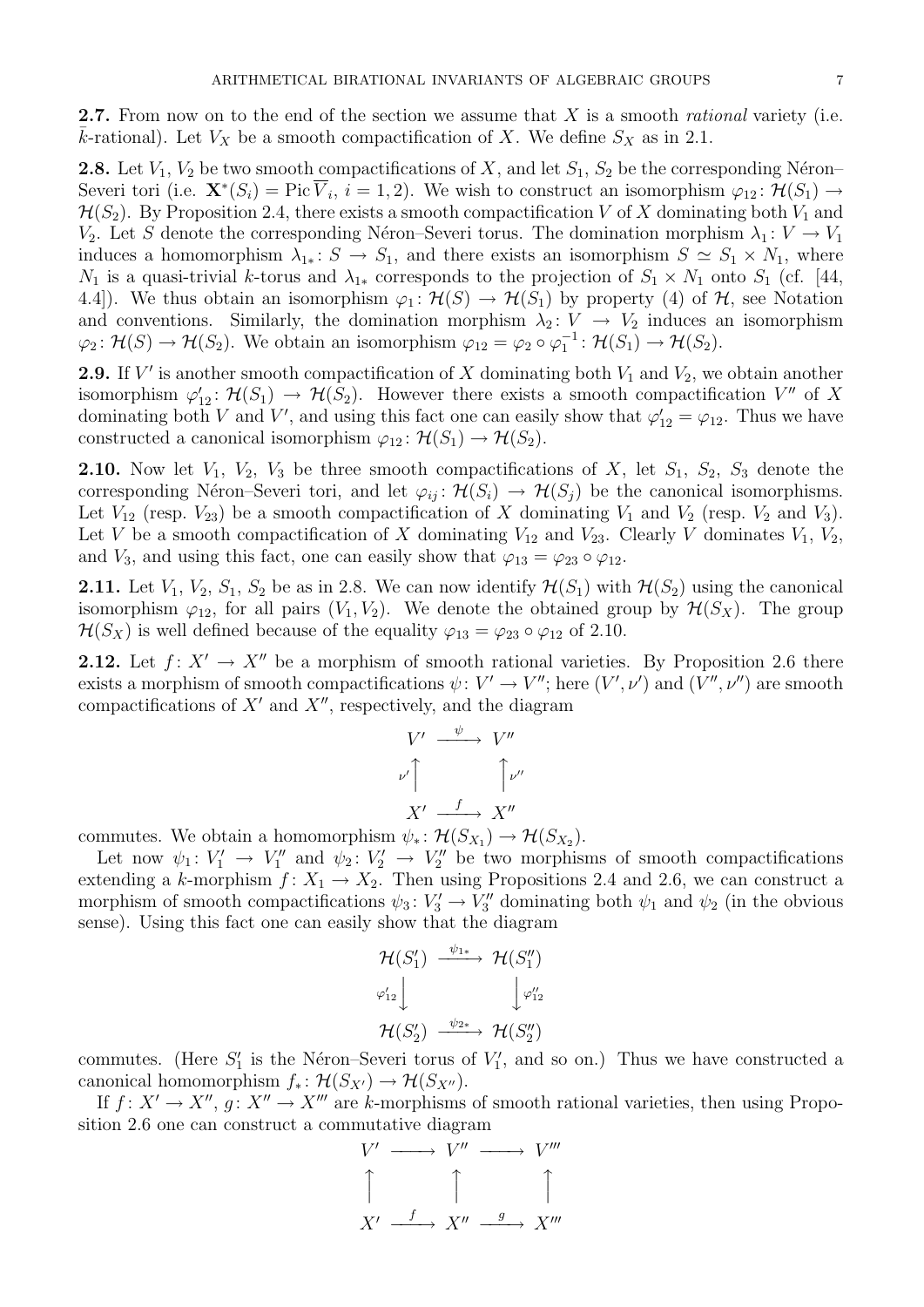where V', V'', V''' are smooth compactifications of X', X'', X''', respectively. It follows that  $(g \circ f)_* = g_* \circ f_*$ . We see that we have constructed a functor  $X \mapsto \mathcal{H}(S_X)$  from the category of smooth rational *k*-varieties to the category of abelian groups.

**2.13.** Let  $f: X_1 \to X_2$  be a rational map of smooth rational varieties defined over k. In other words, let  $U_1 \subset X_1$  and  $U_2 \subset X_2$  be open subvarieties and  $f' : U_1 \to U_2$  a regular map, all defined over k. We may take  $V_{U_{\nu}}=V_{X_{\nu}}$   $(\nu=1,2)$ , thus we can identify  $\mathcal{H}(S_{U_{\nu}})$  with  $\mathcal{H}(S_{X_{\nu}})$ . The regular map  $f': U_1 \to U_2$  induces a homomorphism of abelian groups  $f'_* : \mathcal{H}(S_{U_1}) \to \mathcal{H}(S_{U_2})$ , see 2.12. Thus we obtain a homomorphism  $f_*: \mathcal{H}(S_{X_1}) \to \mathcal{H}(S_{X_2})$  which does not depend on the choice of  $U_1$  and  $U_2$ . Clearly if  $f: X_1 \to X_2$  is a birational isomorphism, then  $f_*$  is an isomorphism.

Recall that two k-varieties  $X_1, X_2$  are called stably k-birationally equivalent, if  $X_1 \times \mathbf{P}_k^{n_1}$  and  $X_2 \times \mathbf{P}_k^{n_2}$  are k-birationally equivalent for some  $n_1$ ,  $n_2$  (here  $\mathbf{P}_k^{n_1}$  and  $\mathbf{P}_k^{n_2}$  are projective spaces).

**Proposition 2.14.**  $\mathcal{H}(S_X)$  is a stably k-birational invariant of X.

*Proof.* Let  $X_1$  and  $X_2$  be two stably k-birationally equivalent varieties. Then  $X_1 \times \mathbf{P}_k^{n_1}$  and  $X_2 \times \mathbf{P}_k^{n_2}$  are k-birationally equivalent for some  $n_1$ ,  $n_2$ . Set  $Y_{\nu} = X_{\nu} \times \mathbf{P}_k^{n_{\nu}}$  ( $\nu = 1, 2$ ), then there is a k-birational isomorphism  $f: Y_1 \rightarrow Y_2$ . The birational isomorphism f induces an isomorphism  $f_*\colon \mathcal{H}(S_{Y_1}) \to \mathcal{H}(S_{Y_2})$ , see 2.13. The projections  $\psi_{\nu} \colon Y_{\nu} \to X_{\nu}$  induce isomorphisms  $\psi_{\nu^*} \colon \mathcal{H}(S_{Y_{\nu}}) \to \mathcal{H}(S_{X_{\nu}})$  ( $\nu = 1, 2$ ). We obtain an isomorphism  $\psi_{2*} \circ f_* \circ \psi_{1*}^{-1} \colon \mathcal{H}(S_{X_1}) \to$  $\mathcal{H}(S_{X_2}).$ ).

## 3. ISOMORPHISM  $\mathcal{H}(F_G) \simeq \mathcal{H}(S_G)$

Let  $k$  be a field of characteristic 0. In this section we construct an isomorphism of functors  $G \mapsto \mathcal{H}(S_G)$  and  $G \mapsto \mathcal{H}(F_G)$  on the category of connected linear algebraic k-groups. But first we need to generalize a result of Voskresenskiı.

**Proposition 3.1.** ([43, 4.8], [44, 4.6]) For any k-torus T the  $\Gamma$ -module Pic  $\overline{V}_T$  is flasque.

Here a Γ-module M is called flasque if the dual module  $M^{\vee} := \text{Hom}(M, \mathbb{Z})$  is coflasque. We prove the following theorem.

**Theorem 3.2.** Let G be a connected linear algebraic k-group. Then Pic  $\overline{V}_G$  is a flasque module.

Proof. (i) First, we reduce the assertion to the case of a reductive group. A Levi decomposition gives an isomorphism of k-varieties  $G \simeq G^{\text{red}} \times G^{\text{u}}$ , where  $G^{\text{u}}$  is a k-rational variety. We may take  $V_G = V_{G^{\text{red}}} \times V_{G^{\text{u}}}$ , then Pic  $\overline{V}_G = \text{Pic } \overline{V}_{G^{\text{red}}} \oplus P$ , where P is a permutation module. Thus if Pic  $\overline{V}_{G^{\text{red}}}$  is flasque, then Pic  $\overline{V}_{G}$  is also flasque. So we may and shall assume that G is reductive.

(ii) Let us now prove the assertion of the theorem in the case where  $G$  is quasi-split, i.e. has a Borel subgroup B defined over k. Then it follows from the Bruhat decomposition that there exists an open subset in G isomorphic to  $U^{-} \times T \times U$ , where T is a maximal torus of G, U is the unipotent radical of B, and  $U^-$  is the opposite unipotent subgroup of G. Here U and  $U^$ are k-rational varieties. It follows that  $Pic \overline{V}_G \simeq Pic \overline{V}_T \oplus P$ , where P is a permutation module. Since Pic  $\overline{V}_T$  is flasque by Proposition 3.1, we conclude that Pic  $\overline{V}_G$  is flasque.

(iii) The general case can be reduced to the quasi-split case by the device of passage to the variety of Borel subgroups. The following argument mimics [17, Thm. 2.B.1] (see also [13, Thm. 4.2] and [7, Thm. 2.4]).

Let G be any connected reductive k-group (not necessarily quasi-split). Let Y denote the variety of Borel subgroups of  $G$  (see [40, t. III, Exp. XXII, 5.8.3] for the definition). It is a geometrically integral smooth k-variety, because  $Y_{\bar{k}} \simeq G_{\bar{k}}/\overline{B}$ , where  $\overline{B} \subset G_{\bar{k}}$  is a Borel subgroup. The variety Y has the following property: if  $Y(k') \neq \emptyset$  for a field extension  $k'/k$ , then  $G_{k'}$  is quasi-split, and then by (ii) the assertion of the theorem holds for such  $G_{k'}$ .

Let  $\overline{k(Y)}$  be an algebraic closure of  $k(Y)$  containing  $\overline{k(Y)}$ . Since Y is geometrically integral, we see that k is algebraically closed in  $k(Y)$ , and therefore  $Gal(k(Y)/k(Y)) \simeq Gal(k/k)$ . The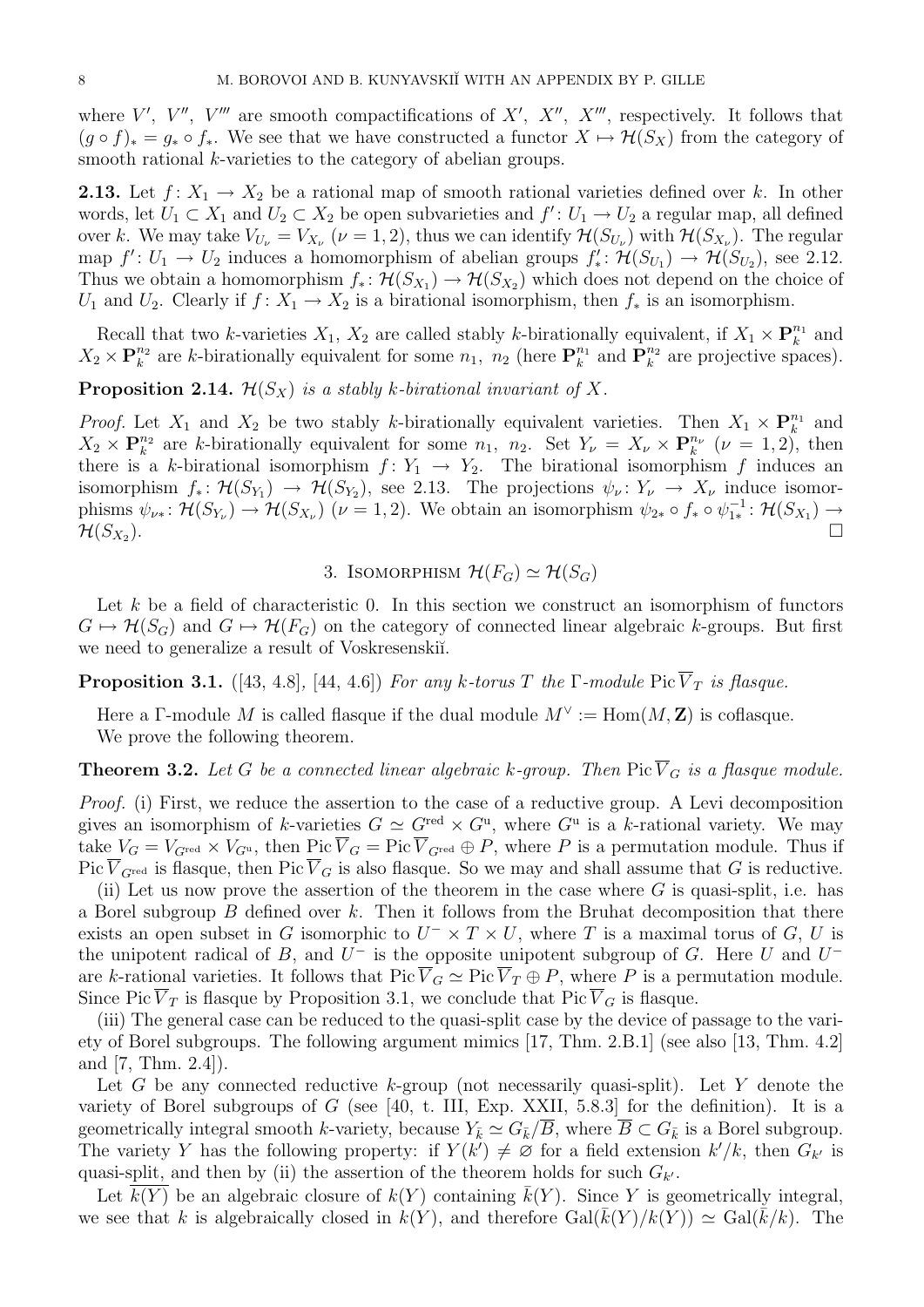variety Y has a  $k(Y)$ -point (the generic point of Y), hence  $G_{k(Y)}$  is quasi-split. It follows that Pic  $V_{G_{k(Y)}}$  is a flasque module.

(iv) We can now finish the proof of the theorem. Let  $V = V_G$  be a smooth compactification of G. Since G is  $\bar{k}$ -rational, it follows from [44, 4.4] that Pic  $(\bar{V} \times_k \bar{k})$  is a torsion-free abelian group of finite rank, and that  $Pic(V \times_k \overline{k}) = Pic(V \times_k \overline{k}(Y)) = Pic(V \times_k \overline{k(Y)})$ . We denote this group by Pic  $\overline{V}$ . Let  $Q = \text{Hom}(\text{Pic }\overline{V}, \mathbf{Z})$ . We wish to prove that Pic  $\overline{V}$  is a flasque Γ-module, i.e. that Q is a coflasque Γ-module. We know that Q is a coflasque  $Gal(\overline{k(Y)}/k(Y))$ -module because Pic  $\overline{V}$  is a flasque Gal $(\overline{k(Y)}/k(Y))$ -module.

Let  $k'/k$  be a finite field extension in  $\bar{k}$ . Set  $\Gamma' = \text{Gal}(\bar{k}(Y)/k'(Y)), \mathfrak{g}' = \text{Gal}(\bar{k}(Y)/k'(Y)),$  $\mathfrak{h} = \text{Gal}(\overline{k(Y)}/\overline{k(Y)})$ . Then  $\mathfrak{h}$  acts trivially on Pic  $\overline{V}$  and hence on Q. We have an isomorphism  $\Gamma' \simeq \mathfrak{g}'/\mathfrak{h}.$ 

We have an inflation-restriction exact sequence

 $0 \to H^1(\Gamma', Q^{\mathfrak{h}}) \to H^1(\mathfrak{g}', Q) \to H^1(\mathfrak{h}, Q)$ 

cf. [1, Ch. IV, Prop. 5.1]. We have  $Q^{\mathfrak{h}} = Q$ . Since Q is a coflasque Gal( $\overline{k(Y)}/k(Y)$ )-module, we have  $H^1(\mathfrak{g}',Q) = 0$ . Hence  $H^1(\Gamma',Q) = 0$ . We have proved that Q is a coflasque  $\Gamma$ -module. Thus Pic  $\overline{V}$  is a flasque Γ-module.

**Lemma 3.3.** Let L be a flasque  $\Gamma$ -module. Then  $H^1(\gamma, L) = 0$  for any closed procyclic subgroup  $\gamma \subset \Gamma$ .

*Proof.* Let  $Q = L^{\vee}$ , then Q is a coflasque module. Let  $\bar{\gamma}$  denote the image of  $\gamma$  in Aut L, it is a finite cyclic group. Since Q is coflasque,  $H^1(\bar{\gamma}, Q) = 0$ . By duality for Tate cohomology with coefficients in a torsion-free module (cf. [9, Ch. VI, §7, Exercise 3]), we have  $H^{-1}(\bar{\gamma}, L) = 0$ . By periodicity for Tate cohomology of finite cyclic groups (cf. [1, Ch. IV, Thm. 8.1]) we have  $H^1(\bar{\gamma}, L) = 0$ . Thus  $H^1(\gamma, L) = 0$ .

**Corollary 3.4.** ([13, Prop. 3.2]). Let G be a connected linear algebraic k-group, then  $H^1(\gamma, \text{Pic }\overline{V}_G)$  = 0 for any closed procyclic subgroup  $\gamma \subset \text{Gal}(\overline{k}/k)$ .

*Proof.* The corollary follows from Theorem 3.2 and Lemma 3.3.

**Theorem 3.5.** There exists a canonical isomorphism of functors  $G \mapsto \mathcal{H}(F_G)$  and  $G \mapsto \mathcal{H}(S_G)$ from the category of connected linear algebraic k-groups to the category of abelian groups.

**Corollary 3.6.**  $\mathcal{H}(F_G)$  is a stably k-birational invariant of G.

*Proof.* The corollary follows from Theorem 3.5 and Proposition 2.14.

In the proof of Theorem 3.5 we use the method of Kottwitz [27].

We need the following lemma which was stated in [6] without proof.

**Lemma 3.7.** Let  $1 \to G_1 \xrightarrow{\alpha} G_2 \xrightarrow{\beta} G_3 \to 1$  be an exact sequence of connected reductive k-groups. Then the sequence

$$
1 \to \pi_1(G_1) \to \pi_1(G_2) \to \pi_1(G_3) \to 1
$$

is exact.

*Proof.* Let  $T_2 \subset G_2$  be a maximal torus,  $T_3 = \beta(T_2) \subset G_3$ ,  $T_1 = \alpha^{-1}(T_2) \subset G_1$ . We have a commutative diagram with exact rows

$$
\begin{array}{ccccccc}\n0 & \longrightarrow & \mathbf{X}_{*}(T_{1}^{\text{sc}}) & \longrightarrow & \mathbf{X}_{*}(T_{2}^{\text{sc}}) & \longrightarrow & \mathbf{X}_{*}(T_{3}^{\text{sc}}) & \longrightarrow & 0 \\
 & & & & & & & \\
0 & \longrightarrow & \mathbf{X}_{*}(T_{1}) & \longrightarrow & \mathbf{X}_{*}(T_{2}) & \longrightarrow & \mathbf{X}_{*}(T_{3}) & \longrightarrow & 0\n\end{array}
$$

where the vertical arrows are injective and coker  $[\mathbf{X}_*(T_i^{\text{sc}}) \to \mathbf{X}_*(T_i)] = \pi_1(G_i)$  for  $i = 1, 2, 3$ . Now our lemma follows from the snake lemma.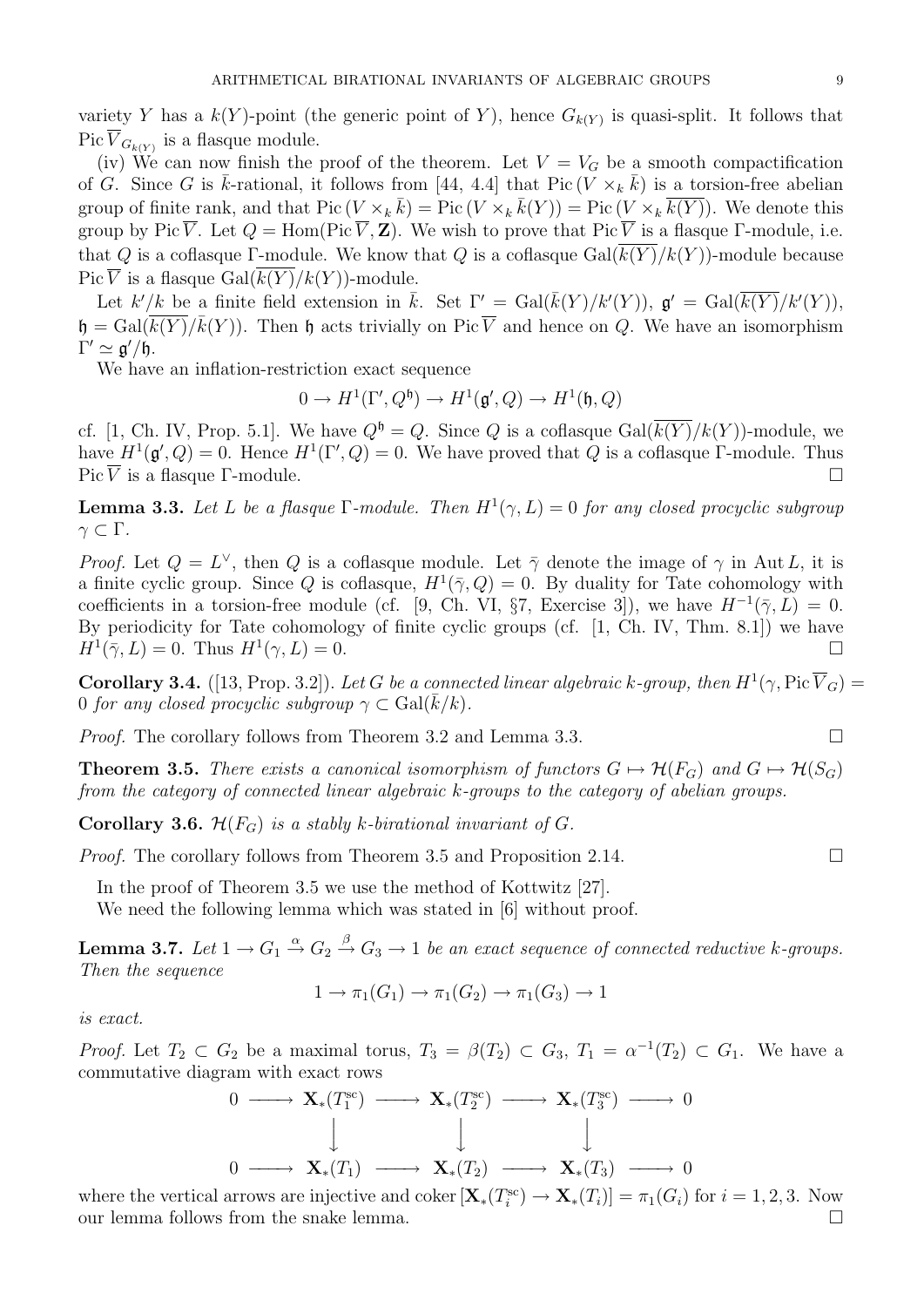**Corollary 3.8.** If G is a reductive k-group and  $G^{ss}$  is simply connected, then the map  $t: G \to G^{tor}$ induces a canonical isomorphism  $t_* : \pi_1(G) \longrightarrow \mathbf{X}_*(G^{\text{tor}})$ .

Proof. We have an exact sequence  $1 \to G^{ss} \to G \to G^{tor} \to 1$ , where  $\pi_1(G^{ss}) = 1$  and  $\pi_1(G^{tor}) =$  $\mathbf{X}_*(G^{\text{tor}}).$ 

**3.9.** We now construct an isomorphism of functors  $\xi_G : \mathcal{H}(F_G) \to \mathcal{H}(S_G)$  for reductive groups G such that  $G^{ss}$  is simply connected.

Choose a smooth compactification  $V_G$  of G. Consider the exact sequence of Voskresenskiı̆ ([41], [42], [44, 4.5])

$$
0 \to \mathbf{X}^*(G) \to P \to \text{Pic}\,\overline{V}_G \to \text{Pic}\,\overline{G} \to 0,
$$

where P is a permutation module. We have  $\mathbf{X}^*(G) = \mathbf{X}^*(G^{\text{tor}})$ . Since  $G^{\text{ss}}$  is simply connected, we have Pic  $\bar{G} = 0$  (cf. [39, 6.9, 6.11]). We thus obtain an exact sequence of torsion-free Γ-modules

$$
0 \to \mathbf{X}^*(G^{\text{tor}}) \to P \to \text{Pic } \overline{V}_G \to 0.
$$

The dual exact sequence is

(3.1) 
$$
0 \to \mathbf{X}_*(S_G) \to P' \to \mathbf{X}_*(G^{\text{tor}}) \to 0,
$$

where  $P'$  is a permutation module. By Theorem 3.2, Pic  $\overline{V}_G$  is a flasque module, hence  $\mathbf{X}_*(S_G)$  is a coflasque module. By Corollary 3.8,  $\mathbf{X}_*(G^{\text{tor}}) = \pi_1(G)$ . We see that (3.1) is a coflasque resolution of  $\pi_1(G)$ . Thus we may take  $F_G = S_G$ . We obtain an isomorphism  $\xi_G : \mathcal{H}(F_G) \longrightarrow \mathcal{H}(S_G)$ .

**3.10.** We show that  $\xi_G$  does not depend on the choice of a smooth compactification  $V_G$  of G.

Let  $V_1$  and  $V_2$  be two smooth compactifications of G. Proposition 2.4 shows that it suffices to consider the case when  $V_1$  dominates  $V_2$ . Let  $\lambda: V_1 \to V_2$  denote the domination morphism. Let  $S_1$  and  $S_2$  be the Néron-Severi tori of  $V_1$  and  $V_2$ , respectively. Then  $\lambda$  induces a homomorphism  $\lambda_* \colon S_1 \to S_2$  and an isomorphism  $\varphi_{12} = \lambda_* \colon \mathcal{H}(S_1) \to \mathcal{H}(S_2)$ , where  $\varphi_{12}$  is the canonical isomorphism defined in 2.8. Since Voskresenskiı̆'s exact sequence is functorial in  $(G, V_G)$ , the morphism  $\lambda: (G, V_1) \to (G, V_2)$  induces a morphism of coflasque resolutions

$$
0 \longrightarrow \mathbf{X}_{*}(S_{1}) \longrightarrow P_{1} \longrightarrow \pi_{1}(G) \longrightarrow 0
$$

$$
\lambda_{*} \downarrow \qquad \qquad \downarrow \qquad \qquad \parallel
$$

$$
0 \longrightarrow \mathbf{X}_{*}(S_{2}) \longrightarrow P_{2} \longrightarrow \pi_{1}(G) \longrightarrow 0
$$

where  $P_1$  and  $P_2$  are permutation modules. Thus  $\lambda_* : S_1 \to S_2$  is the morphism of flasque tori corresponding to a morphism of coflasque resolutions of the Γ-module  $\pi_1(G)$ . In other words, if we set  $F_1 = S_1$  and  $F_2 = S_2$ , then we have a commutative diagram

$$
\mathcal{H}(S_1) \longrightarrow \mathcal{H}(F_1)
$$
\n
$$
\varphi_{12} \downarrow \qquad \qquad \downarrow \varphi_{12}
$$
\n
$$
\mathcal{H}(S_2) \longrightarrow \mathcal{H}(F_2)
$$

where the left vertical arrow is defined in 2.8, while the right vertical arrow is defined in 1.7(iii). Thus the isomorphism  $\xi_G$  is well defined (does not depend on the choice of a smooth compactification of  $G$ ).

One can easily show that  $\xi_G$  is functorial in G (using Proposition 2.6 and the fact that Voskresenskiï's exact sequence is functorial in  $(G, V_G)$ ).

**3.11.** The next step is to extend  $\xi_G$  to all connected reductive k-groups. We use the method of z-extensions.

A z-extension of a reductive k-group G is an exact sequence of connected reductive k-groups

$$
1 \to Z \to H \xrightarrow{\beta} G \to 1
$$

such that  $H^{ss}$  is simply connected and Z is a quasi-trivial k-torus. By a lemma of Langlands, cf. [34, Prop. 3.1], every reductive k-group admits a z-extension.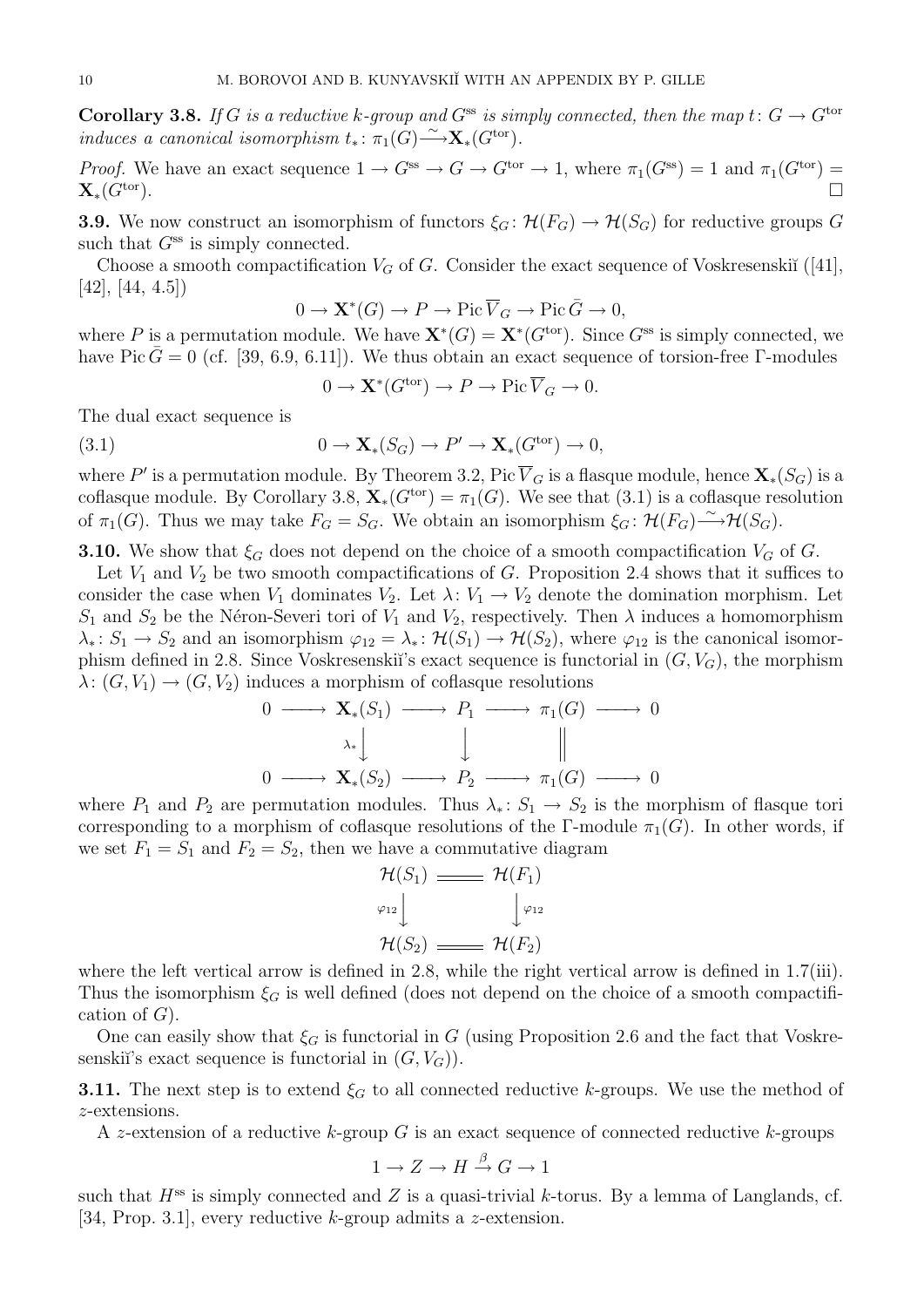We need two lemmas.

### Lemma 3.12. Let

$$
1 \to G_1 \to G_2 \xrightarrow{\beta} G_3 \to 1
$$

be an exact sequence of connected linear k-groups. Assume that  $G_1$  is k-rational and that  $H^1(K, G_1)$ 1 for any field extension  $K/k$ . Then  $\beta_* \colon \mathcal{H}(S_{G_2}) \to \mathcal{H}(S_{G_3})$  is an isomorphism of abelian groups.

*Proof.* Since  $H^1(K, G_1) = 0$  for any field extension  $K/k$ , in particular for  $K = k(G_3)$ , the epimorphism  $\beta$  admits a rational section  $s: U_3 \to U_2$ , where  $U_3$  is an open subset in  $G_3$  and  $U_2 = \beta^{-1}(U_3)$ . Let  $\beta' : U_2 \to U_3$  be the map induced by  $\beta$ , then  $\beta' \circ s = id_{U_3}$ . We define an isomorphism of k-varieties

$$
\lambda: U_3 \times G_1 \to U_2, \quad (g_3, g_1) \mapsto s(g_3)g_1
$$

(we assume that  $G_1 \subset G_2$ ). By [15, Lemme 11] we have Pic  $(V_{U_3} \times V_{G_1}) = \text{Pic } V_{U_3} \oplus \text{Pic } V_{G_1}$ , hence  $\lambda$  induces an isomorphism  $\mathcal{H}(S_{U_3}) \times \mathcal{H}(S_{G_1}) \to \mathcal{H}(S_{U_2})$ . Since  $G_1$  is a k-rational variety,  $S_G$  is a quasi-trivial torus, and  $\mathcal{H}(S_{G_1}) = 0$ . We see that s induces an isomorphism  $s_* \colon \mathcal{H}(S_{U_3}) \to \mathcal{H}(S_{U_2})$ . Since  $\beta' \circ s = \mathrm{id}_{U_3}$ , we have  $\beta'_* \circ s_* = \mathrm{id}$ . We see that  $\beta'_* : \mathcal{H}(S_{U_2}) \to \mathcal{H}(S_{U_3})$  is an isomorphism.

Consider the commutative diagrams

| $U_2 \longrightarrow G_2$ | $\mathcal{H}(S_{U_2}) \longrightarrow^{\hspace*{-0.5cm}i_{2*}} \mathcal{H}(S_{G_2})$ |  |
|---------------------------|--------------------------------------------------------------------------------------|--|
| $\beta'$ $\beta$          | $\beta'_*$ $\beta_*$                                                                 |  |
| $U_3 \longrightarrow G_3$ | $\mathcal{H}(S_{U_3}) \xrightarrow{i_{3*}} \mathcal{H}(S_{G_3})$                     |  |

where  $i_2$  and  $i_3$  are the inclusions. Clearly  $i_{2*}$  and  $i_{3*}$  in the right diagram are isomorphisms (we may take  $V_{U_2} = V_{G_2}$  and  $V_{U_3} = V_{G_3}$ ). We have proved that  $\beta'_*$  is an isomorphism, hence  $\beta_*$  is an isomorphism.

**Corollary 3.13.** Let  $H \stackrel{\beta}{\rightarrow} G$  be a z-extension with kernel Z. Then  $\beta_* \colon \mathcal{H}(S_H) \to \mathcal{H}(S_G)$  is an isomorphism of abelian groups.

Corollary 3.14. Let G be a connected k-group,  $r: G \to G^{\text{red}}$  the canonical epimorphism. Then the induced homomorphism  $r_* : \mathcal{H}(S_G) \to \mathcal{H}(S_{G^{\text{red}}})$  is an isomorphism.

**Lemma 3.15.** Let  $H \stackrel{\beta}{\to} G$  be a z-extension with kernel Z. Then  $\beta_* \colon \mathcal{H}(F_H) \to \mathcal{H}(F_G)$  is an isomorphism of abelian groups.

Proof. By Lemma 3.7 we have an exact sequence

$$
0 \to \mathbf{X}_{*}(Z) \to \pi_1(H) \xrightarrow{\beta_*} \pi_1(G) \to 0.
$$

Let

 $0 \to Q_G \to P_G \to \pi_1(G) \to 0$ 

be a coflasque resolution of  $\pi_1(G)$ . Set  $P = P_G \times_{\pi_1(G)} \pi_1(H)$ . We have exact sequences

(3.2) 
$$
0 \to \mathbf{X}_{*}(Z) \to P \xrightarrow{p_{G}} P_{G} \to 0,
$$

(3.3) 
$$
0 \to Q_G \to P \xrightarrow{p_H} \pi_1(H) \to 0,
$$

where  $p_G$  and  $p_H$  are the projections. Since  $\mathbf{X}_*(Z)$  and  $P_G$  are permutation modules, the sequence (3.2) splits. Therefore P is a permutation module, and (3.3) is a coflasque resolution of  $\pi_1(H)$ .

Consider the morphism of resolutions  $(\beta_*, p_G)$ :

$$
0 \longrightarrow Q_G \longrightarrow P \xrightarrow{p_H} \pi_1(H) \longrightarrow 0
$$
  

$$
\downarrow \qquad \qquad \downarrow p_G \qquad \qquad \downarrow \beta_*
$$
  

$$
0 \longrightarrow Q_G \longrightarrow P_G \longrightarrow \pi_1(G) \longrightarrow 0
$$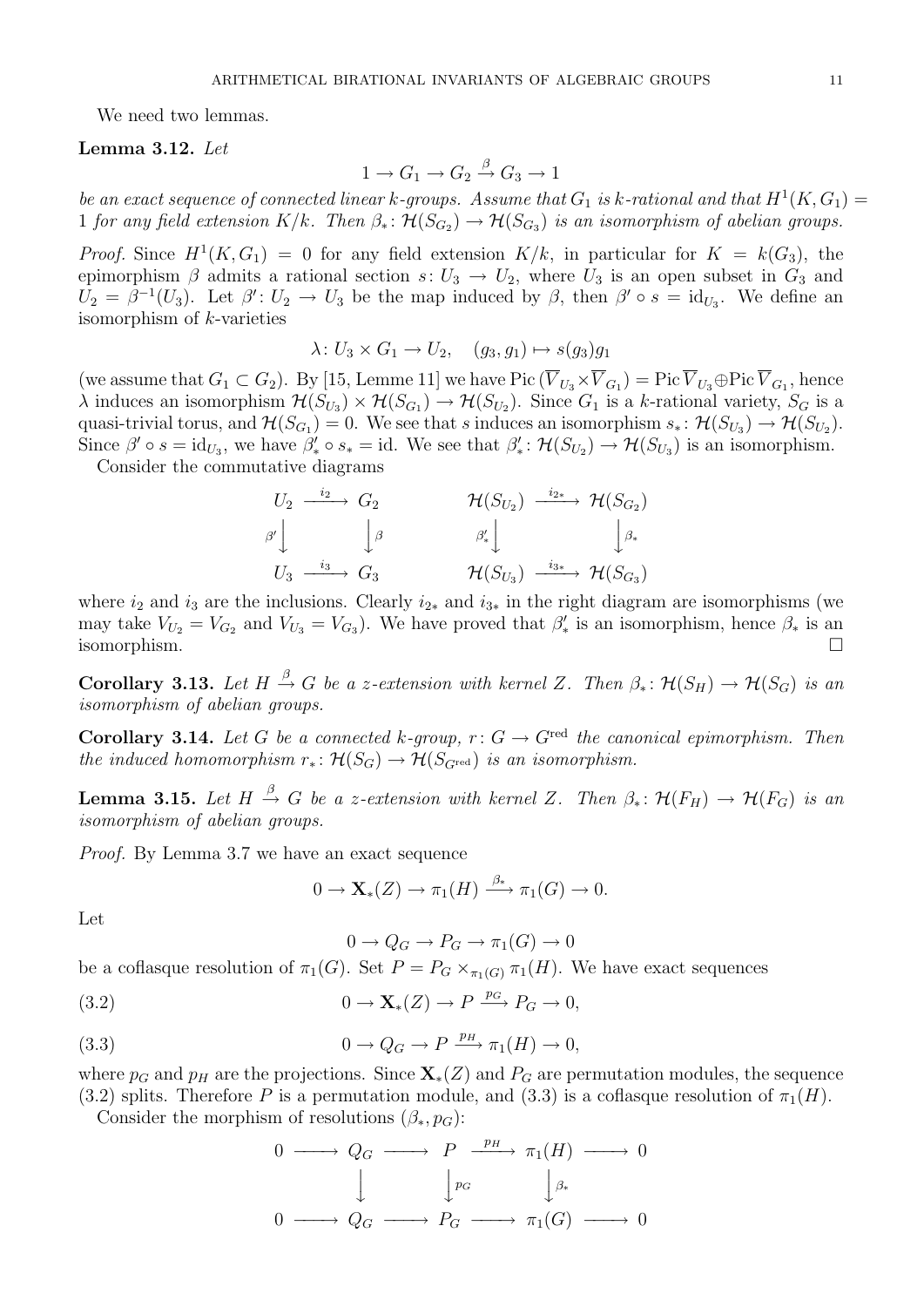Clearly  $p_G|_{Q_G}: Q_G \to Q_G$  is the identity map. Thus the induced homomorphism  $\mathcal{H}(F_H) \to \mathcal{H}(F_G)$ is an isomorphism.  $\Box$ 

We shall use the following lemma.

**Lemma 3.16.** ([27, Lemma 2.4.4]) Let  $G_1 \rightarrow G_2$  be a homomorphism of connected reductive k-groups, and let  $H_i \to G_i$   $(i = 1, 2)$  be z-extensions. Then there exists a commutative diagram



in which the homomorphisms  $H_3 \to H_1$  and  $H_3 \to H_2$  are surjective, and  $H_3 \to G_1$  is a zextension.

**3.17.** We can now extend the isomorphism  $\xi_G: \mathcal{H}(F_G) \to \mathcal{H}(S_G)$  to all connected reductive k-groups. Let G be a reductive group. Choose a z-extension  $H \stackrel{\beta}{\rightarrow} G$ . The isomorphism  $\xi_H$  is already defined because  $H^{ss}$  is simply connected. We must define  $\xi_G$  so that the following diagram of isomorphisms is commutative:

$$
\mathcal{H}(F_H) \xrightarrow{\xi_H} \mathcal{H}(S_H)
$$
\n
$$
\beta_* \downarrow \qquad \qquad \downarrow \beta_*
$$
\n
$$
\mathcal{H}(F_G) \xrightarrow{\xi_G} \mathcal{H}(S_G)
$$

By Corollary 3.13 and Lemma 3.15, the vertical arrows are isomorphisms, and  $\xi_G$  is thus defined. Using Lemma 3.16, one can easily check that our  $\xi_G$  does not depend on the choice of a z-extension  $H \stackrel{\beta}{\rightarrow} G$  and is functorial in G.

To extend  $\xi_G$  to all connected k-groups G, we need a lemma.

**Lemma 3.18.** Let G be a connected k-group,  $r: G \to G^{\text{red}}$  the canonical epimorphism. Then the induced homomorphism  $r_* \colon \mathcal{H}(F_G) \to \mathcal{H}(F_{G^{\text{red}}})$  is an isomorphism.

*Proof.* By definition  $\pi_1(G) = \pi_1(G^{\text{red}})$ , and therefore  $\mathcal{H}(F_G) = \mathcal{H}(F_{G^{\text{red}}})$ .

**3.19.** We can now extend  $\xi_G$  to the category of all connected k-groups G. We must define  $\xi_G$  so that the following diagram is commutative:

$$
\mathcal{H}(F_G) \xrightarrow{f_G} \mathcal{H}(S_G)
$$
\n
$$
r_* \downarrow \qquad \qquad \downarrow r_*
$$
\n
$$
\mathcal{H}(F_{G^{\text{red}}}) \xrightarrow{f_{G^{\text{red}}}} \mathcal{H}(S_{G^{\text{red}}})
$$

By Corollary 3.14 and Lemma 3.18, the vertical arrows are isomorphisms, and  $\xi_G$  is thus defined. This isomorphism  $\xi_G$  is functorial in G.

This completes the proof of Theorem 3.5.

Remark 3.20. (i) Theorem 3.2 generalizes [13, Prop. 3.2]. It was an observation by V. Chernousov that the device of passage to the variety of Borel subgroups can simplify the proof of that proposition. This observation, along with discussions with P. Gille, led us to Theorem 3.2. P. Gille suggested another proof of Theorem 3.2.

(ii) A particular case of Theorem 3.5 (for semisimple groups over number fields) was proved in [21] in the course of the proof of Thm. III.4.3. Discussions with P. Gille around this result led us to Theorem 3.5. P. Gille suggested another proof.

**Theorem 3.21.** Set  $Q_G = \mathbf{X}_*(F_G)$ , then the  $\Gamma$ -modules  $Q_G$  and  $(\text{Pic }\overline{V}_G)^\vee$  are similar, i.e.  $Q_G \oplus P_1 \simeq (\text{Pic } \overline{V}_G)^{\vee} \oplus P_2$ , where  $P_1$  and  $P_2$  are some permutation modules (recall that  $( )^{\vee}$ denotes the dual module).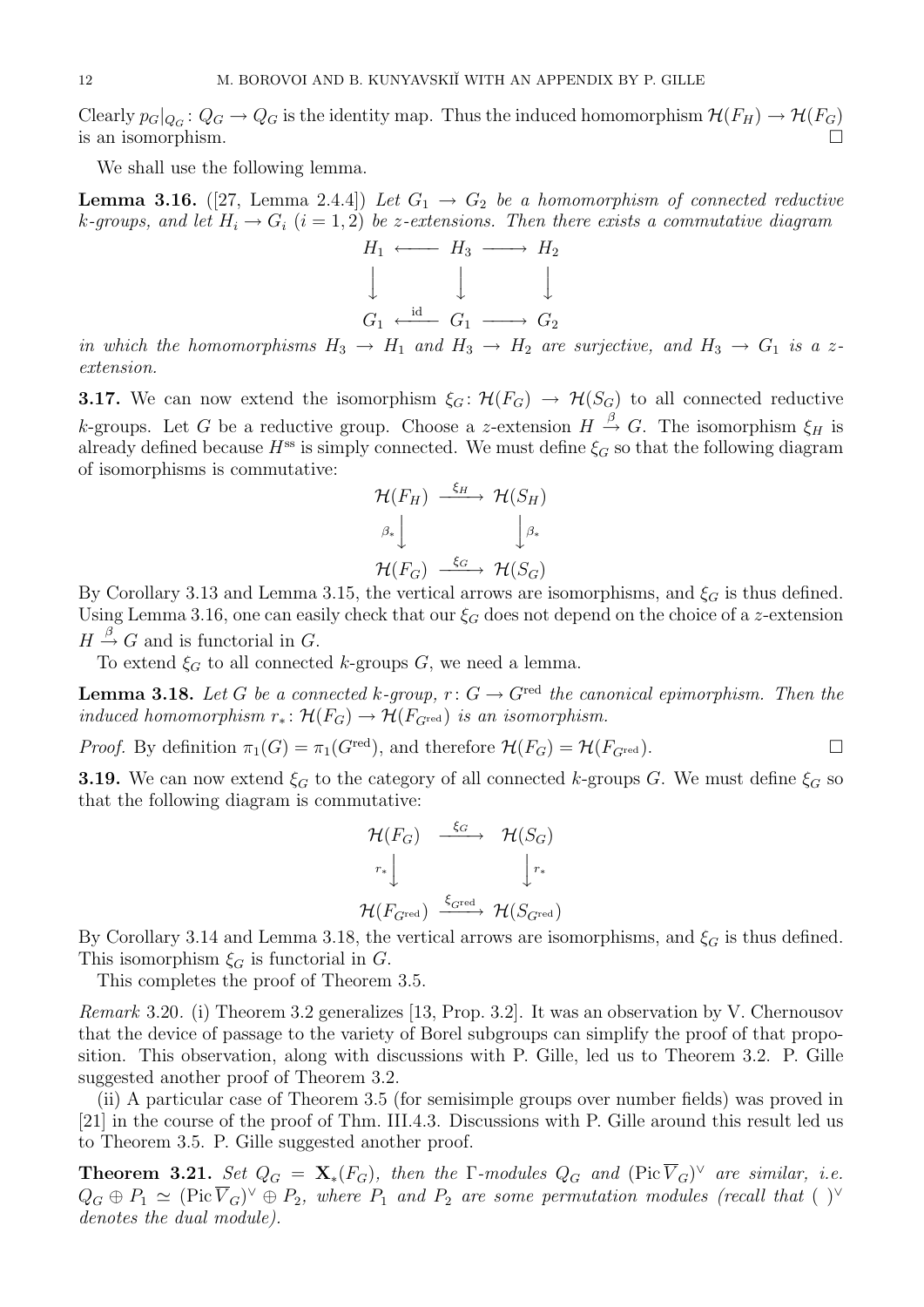Proof. We have actually proved this while proving Theorem 3.5. Indeed, in 3.9 we proved that for a reductive group G such that  $G^{ss}$  is simply connected, we may take  $Q_G = (\text{Pic }\overline{V}_G)^{\vee}$ . In the proofs of Corollaries 3.13, 3.14 and Lemmas 3.15 and 3.18 we proved that if G is any connected k-group, then  $Q_G$  is similar to  $Q_H$  and  $({\rm Pic\,}\overline{V}_G)^\vee$  is similar to  $({\rm Pic\,}\overline{V}_H)^\vee$  for some reductive group H such that  $H^{ss}$  is simply connected.

*Remark* 3.22. In Sections 1–3 we assumed that  $H$  is a *covariant* functor only for simplicity. All the results (with evident changes) also hold for an additive *contravariant* functor  $\mathcal{H}$  such that  $\mathcal{H}(N) = 0$  for any quasi-trivial k-torus N.

**Theorem 3.23.** Let G be a connected linear  $k$ -group. Then there is a canonical functorial isomorphism

$$
H^1(k, \text{Pic }\overline{V}_G) \simeq H^1(k, Q_G^{\vee}),
$$

where  $Q_G^{\vee}$  is the dual module to  $Q_G$ , and  $Q_G$  comes from a coflasque resolution

$$
0 \to Q_G \to P \to \pi_1(G) \to 0.
$$

*Proof.* Since Pic  $\overline{V}_G = \mathbf{X}^*(S_G)$  and  $Q_G^{\vee} = \mathbf{X}^*(F_G)$ , the theorem follows from Theorem 3.5 applied to the contravariant functor  $T \mapsto \mathcal{H}(T) = \mathbf{X}^*(T)$ .  $(T)$ .

**Corollary 3.24.** Let E be a principal homogeneous space of a connected linear  $k$ -group  $G$ . Then there is a canonical isomorphism

$$
H^1(k, \text{Pic }\overline{V}_E) \simeq H^1(k, Q_G^{\vee}).
$$

*Proof.* The functor  $X \mapsto \mathcal{F}(X) = H^1(k, \text{Pic }\overline{V}_X)$  on the category of rational k-varieties is additive, i.e.  $\mathcal{F}(X_1 \times X_2) = \mathcal{F}(X_1) \oplus \mathcal{F}(X_2)$ , cf. [15, Lemme 11, p. 188]. By [39, Lemme 6.4] applied to the functor F, there is a canonical isomorphism  $H^1(k, Pic \overline{V}_E) \simeq H^1(k, Pic \overline{V}_G)$ , and the corollary follows from Theorem 3.23.

Remark 3.25. By Corollary 3.4 and Theorem 3.21 we can write Corollary 3.24 as follows:

$$
H^1(k, \mathrm{Pic}\,\overline{V}_E) \simeq \ker \left[H^1(k, Q_G^{\vee}) \to \prod_{\gamma} H^1(\gamma, Q_G^{\vee})\right],
$$

where  $\gamma$  runs over closed procyclic subgroups of Gal( $\bar{k}/k$ ). From this formula one can deduce the formula of [7, Thm. 2.4].

### 4. R-equivalence

In this section for k as in 0.1 we construct an isomorphism of functors  $G(k)/R \to H^1(k, F_G)$ . (Clearly the functor  $T \mapsto H^1(k,T)$  on the category of k-tori satisfies conditions (1–3) of Notation and conventions, so we have functors  $G \mapsto H^1(k, F_G)$  and  $X \mapsto H^1(k, S_X)$  as in Sections 1 and 2.) We start with stating the results of  $[15]$  on R-equivalence on tori and the results of  $[22]$ ,  $[12]$  on R-equivalence on reductive groups admitting special coverings. We derive some corollaries which will be used below.

4.1. The notion of R-equivalence was introduced by Manin [31]. Let X be an algebraic variety over a field k. We say that two points  $x, y \in X(k)$  are elementarily related if there exists a rational map f of the projective line  $\mathbf{P}^1$  to X such that f is defined in 0 and 1 and  $f(0) = x$ ,  $f(1) = y$ . Two points x, y are called R-equivalent if there exists a finite sequence of points  $x_0 = x, x_1, \ldots$  $x_n = y$  such that  $x_i$  is elementarily related to  $x_{i-1}$  for  $i = 1, \ldots, n$ . We denote by  $X(k)/R$  the set of equivalence classes in  $X(k)$ . If G is a connected linear algebraic group over k, then the set  $G(k)/R$  has a natural group structure.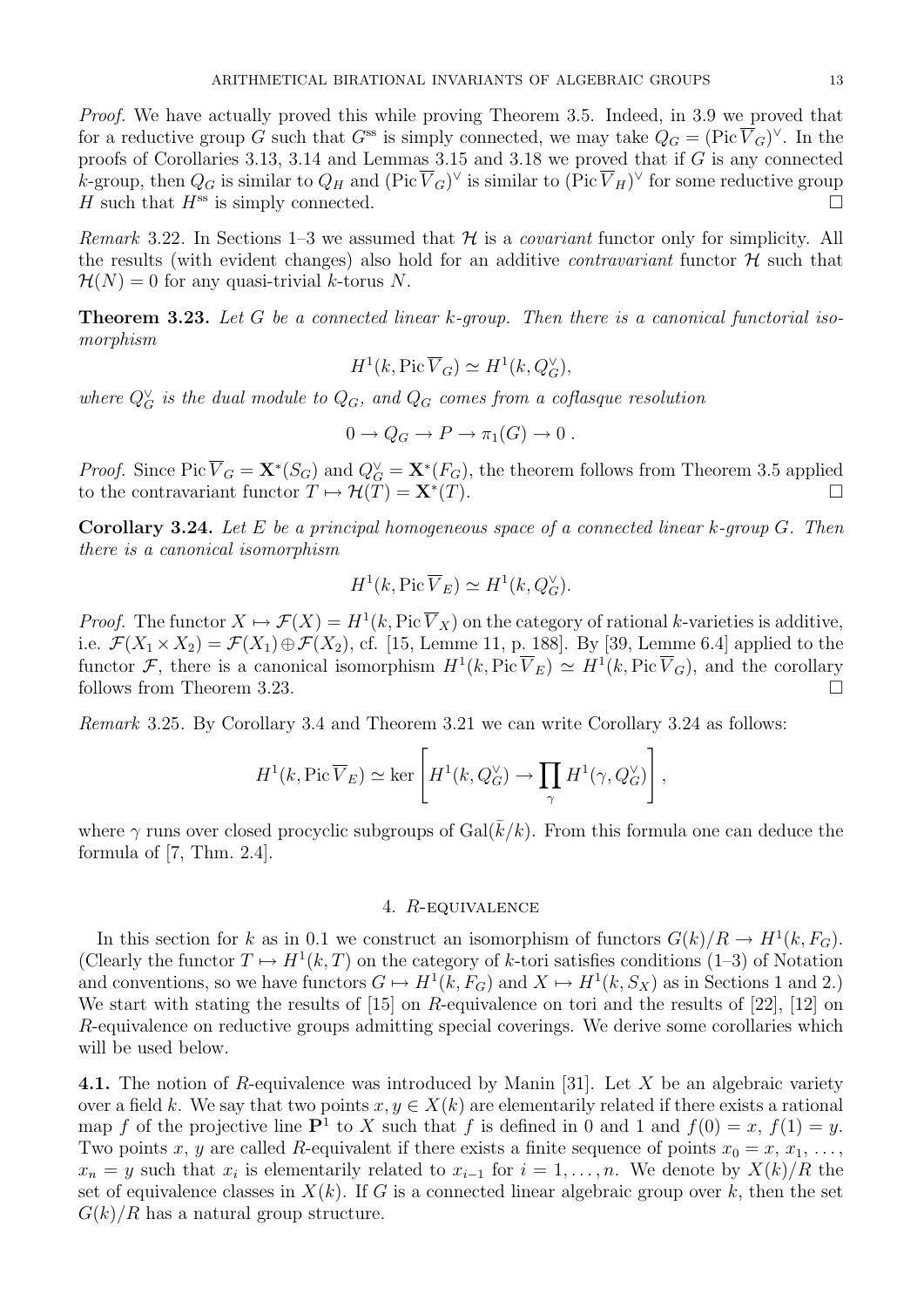**4.2.** Let  $T$  be a  $k$ -torus. Let

$$
(R) \t\t 0 \to Q \to P \to \mathbf{X}_*(T) \to 0
$$

be a coflasque resolution. Let

$$
1 \to F_T \to N \to T \to 1
$$

be the corresponding exact sequence of tori, where  $\mathbf{X}_*(N) = P$  and  $\mathbf{X}_*(F_T) = Q$ . Consider the exact sequence

$$
N(k) \to T(k) \stackrel{\delta_T}{\to} H^1(k, F_T) \to H^1(k, N) = 0.
$$

**Theorem 4.3.** ([15, Thm. 2, p. 199]) The map  $\delta_T$  induces an isomorphism  $\delta_{T*}: T(k)/R \stackrel{\sim}{\longrightarrow} H^1(k, F_T)$ .

**Corollary 4.4.** The collection of isomorphisms  $\delta_{T*}: T(k)/R \longrightarrow H^1(k, F_T)$  is an isomorphism of functors (from k-tori to abelian groups).

*Proof.* Easy diagram chasing.  $\square$ 

Let now k be as in 0.1. Let G be a connected linear k-group. In the case (gl) we always assume that G has no factors of type  $E_8$ .

We say that a connected  $k$ -group  $G$  admits a special covering if  $G$  is reductive and there is an exact sequence

$$
1 \to \mu \to G' \to G \to 1
$$

with  $\mu$  finite and  $G'$  the product of a semisimple simply connected group and a quasi-trivial torus.

**Theorem 4.5.** [22], [12, Thm. 4.12] Let k be as in 0.1. Let G be a connected reductive k-group admitting a special covering. In the (gl) case, assume that G contains no factor of type  $E_8$ . Let

$$
1 \to \mu \to F \to N \to 1
$$

be a flasque resolution of  $\mu$  (i.e. F is a flasque torus and N is a quasi-trivial torus). Then the Galois cohomology sequences induce an isomorphism of groups  $G(k)/R \simeq H^1(k, F)$ .

**Corollary 4.6.** Under the hypotheses of Theorem 4.5, suppose that  $f: G_1 \rightarrow G_2$  is a homomorphism of k-groups admitting special coverings, and assume that f extends to a morphism of coverings

$$
\begin{array}{ccc}\n1 & \longrightarrow & \mu_1 \longrightarrow & G_1' \longrightarrow & G_1 \longrightarrow & 1 \\
\downarrow^{\varphi} & & \downarrow^{\psi} & & \downarrow^f \\
1 & \longrightarrow & \mu_2 \longrightarrow & G_2' \longrightarrow & G_2 \longrightarrow & 1\n\end{array}
$$

where  $\varphi: \mu_1 \to \mu_2$  is an isomorphism. Then the induced homomorphism  $f_*: G_1(k)/R \to G_2(k)/R$ is an isomorphism.

Idea of proof. We can choose flasque resolutions

 $1 \rightarrow \mu_i \rightarrow F_i \rightarrow N_i \rightarrow 1 \quad (i = 1, 2)$ 

so that  $\varphi$  extends to an isomorphism of resolutions

$$
\begin{array}{ccc}\n1 & \longrightarrow & \mu_1 & \longrightarrow & F_1 & \longrightarrow & N_1 & \longrightarrow & 1 \\
\downarrow \varphi & & \downarrow \alpha & & \downarrow \beta \\
1 & \longrightarrow & \mu_2 & \longrightarrow & F_2 & \longrightarrow & N_2 & \longrightarrow & 1\n\end{array}
$$

(i.e.,  $\varphi$ ,  $\alpha$  and  $\beta$  are isomorphisms).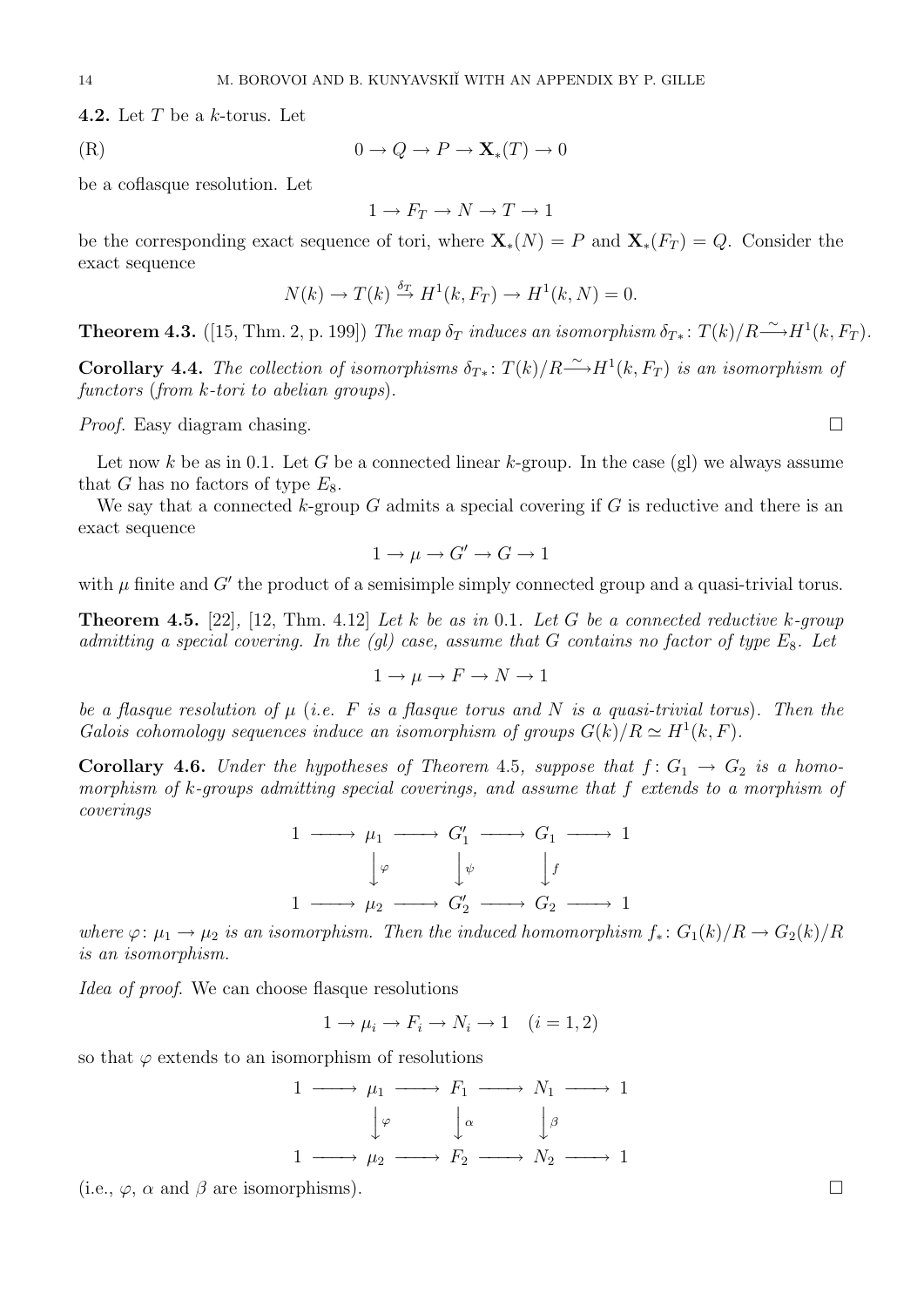4.7. We can now state and prove our main result on R-equivalence on groups over a field k as in 0.1.

Let  $k$  be a field of characteristic 0. Consider two functors from the category of connected linear algebraic k-groups to the category of abelian groups:  $G \mapsto G(k)/R$  and  $G \mapsto H^1(k, F_G)$  (the latter functor was introduced in 1.9). The collection of maps  $\delta_{T*}$  of Theorem 4.3 is an isomorphism of these functors on the category of k-tori.

**Theorem 4.8.** Assume that k is as in 0.1. In the (gl) case assume that G has no  $E_8$ -factors. Then the isomorphism of functors  $\delta_{T*}$  extends uniquely to an isomorphism of functors  $\theta_G: G(k)/R \rightarrow$  $H^1(k, F_G)$ .

**Corollary 4.9.** For k and G as in Theorem 4.8, if the image of  $Gal(\overline{k}/k)$  in  $Aut\pi_1(G)$  is a metacyclic group, then  $G(k)/R = 1$ .

*Proof.* The corollary follows from Theorem 4.8 and Proposition 1.10.  $\Box$ 

**Corollary 4.10.** Let k and G be as in Theorem 4.8, then (i) there is a canonical isomorphism  $G(k)/R \simeq H^1(k, S_G)$ ; (ii) the group  $G(k)/R$  is a stably k-birational invariant of G.

*Proof.* The corollary follows from Theorem 4.8, Theorem 3.5, and Proposition 2.14.

Remark 4.11. (i) It is clear that the set  $G(k)/R$  is a stably k-birational invariant of G, but it is not clear a priori that the group  $G(k)/R$  is a stably k-birational invariant of G, cf. [15, p. 201].

(ii) Let k,  $G_1, G_2$  be as in Theorem 4.8, and let  $f: G_1 \to G_2$  be a rational map defined over k. In other words, we are given open subvarieties  $U_{\nu} \subset G_{\nu}$   $(\nu = 1, 2)$  and a regular map  $f' : U_1 \to U_2$ , all defined over k. The map f' induces a map  $f'_*$ :  $U_1(k)/R \to U_2(k)/R$ . Let  $i_{\nu}$ :  $U_{\nu} \to G_{\nu}$  denote the inclusions, then  $i_{\nu^*}: U_{\nu}(k)/R \to G_{\nu}(k)/R$  are bijections, cf. [15, Prop. 11]. We identify  $U_{\nu}(k)/R$ with  $G_{\nu}(k)/R$  using  $i_{\nu*}$  ( $\nu = 1, 2$ ). Then we obtain a map  $f_*: G_1(k)/R \to G_2(k)/R$ . On the other hand, in 2.13 we constructed the induced homomorphism  $f_*: H^1(k, S_{G_1}) \to H^1(k, S_{G_2})$ . By Corollary 4.10(i) we have canonical isomorphisms  $G_{\nu}(k)/R \to H^1(k, S_{G_{\nu}})$  ( $\nu = 1, 2$ ). However in general the diagram

$$
G_1(k)/R \xrightarrow{f_*} G_2(k)/R
$$
  
\n
$$
\downarrow \qquad \qquad \downarrow
$$
  
\n
$$
H^1(k, S_{G_1}) \xrightarrow{f_*} H^1(k, S_{G_2})
$$

is not commutative! For example take  $G_1 = G_2 = G$ , and let f be a left translation, i.e  $f(g)$ ag  $(g \in G)$  for a fixed element  $a \in G(k)$ . Then  $f_*: G(k)/R \to G(k)/R$  may take the identity element to another element, while  $f_*: H^1(k, S_G) \to H^1(k, S_G)$  is an isomorphism of abelian groups.

(iii) Corollary 4.9 and the similar corollaries below (Corollary 5.11 and Corollary 7.8) generalize results of [12] (Cor. 4.11(iv), Cor. 4.14(iv), and Thm.  $5.2(b)(i)$ ) proved for *semisimple* groups splitting over a metacyclic extension.

To prove Theorem 4.8 we need some lemmas.

**Lemma 4.12.** Let k be as in 0.1. Let G be a reductive group such that  $G^{ss}$  is simply connected. Then the map  $G(k) \to G^{\text{tor}}(k)$  induces an isomorphism  $G(k)/R \to G^{\text{tor}}(k)/R$ .

Proof. We give two proofs.

First proof. See the Appendix by P. Gille, Theorem 1(b).

Second proof (with the help of J.-L. Colliot-Thélène). (i) First assume that G admits a special covering

$$
1 \to \mu \to G_0 \times N \to G \to 1,
$$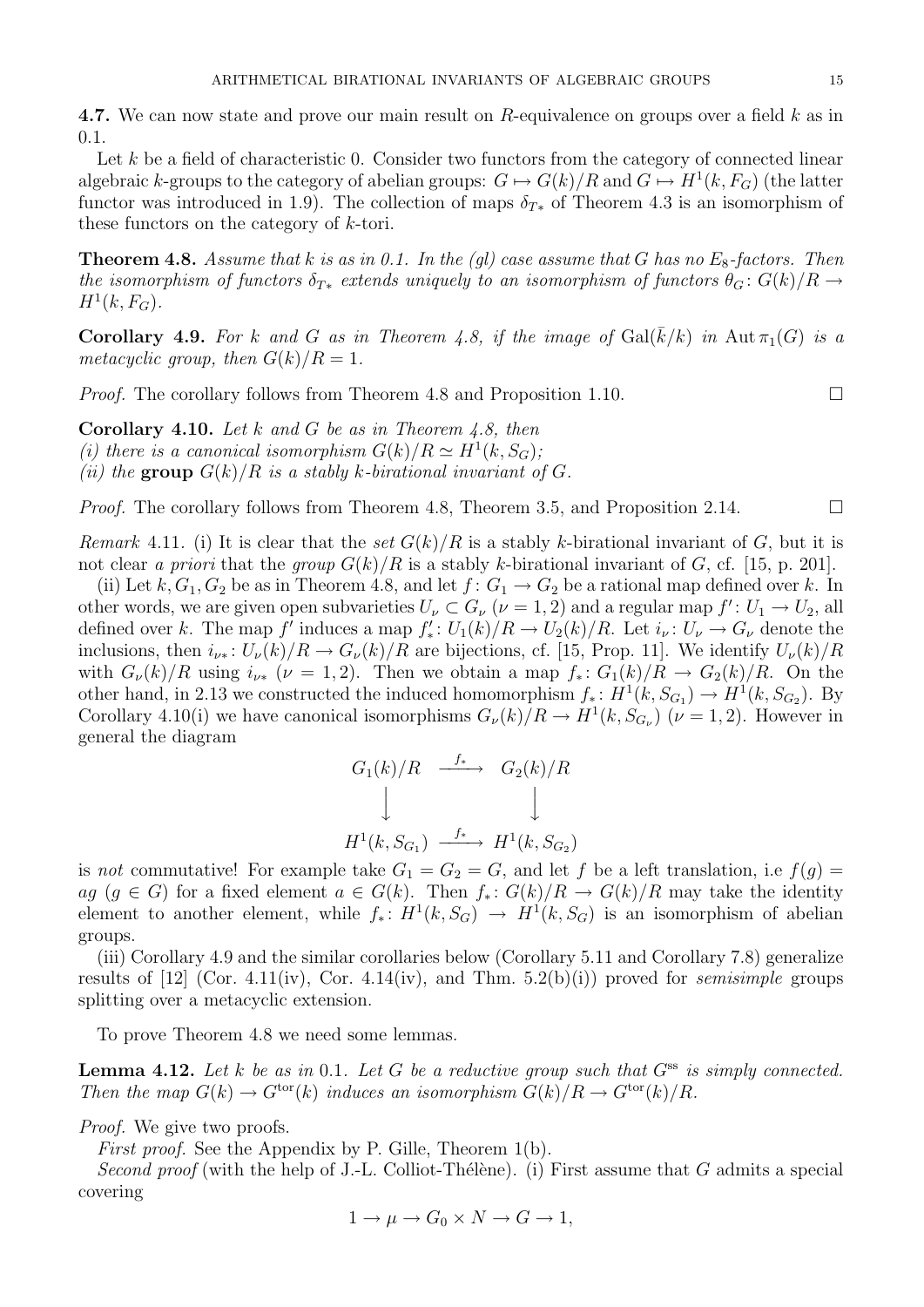where  $G_0$  is a simply connected group and N is a quasi-trivial torus. Since  $G^{ss}$  is simply connected, we see that  $\mu \cap G_0 = 1$ . We have a commutative diagram with exact rows



where  $\mu \to \mu^t$  is an isomorphism. Hence by Corollary 4.6 we get an isomorphism  $G(k)/R \to$  $G^{\text{tor}}(k)/R$ .

(ii) Let now G be any reductive k-group such that  $G^{ss}$  is simply connected. By [39, Lemme 1.10] there exist a natural number m and a quasi-trivial torus T such that  $G^m \times T$  admits a special covering. Clearly  $(G<sup>m</sup> \times T)<sup>ss</sup>$  is simply connected. By (i),

$$
(G^m \times T)(k)/R \to ((G^m)^{\text{tor}} \times T)(k)/R
$$

is an isomorphism. Thus  $(G(k)/R)^m \to (G^{tor}(k)/R)^m$  is an isomorphism, and  $G(k)/R \to$  $G^{\text{tor}}(k)/R$  is an isomorphism.

**Lemma 4.13.** Let k be a field of characteristic 0 and let G be a connected reductive k-group such that  $G^{ss}$  is simply connected. Then the map  $t: G \to G^{tor}$  induces an isomorphism  $t_*: H^1(k, F_G) \to$  $H^1(k, F_{G^{\text{tor}}}).$ 

*Proof.* By Lemma 3.7,  $\pi_1(G) \simeq \pi_1(G^{tor})$ , and the lemma follows.

**4.14.** We can now extend the isomorphism  $\theta_G: G(k)/R \to H^1(k, F_G)$  from the category of k-tori to the category of reductive  $k$ -groups  $G$  such that  $G^{ss}$  is simply connected. Namely, we must define an isomorphism  $\theta_G: G(k)/R \to H^1(k, F_G)$  so that the following diagram is commutative:

$$
G(k)/R \xrightarrow{\theta_G} H^1(k, F_G)
$$
  
\n
$$
t_* \downarrow \qquad \qquad \downarrow t_*
$$
  
\n
$$
G^{\text{tor}}(k)/R \xrightarrow{\theta_{G^{\text{tor}}}} H^1(k, F_{G^{\text{tor}}})
$$

where  $t: G \to G^{\text{tor}}$  is the canonical epimorphism. Here the left vertical arrow is an isomorphism by Lemma 4.12, and the right vertical arrow is an isomorphism by Lemma 4.13. Thus  $\theta_G$  is defined.

The next step is to extend  $\theta_G$  to all connected reductive k-groups. We use the method of z-extensions. We need a lemma.

**Lemma 4.15.** Let k be a field of characteristic  $\theta$  and let

$$
1 \to G_1 \to G_2 \xrightarrow{\beta} G_3 \to 1
$$

be an exact sequence of connected linear k-groups. Assume that  $G_1(k)/R = 1$  and that  $H^1(K, G_1) =$ 1 for any field extension  $K/k$ . Then  $\beta_*: G_2(k)/R \to G_3(k)/R$  is a group isomorphism.

*Proof.* The map  $\beta_*$  is clearly a group homomorphism. We wish to prove that  $\beta_*$  is bijective.

Since  $H^1(K, G_1) = 0$  for any field extension  $K/k$ , the epimorphism  $\beta$  admits a rational section  $s: U_3 \to U_2$ , where  $U_3$  is an open subset in  $G_3$  and  $U_2 = \beta^{-1}(U_3)$ . Let  $\beta': U_2 \to U_3$  be the map induced by  $\beta$ , then  $\beta' \circ s = id_{U_3}$ . As in the proof of Lemma 3.12, we define an isomorphism of k-varieties

$$
\lambda: U_3 \times G_1 \to U_2, \quad (g_3, g_1) \mapsto s(g_3)g_1
$$

(we assume that  $G_1 \subset G_2$ ). Then  $\lambda$  induces a bijection  $U_3(k)/R \times G_1(k)/R \to U_2(k)/R$ . By assumption  $G_1(k)/R = 1$ . We see that s induces a bijection  $s_* : U_3(k)/R \to U_2(k)/R$ . Since  $\beta' \circ s = \mathrm{id}_{U_3}$ , we have  $\beta'_* \circ s_* = \mathrm{id}$ . We see that  $\beta'_* : U_2(k)/R \to U_3(k)/R$  is a bijection.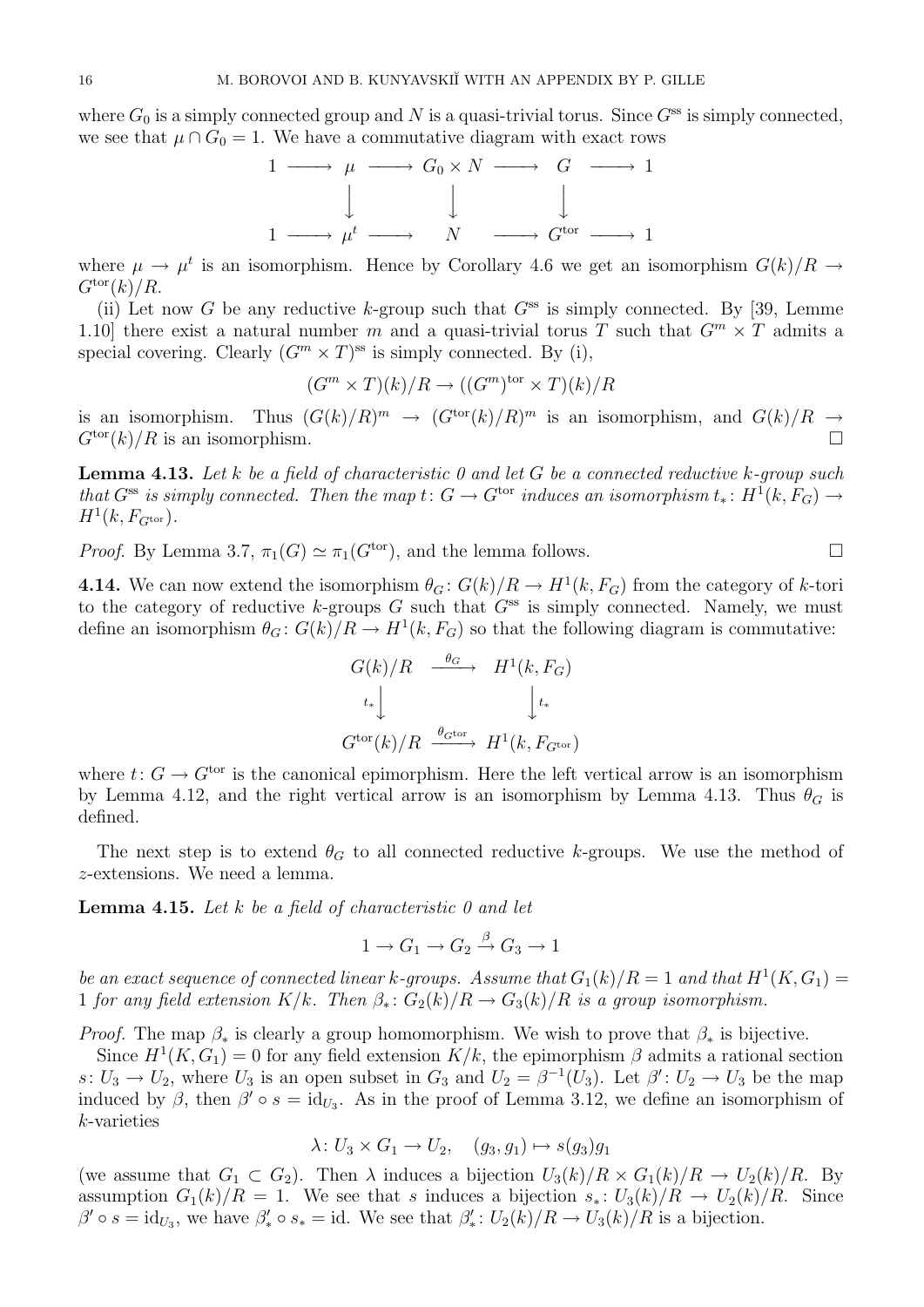Consider the commutative diagrams

$$
U_2 \xrightarrow{i_2} G_2 \qquad U_2(k)/R \xrightarrow{i_2} G_2(k)/R
$$
  
\n
$$
\begin{array}{ccc}\n\beta' & \beta' & \beta' \\
U_3 \xrightarrow{i_3} G_3 & U_3(k)/R \xrightarrow{i_3} G_3(k)/R\n\end{array}
$$

where  $i_2$  and  $i_3$  are the inclusions. By [15, Prop. 11]  $i_{2*}$  and  $i_{3*}$  in the right diagram are bijections. We have proved that  $\beta'_*$  is a bijection, hence  $\beta_*$  is a bijection. We conclude that  $\beta_*$  is a group isomorphism.

**Corollary 4.16.** Let  $H \stackrel{\beta}{\rightarrow} G$  be a z-extension with kernel Z. Then  $\beta_* : H(k)/R \rightarrow G(k)/R$  is an isomorphism of groups.

**Corollary 4.17.** Let G be a connected k-group. Then the homomorphism  $r_* : G(k)/R \to G^{\text{red}}(k)/R$ is an isomorphism.

**4.18.** We can now extend the isomorphism  $\theta_G: G(k)/R \to H^1(k, F_G)$  to all reductive k-groups. The construction is similar to that of 3.17. We choose a z-extension  $H \stackrel{\beta}{\rightarrow} G$ . We must define  $\theta_G$ so that the following diagram is commutative:

$$
H(k)/R \xrightarrow{\theta_H} H^1(k, F_H)
$$

$$
\beta_* \downarrow \qquad \qquad \downarrow \beta_*
$$

$$
G(k)/R \xrightarrow{\xi_G} H^1(k, F_G)
$$

Here the left vertical arrow is an isomorphism by Corollary 4.16, and the right vertical arrow is an isomorphism by Lemma 3.15. As in 3.17, using Lemma 3.16, one can easily check that our  $\theta_G$ does not depend on the choice of the z-extension  $H \stackrel{\beta}{\rightarrow} G$  and is functorial in G.

**4.19.** We extend  $\theta_G$  to all connected k-groups. We denote by  $r: G \to G^{\text{red}}$  the canonical epimorphism. Using Corollary 4.17 and Lemma 3.18, we can construct  $\theta_G$  for any connected k-group G so that the following diagram is commutative:

$$
G(k)/R \xrightarrow{\theta_G} H^1(k, F_G)
$$
  

$$
r_* \downarrow \qquad \qquad \downarrow r_*
$$
  

$$
G^{\text{red}}(k)/R \xrightarrow{\theta_{\text{Gred}}} H^1(k, F_{\text{Gred}})
$$

This isomorphism  $\theta_G$  is functorial in  $G$ .

Theorem 4.8 is completely proved.

Remark 4.20. Theorem 4.8 also holds when k is a non-archimedean local field of characteristic 0 or a totally imaginary number field. The assertion similar to Theorem 4.5 was proved for such fields by Gille (in [21, III.2.7] for local fields and in [21, III.4.1(1)] for totally imaginary number fields).

4.21. We now show how one can derive the formula of Theorem 4.5 from the formula of Theorem 4.8.

Let k be a field of characteristic 0, G a reductive k-group admitting a special covering

$$
1 \to \mu \to G_0 \times N_0 \xrightarrow{\alpha} G \to 1
$$

where  $G_0$  is a simply connected group and  $N_0$  is a quasi-trivial torus. We identify  $G_0$  with  $G^{sc}$ . Let

(4.1)  $1 \rightarrow \mu \rightarrow F \rightarrow N \rightarrow 1$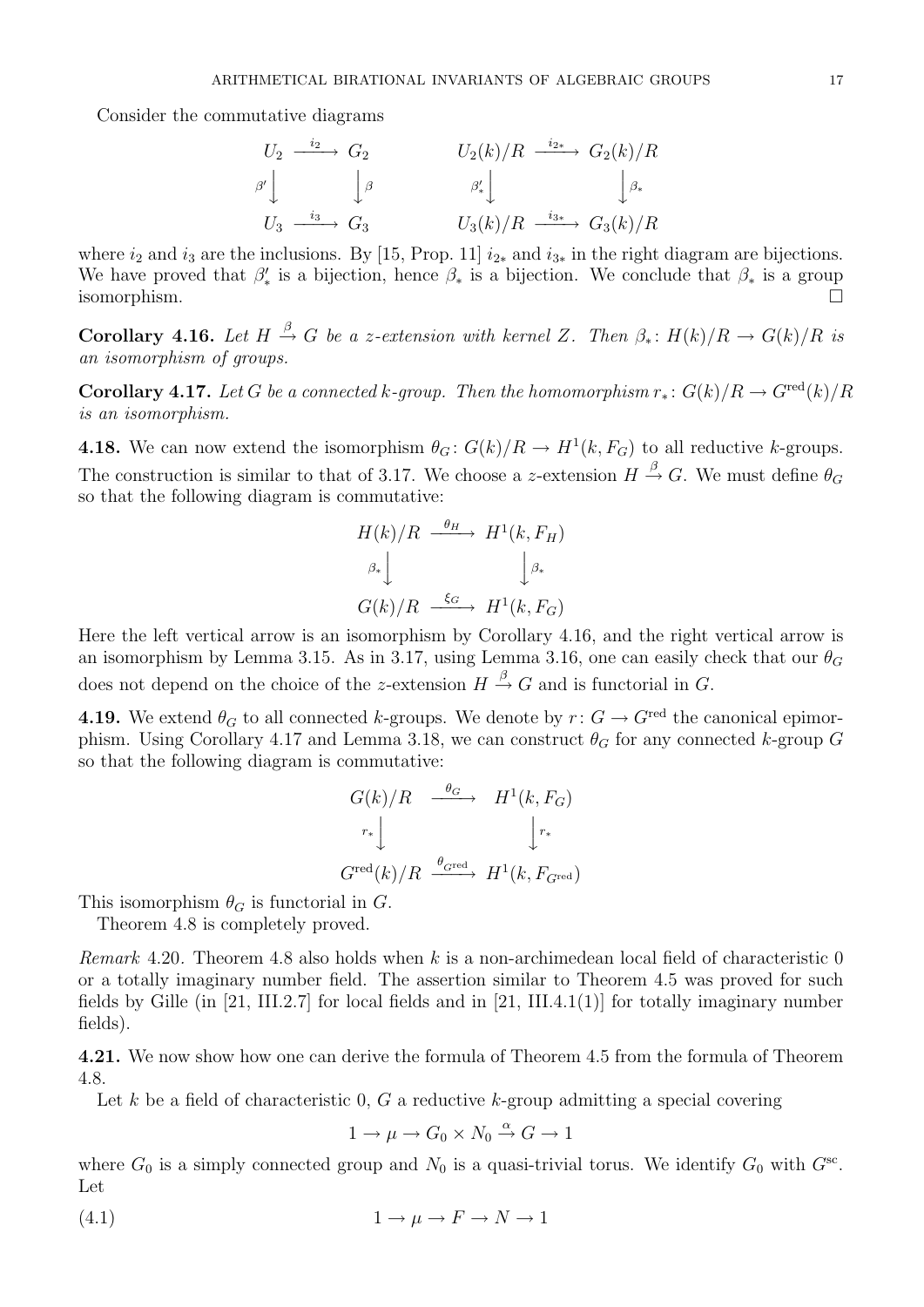be a flasque resolution of  $\mu$ , i.e. F is a flasque torus and N is a quasi-trivial torus. We wish to construct a coflasque resolution of  $\pi_1(G)$  of the form

$$
0 \to \mathbf{X}_*(F) \to P \to \pi_1(G) \to 0
$$

where P is a permutation module. Then we may take  $F_G = F$ , hence  $H^1(k, F_G) = H^1(k, F)$ . Let  $T \subset G$  be a maximal torus. We obtain an exact sequence

$$
1 \to \mu \to T^{\rm sc} \times N_0 \to T \to 1
$$

where  $T^{\rm sc} \times N_0 = \alpha^{-1}(T)$  and  $T^{\rm sc}$  is a maximal torus of  $G^{\rm sc}$ . Going over to cocharacters, we obtain an exact sequence of Γ-modules (cf. [21, Lemme A.3])

$$
0 \to \mathbf{X}_{*}(T^{\text{sc}}) \oplus \mathbf{X}_{*}(N_{0}) \to \mathbf{X}_{*}(T) \to \mu(-1) \to 0.
$$

We now factor out  $\mathbf{X}_{*}(T^{\text{sc}})$  taking into account the definition of  $\pi_1(G)$  (see 1.8). We obtain an exact sequence

$$
0 \to \mathbf{X}_{*}(N_0) \to \pi_1(G) \to \mu(-1) \to 0.
$$

Going over to cocharacters in (4.1), we obtain

$$
0 \to \mathbf{X}_{*}(F) \to \mathbf{X}_{*}(N) \to \mu(-1) \to 0.
$$

Let  $P = \pi_1(G) \times_{\mu(-1)} \mathbf{X}_*(N)$  be the fibered product. We obtain exact sequences

(4.2) 
$$
0 \to \mathbf{X}_{*}(N_0) \to P \to \mathbf{X}_{*}(N) \to 0
$$

(4.3) 
$$
0 \to \mathbf{X}_*(F) \to P \to \pi_1(G) \to 0
$$

Sequence (4.2) splits because  $\mathbf{X}_*(N_0)$  and  $\mathbf{X}_*(N)$  are permutation modules (cf. [29, Prop. 1.2]), hence  $P$  is a permutation module. Thus sequence  $(4.3)$  is a required coflasque resolution.

## 5. Weak approximation

In this section we compute  $A_{\Sigma}(G)$  where G is is a field of type (gl) or (ll). But first we consider weak approximation in a more general setting.

**5.1.** Let k be a field of characteristic 0. Let  $\Sigma$  be a finite set of non-equivalent absolute values on k, cf. [28, Ch. XII, §1]. For  $v \in \Sigma$  let  $k_v$  denote the completion of k with respect to v. Let G be a connected linear k-group. We set  $k_{\Sigma} = \prod_{v \in \Sigma} k_v$ , then  $G(k_{\Sigma}) = \prod_{v \in \Sigma} G(k_v)$ . Let  $G(k)$  denote the closure of the image of  $G(k)$  under the diagonal embedding  $G(k) \to G(k_{\Sigma})$ . We say that G has the weak approximation property with respect to  $\Sigma$  if  $G(k)$  is dense in  $G(k_{\Sigma})$ , i.e.  $\overline{G(k)} = G(k_{\Sigma})$ .

**Proposition 5.2.** (Stated in [35, Prop. 1.3].) Let k,  $\Sigma$ , G be as in 5.1. Then  $\overline{G(k)}$  is an open subgroup of  $G(k_{\Sigma}).$ 

*Proof.* Since char(k) = 0, G is a k-unirational variety, cf. [2, Thm. 18.2(ii)]. It follows that there exists a smooth morphism of k-varieties  $\lambda: U \to G$ , where U is an open subvariety in  $\mathbf{P}_k^n$  for some n. We have  $\overline{U(k)} = U(k_{\Sigma})$ . Since  $\lambda$  is a smooth morphism, the map  $\lambda_v : U(k_v) \to G(k_v)$  is open for each v, cf. [23, Satz 1.1.1], hence the map  $\lambda: U(k_{\Sigma}) \to G(k_{\Sigma})$  is open. We see that the set  $\lambda(U(k_{\Sigma}))$  is open in  $G(k_{\Sigma}).$ 

We have  $G(k) \supset \lambda(U(k)) \supset \lambda(U(\overline{k})) = \lambda(U(k_{\Sigma}))$ . We see that the subgroup  $\overline{G(k)}$  of  $G(k_{\Sigma})$ contains the open set  $\lambda(U(k_{\Sigma}))$ . It follows that the subgroup  $G(k)$  is open in  $G(k_{\Sigma})$ .

**Proposition 5.3.** [35, Prop. 1.4] Let k,  $\Sigma$ , and G be as in 5.1. Assume that  $\overline{G^{sc}(k)} = G^{sc}(k_{\Sigma})$ . Then the closure  $\overline{G(k)}$  of  $G(k)$  in  $G(k_{\Sigma})$  is a normal subgroup, and the quotient  $A_{\Sigma}(G) :=$  $G(k_{\Sigma})/\overline{G(k)}$  is an abelian group.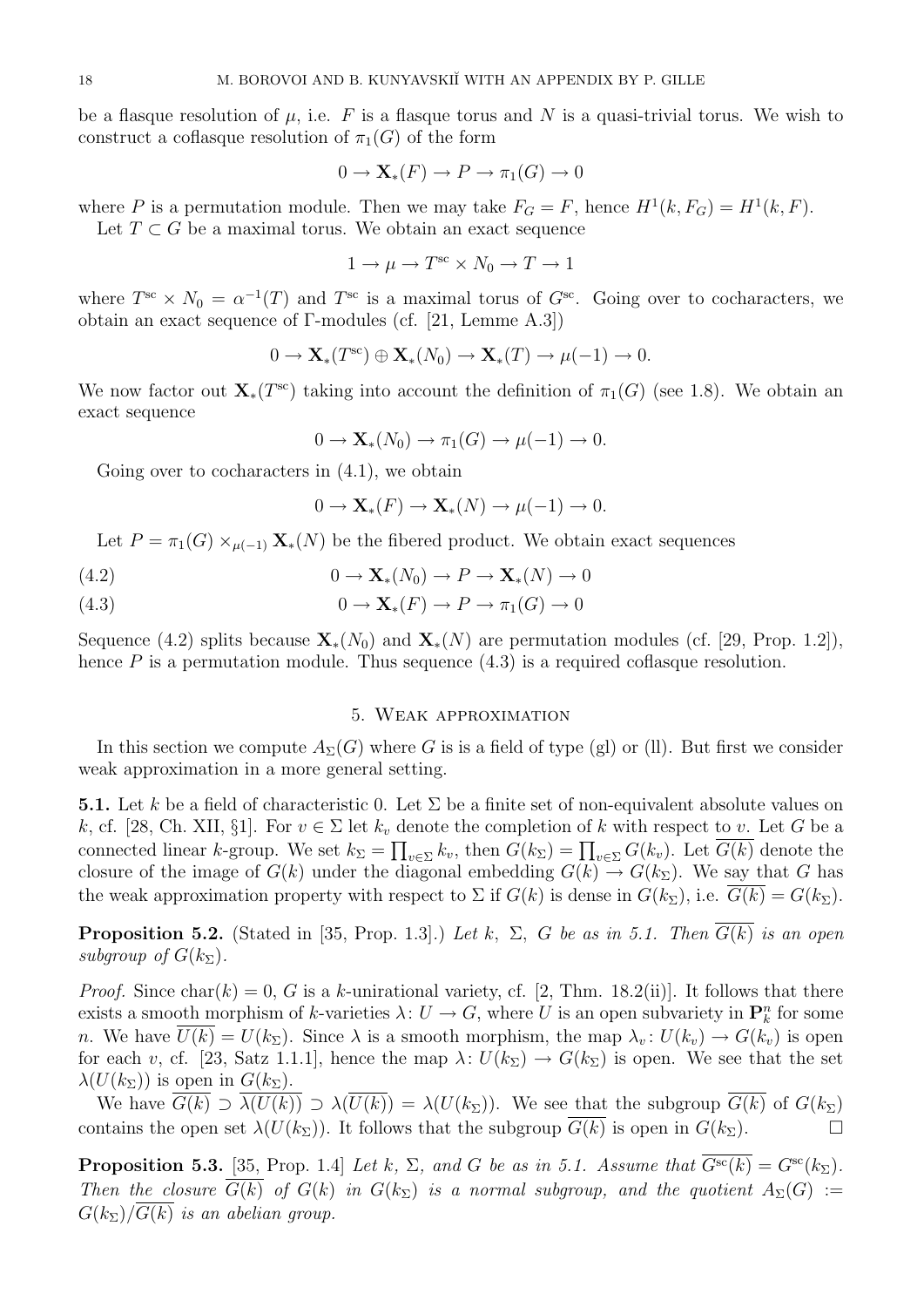*Proof.* We use an idea of [26, Proof of Satz 6.1]. It suffices to prove that  $\overline{G(k)}$  contains the commutator subgroup of  $G(k_{\Sigma}).$ 

First we assume that G is reductive. Consider the homomorphism  $\rho: G^{sc} \to G$ . By [26, Hilfssatz 6.2] (see also [18, 2.0.3]) the commutator subgroup  $[G(k_v), G(k_v)]$  is contained in  $\rho(G^{sc}(k_v))$  for each v. It follows that  $[G(k_{\Sigma}), G(k_{\Sigma})]$  is contained in  $\rho(G^{sc}(k_{\Sigma}))$ . But  $G^{sc}(k_{\Sigma}) = \overline{G^{sc}(k)}$  by assumption. Since  $\rho(\overline{G^{sc}(k)}) \subset \overline{G(k)}$ , we conclude that  $[G(k_{\Sigma}), G(k_{\Sigma})] \subset \overline{G(k)}$ , which was to be proved.

We now consider the case of general  $G$  (not necessarily reductive). Consider the canonical map  $r: G \to G^{\text{red}}$ . Let  $s: G^{\text{red}} \to G$  be the splitting corresponding to a Levi decomposition  $G \simeq G^{\mathrm{u}} \rtimes G^{\mathrm{red}}$ . Then  $G(k) = G^{\mathrm{u}}(k) \cdot s(G^{\mathrm{red}}(k))$ . Clearly we have  $\overline{G(k)} = \overline{G^{\mathrm{u}}(k)} \cdot s(\overline{G^{\mathrm{red}}(k)})$ . Since  $G^{\mathrm{u}}$  is k-rational,  $\overline{G^{\mathrm{u}}(k)} = G^{\mathrm{u}}(k_{\Sigma})$ , hence  $\overline{G(k)} = G^{\mathrm{u}}(k_{\Sigma}) \cdot s(\overline{G^{\mathrm{red}}(k)})$ . Clearly  $r^{-1}(\overline{G^{\mathrm{red}}(k)}) =$  $G^{\rm u}(k_{\Sigma}) \cdot s(\overline{G^{\rm red}(k)})$ , and therefore  $r^{-1}(\overline{G^{\rm red}(k)}) = \overline{G(k)}$ . Since  $[G^{\rm red}(k_{\Sigma}), G^{\rm red}(k_{\Sigma})] \subset \overline{G^{\rm red}(k)}$ , we conclude that  $[G(k_{\Sigma}), G(k_{\Sigma})] \subset \overline{G(k)}$ , which was to be proved.

**5.4.** Let now k be a field of one of types (ll) or (gl). Let  $\Omega$  denote the associated set of discrete valuations of k, see [12, §1]. Let  $\Sigma \subset \Omega$  be a finite subset. Let G be a connected linear k-group. In the case (gl) assume that G has no  $E_8$ -factor. By [12, Thm. 4.7]  $G^{\rm sc}(k)$  is dense in  $G^{\rm sc}(k_{\Sigma})$ . By Proposition 5.3  $G(k)$  is a normal subgroup of  $G(k_{\Sigma})$ , and the quotient  $A_{\Sigma}(G) := G(k_{\Sigma})/G(k)$ is an abelian group (this was earlier proved in [12, Thm. 4.13(i)]).

**Lemma 5.5.** Let k and  $\Sigma$  be as in 5.4, and let

$$
1 \to G_1 \to G_2 \xrightarrow{\beta} G_3 \to 1
$$

be an exact sequence of connected linear k-groups. Assume that  $H^1(k, G_1) = 1$ ,  $H^1(k_v, G_1) = 1$ for each  $v \in \Sigma$ . Assume that  $G_1$  has the weak approximation property with respect to  $\Sigma$ . Then the induced homomorphism  $\beta_* \colon A_{\Sigma}(G_2) \to A_{\Sigma}(G_3)$  is an isomorphism.

*Proof.* We use an idea of [36, Proof of Lemma 3.8]. First we prove that  $\beta(G_2(k)) = G_3(k)$ . By Lemma 5.2  $G_2(k)$  is open in  $G_2(k_\Sigma)$ . Since the homomorphism  $\beta: G_2 \to G_3$  is surjective, it is a smooth morphism, hence the map  $\beta$ :  $G_2(k_{\Sigma}) \rightarrow G_3(k_{\Sigma})$  is open (cf. [23, Satz 1.1.1]), and therefore the group  $\beta(G_2(k))$  is open in  $G_3(k_{\Sigma})$ . But any open subgroup of a topological group is closed, hence the group  $\beta(\overline{G_2(k)})$  is closed in  $G_3(k_{\Sigma})$ . Since  $H^1(k, G_1) = 1$ , we have  $\beta(G_2(k)) = G_3(k)$ , hence  $\beta(\overline{G_2(k)}) \supset G_3(k)$ . Thus  $\beta(\overline{G_2(k)})$  is a closed subgroup of  $G_3(k)$  containing  $G_3(k)$ , and we see that  $\beta(G_2(k)) = G_3(k)$ .

Next we prove that  $\beta^{-1}(\overline{G_3(k)}) = \overline{G_2(k)}$ . Let  $g_2 \in G_2(k_{\Sigma})$  be such that  $\beta(g_2) \in \overline{G_3(k)}$ . Then there exists  $g'_2 \in \overline{G_2(k)}$  such that  $\beta(g'_2) = \beta(g_2)$ . We have  $g_2(g'_2)^{-1} \in G_1(k_{\Sigma})$  (we assume that  $G_1 \subset G_2$ ). By assumption  $G_1(k_{\Sigma}) = G_1(k)$ , hence  $g_2 \in G_1(k) \cdot G_2(k) = G_2(k)$ . Thus  $\beta^{-1}(\overline{G_3(k)}) = \overline{G_2(k)}$ .

Consider the homomorphism of abelian groups  $\beta_* \colon A_{\Sigma}(G_2) \to A_{\Sigma}(G_3)$ . We prove that  $\beta_*$ is bijective. Since  $H^1(k_v, G_1) = 1$  for each  $v \in \Sigma$ , we have  $\beta(G_2(k_{\Sigma})) = G_3(k_{\Sigma})$ , hence  $\beta_*$  is surjective. Since  $\beta^{-1}(\overline{G_3(k)}) = \overline{G_2(k)}$ , the map  $\beta_*$  is injective. Thus  $\beta_*$  is bijective.

Corollary 5.6. Let k and  $\Sigma$  be as in 5.4, and let

$$
1 \to G_1 \to G_2 \xrightarrow{\beta} G_3 \to 1
$$

be an exact sequence of connected linear k-groups. If  $G_1$  is a quasi-trivial torus or a unipotent group, then  $\beta_* \colon A_{\Sigma}(G_2) \to A_{\Sigma}(G_3)$  is an isomorphism.

*Proof.* The corollary follows from Lemma 5.5. We give another proof. We use the fact that  $\beta$ admits a rational section.

Since  $H^1(K, G_1) = 1$  for any field extension  $K/k$ , the map  $\beta$  admits a rational section. This means that there exist a Zariski open subset  $U_3 \subset G_3$  and a regular map  $s: U_3 \to U_2$ , where  $U_2 = \beta^{-1}(U_3)$ , such that  $\beta|_{U_2} \circ s = \mathrm{id}_{U_3}$  (all defined over k).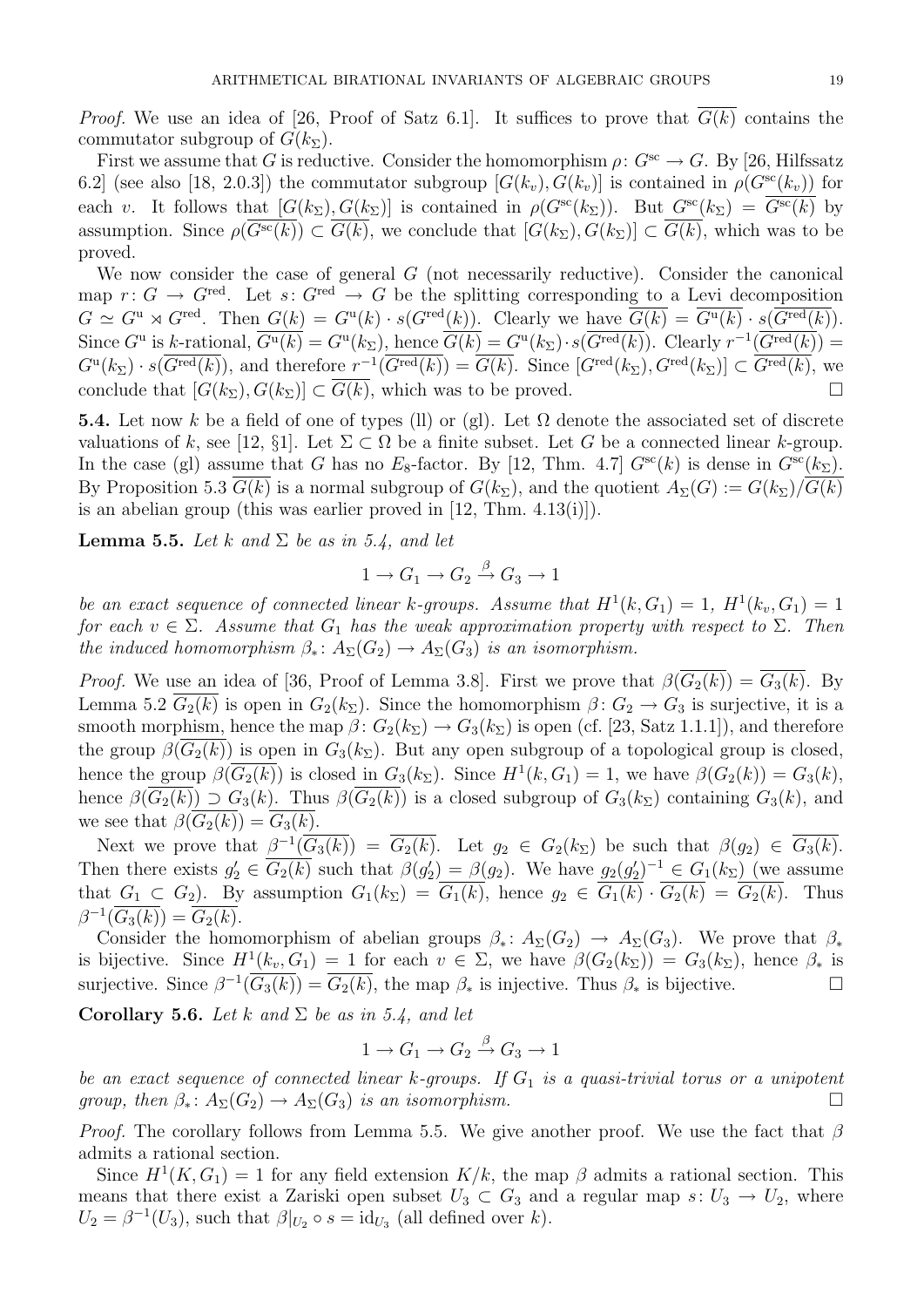Let  $g_3 \in G_3(k)$ . Since  $H^1(k, G_1) = 1$ , there exists  $g_2 \in G_2(k)$  such that  $g_3 = \beta(g_2)$ . Consider the open set  $g_3U_3$  and define a map  $g_{2*}s: g_3U_3 \to g_2U_2$  by

$$
(g_{2*}s)(x) = g_2s(g_3^{-1}x) \qquad (x \in g_3U_3).
$$

Clearly  $\beta|_{g_2U_2} \circ g_{2*} s = id_{g_3U_3}$ , i.e.  $g_{2*} s$  is a rational section of  $\beta$ .

We prove that  $\overline{G_3(k)} \subset \beta(\overline{G_2(k)})$ . Let  $g_{3\Sigma} \in \overline{G_3(k)} \subset G_3(k_\Sigma)$ . Using the fact that  $G_3(k)$  is Zariski dense in  $G_3$ , one can show that there exists  $g_3 \in G_3(k)$  such that  $g_{3\Sigma} \in (g_3U_3)(k_{\Sigma})$ . We shall write  $U_3$  instead of  $g_3U_3$  and s instead of  $g_{2*}s$ . Set  $g_{2\Sigma} = s(g_{3\Sigma})$ . Since  $g_{3\Sigma} \in G_3(k)$ , we have  $g_{3\Sigma} \in \overline{U_3(k)}$ , and  $g_{2\Sigma} \in s(\overline{U_3(k)}) \subset \overline{G_2(k)}$ . Thus  $\overline{G_3(k)} \subset \beta(\overline{G_2(k)})$ .

Next, using the fact that  $G_1(k_\Sigma) = \overline{G_1(k)}$  (because  $G_1$  is k-rational), we can prove that  $\beta^{-1}(\overline{G_3(k)}) = \overline{G_2(k)}$ . It follows that the map  $\beta_* \colon A_{\Sigma}(G_2) \to A_{\Sigma}(G_3)$  is injective.

Since  $H^1(k_v, G_1) = 1$  for any  $v \in \Sigma$ , the map  $\beta \colon G_2(k_{\Sigma}) \to G_3(k_{\Sigma})$  is surjective, hence  $\beta_*: A_{\Sigma}(G_2) \to A_{\Sigma}(G_3)$  is surjective. Thus  $\beta_*$  is bijective.

Corollary 5.7. Let k,  $\Sigma$  and G be as in 5.4. Then the canonical epimorphism  $r: G \to G^{\text{red}}$ induces an isomorphism  $r_* \colon A_{\Sigma}(G) \to A_{\Sigma}(G^{\text{red}})$ .

Proof. The corollary follows from Corollary 5.6. The second proof can be simplified in this case, using the fact that a Levi decomposition gives a splitting  $s: G^{\text{red}} \to G$  of the epimorphism  $r$ .  $\Box$ 

**5.8.** Let k and  $\Sigma$  be as in 5.4. For the notation  $\Psi^1_{\Sigma}(k, T)$ , where T is a k-torus, see 0.4. Clearly the functor  $T \mapsto \mathbf{V}^1_{\Sigma}(k,T)$  satisfies conditions  $(1-3)$  of Notation and conventions, so we have functors  $G \mapsto \mathbf{V}_{\Sigma}^1(k, F_G)$  and  $X \mapsto \mathbf{V}_{\Sigma}^1(k, S_X)$ , as in Sections 1 and 2. We wish to construct an isomorphism of functors  $\eta_G \colon A_\Sigma(G) \longrightarrow \mathbf{H}^1_\Sigma(k, F_G)$ .

We start from tori.

**Proposition 5.9.** Let k and  $\Sigma$  be as in 5.4, and let T be a k-torus. Let  $0 \to Q \to P \to \mathbf{X}_*(T) \to 0$ be a coflasque resolution of  $\mathbf{X}_*(T)$ , and let  $1 \to F_T \to N \to T \to 1$  be the corresponding flasque resolution of T (i.e.,  $\mathbf{X}_*(N) = P$ ,  $\mathbf{X}_*(F_T) = Q$ ).

Then the epimorphisms  $T(k) \to H^1(k, F_T)$  and  $T(k_v) \to H^1(k_v, F_T)$  define a canonical isomorphism  $\eta_T \colon A_\Sigma(T) \to \mathrm{H}^1_\Sigma(k, F_T)$ . This isomorphism is functorial in T.

*Proof.* See [15, Prop. 18], [12,  $\S 3.3$ ].

We now pass to the case of any connected linear algebraic  $k$ -group  $G$ .

**Theorem 5.10.** Let k be a field of type (ll) or (gl). In the case (gl) we assume that G has no factor of type  $E_8$ . Let  $\Sigma \subset \Omega$  be a finite set of places of k. Then the isomorphism of functors of Proposition 5.9 can be uniquely extended to an isomorphism of functors  $\eta_G \colon A_\Sigma(G) \to \mathrm{Y}_\Sigma^1(k,F_G)$ from the category of connected linear k-groups to the category of abelian groups.

**Corollary 5.11.** For k, G, and  $\Sigma$  as in Theorem 5.10, if the image of  $Gal(\overline{k}/k)$  in  $Aut \pi_1(G)$  is a metacyclic group, then  $A_{\Sigma}(G) = 1$ .

*Proof.* The corollary follows from Theorem 5.10 and Proposition 1.10.

Corollary 5.12. Let k, G, and  $\Sigma$  be as in Theorem 5.10, then: (i) [12, Thm. 4.13(i)]  $A_{\Sigma}(G)$  is finite;  $(ii)$   $A_{\Sigma}(G) \simeq \mathbf{V}_{\Sigma}^1(k, S_G);$ (iii) the abelian group  $A_{\Sigma}(G)$  is a stably k-birational invariant of G.

*Proof.* By [12, Thm. 3.2]  $H^1(k_v, F_G)$  is finite for any  $v \in \Omega$ , hence  $\mathbf{V}_\Sigma^1(k, F_G)$  is finite. Now the assertion (i) follows from Theorem 5.10. The assertion (ii) follows from Theorem 5.10 and Theorem 3.5. The assertion (iii) follows from (ii) and Proposition 2.14.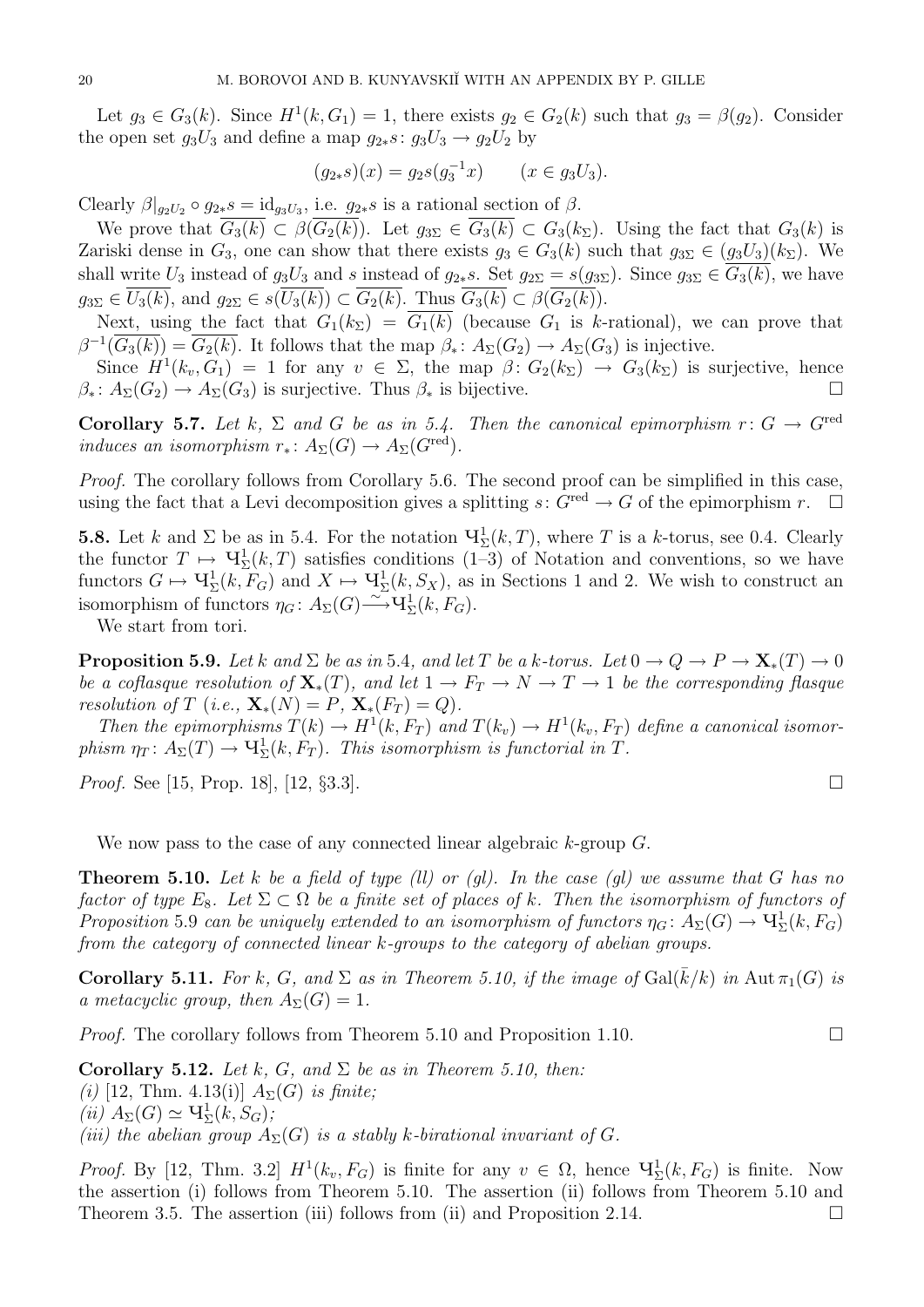**Corollary 5.13.** Let k, G, and  $\Sigma$  be as in Theorem 5.10. Let  $0 \to L_{-1} \to L_0 \to \pi_1(G) \to 0$  be a torsion-free resolution of  $\pi_1(G)$ . Let  $T_{-1}$  and  $T_0$  be the k-tori such that  $\mathbf{X}_*(T_i) = L_i$ ,  $i = -1, 0$ . Then  $A_{\Sigma}(G) \simeq \mathcal{H}^0_{\Sigma}(k, T_{-1} \to T_0)$ , where

$$
\mathsf{H}_{\Sigma}^{0}(k, T_{-1} \to T_0) = \mathrm{coker}\left[\mathbb{H}^{0}(k, T_{-1} \to T_0) \to \prod_{v \in \Sigma} \mathbb{H}^{0}(k_v, T_{-1} \to T_0)\right],
$$

 $\mathbb{H}^0$  denoting the 0-dimensional Galois hypercohomology.

*Idea of proof.* Note that  $\Psi_{\Sigma}^{0}(k, T_{-1} \to T_0)$  does not depend on the resolution. We take a coflasque resolution  $0 \to Q \to P \to \pi_1(G) \to 0$  and prove that  $\Psi^0_\Sigma(k, F_G \to N) \simeq \Psi^1_\Sigma(k, F_G)$ , where  $F_G$ and N are the k-tori such that  $\mathbf{X}_*(F_G) = Q$ ,  $\mathbf{X}_*(N) = P$ .

We prove Theorem 5.10 in the rest of this section. We use the method of Kottwitz. We need two lemmas.

**Lemma 5.14.** Let G be as in Theorem 5.10, and assume that G is reductive and  $G^{ss}$  is simply connected. Then the canonical homomorphism  $t: G \to G^{tor}$  induces an isomorphism  $t_*: A_{\Sigma}(G) \to$  $A_{\Sigma}(G^{\text{tor}}).$ 

Proof. We give two proofs.

First proof. By [12, Thm. 4.7]  $\overline{G^{ss}(k)} = G^{ss}(k_{\Sigma})$ . Since k is of type (gl) or (ll),  $k_v$  is of type (sl) for any  $v \in \Omega$  (see [12, end of §1]), and by the results of [12, §1] we have  $H^1(k, G^{ss}) = 1$  and  $H^1(k_v, G^{ss}) = 1$  for any v. The lemma now follows from Lemma 5.5.

Second proof. Similar to the second proof of Lemma 4.12, but using [12, Thm. 4.13] instead of Corollary 4.6 ([12, Thm. 4.12]).

**Lemma 5.15.** Let G be as in Lemma 5.14, then the canonical homomorphism  $t: G \to G^{tor}$ induces an isomorphism  $t_* \colon \mathrm{H}^1_{\Sigma}(k, F_G) \to \mathrm{H}^1_{\Sigma}(k, F_{G^{\text{tor}}}).$ 

Proof. This is an immediate consequence of Corollary 3.8.

**5.16.** We can now extend the isomorphism of functors  $\eta_G \colon A_\Sigma(G) \to \mathrm{H}^1_\Sigma(k, F_G)$  from the category of k-tori to the category of reductive k-groups  $G$  such that  $G^{ss}$  is simply connected (and in the case (gl) G has no  $E_8$ -factor). Namely, we must define an isomorphism  $\eta_G: A_\Sigma(G) \to \mathbf{V}^1(k, F_G)$ so that the following diagram is commutative:

$$
A_{\Sigma}(G) \xrightarrow{\eta_G} \mathbf{V}_{\Sigma}^1(k, F_G)
$$
  
\n
$$
t_* \downarrow \qquad \qquad t_*
$$
  
\n
$$
A_{\Sigma}(G^{\text{tor}}) \xrightarrow{\eta_{G^{\text{tor}}}} \mathbf{V}_{\Sigma}^1(k, F_{G^{\text{tor}}})
$$

By Proposition 5.9, Lemmas 5.14 and 5.15, all the other three arrows in the diagram are isomorphisms. The isomorphism  $\eta_G$  is functorial in G.

**5.17.** We can now extend  $\eta_G$  to the category of all connected reductive k-groups G such that in the case (gl) G has no factor of type  $E_8$ . Choose a z-extension  $H \stackrel{\beta}{\rightarrow} G$ . We must define  $\eta_G$  so that the following diagram is commutative:

$$
A_{\Sigma}(H) \xrightarrow{\eta_H} \mathbf{V}_{\Sigma}^1(k, F_H)
$$

$$
\begin{array}{c} \beta_* \\ A_{\Sigma}(G) \xrightarrow{\eta_G} \mathbf{V}_{\Sigma}^1(k, F_G) \end{array}
$$

The left vertical arrow is an isomorphism by Corollary 5.6, the right vertical arrow is an isomorphism by Lemma 3.15, and the top horizontal arrow is an isomorphism by 5.16, and  $\eta_G$  is thus defined. Using Lemma 3.16, one can easily check that  $\eta_G$  does not depend on the choice of a z-extension  $H \stackrel{\beta}{\rightarrow} G$  and is functorial in G.

$$
\qquad \qquad \Box
$$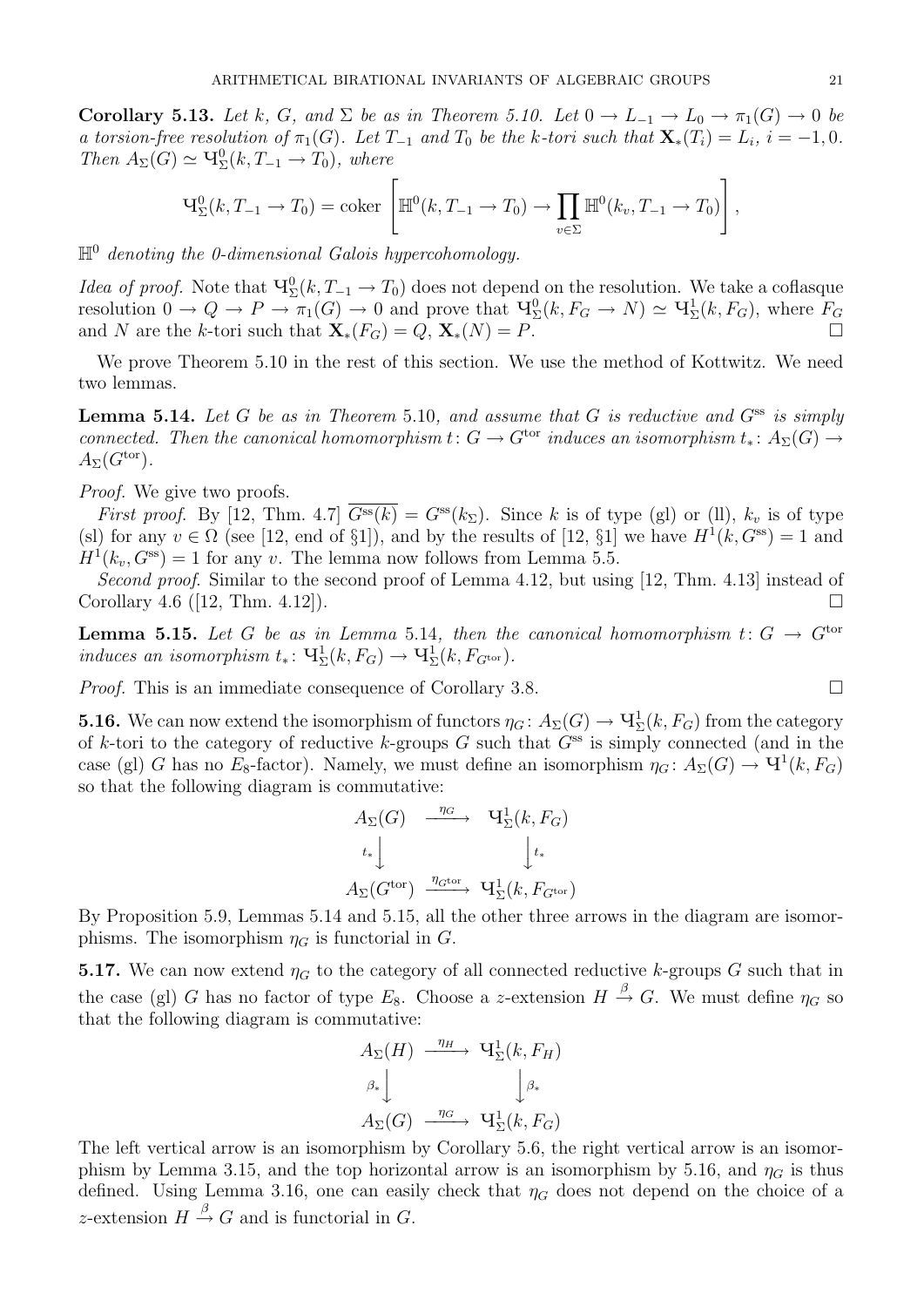**5.18.** We can now extend  $\eta_G$  to the category of all connected linear algebraic k-groups G such that in the case (gl)  $G^{\text{red}}$  has no factor of type  $E_8$ . We must define  $\eta_G$  so that the following diagram is commutative:

$$
A_{\Sigma}(G) \xrightarrow{ \eta_G } \mathbf{U}_{\Sigma}^1(k, F_G)
$$
  
\n
$$
r_* \downarrow \qquad \qquad \downarrow r_*
$$
  
\n
$$
A_{\Sigma}(G^{\text{red}}) \xrightarrow{\eta_{G^{\text{red}}}} \mathbf{U}_{\Sigma}^1(k, F_{G^{\text{red}}})
$$

The left vertical arrow is an isomorphism by Corollary 5.7, the right vertical arrow is an isomorphism by Lemma 3.18, and the bottom horizontal arrow is an isomorphism by 5.17, and  $\eta_G$  is thus defined. The isomorphism  $\eta_G$  is functorial in G.

Theorem 5.10 is completely proved.

### 6. Galois cohomology

In this section for a connected linear algebraic group G over a field  $k$  of one of types (gl), (sl), (II) we compute  $H^1(k, G)$  in terms of  $\pi_1(G)$ .

**6.1.** Let k be a field of characteristic 0. Let G be a connected linear k-group. Let

$$
0 \to L_{-1} \to L_0 \to \pi_1(G) \to 0
$$

be any (not necessarily coflasque) resolution of  $\pi_1(G)$ , where  $L_{-1}$  and  $L_0$  are finitely generated torsion-free Γ-modules. Let  $T_{-1}$ ,  $T_0$  be the k-tori such that  $\mathbf{X}_*(T_{-1}) = L_{-1}$ ,  $\mathbf{X}_*(T_0) = L_0$ . Set  $H_{ab}^{n}(k, G) = \mathbb{H}^{n}(k, T_{-1} \to T_0)$  (hypercohomology) for  $n \geq -1$ . Then  $H_{ab}^{n}(k, G)$  does not depend on the choice of a resolution (see  $[6, 2.6.2]$ ), and it is a functor of  $G$ .

In the case when  $G$  is a reductive group, there exist abelianization maps

$$
ab^n: H^n(k, G) \to H^n_{ab}(k, G) \qquad (n = 0, 1)
$$

constructed in [6, Sect. 3]. When G is any connected linear  $k$ -group, we consider the canonical map  $r: G \to G^{\text{red}}$  and define ab<sup>n</sup> as the composed maps

$$
ab^n: H^n(k, G) \xrightarrow{r_*} H^n(k, G^{\text{red}}) \to H^n_{\text{ab}}(k, G) \qquad (n = 0, 1).
$$

We wish to prove that the map ab<sup>1</sup> is bijective over certain fields. Since the map  $r_*\colon H^1(k, G) \to$  $H<sup>1</sup>(k, G<sup>red</sup>)$  is bijective (cf. [39, Lemme 1.13]), we may and shall assume in the rest of this section that G is reductive.

There is a canonical exact sequence

$$
H^1(k, G^{\text{sc}}) \to H^1(k, G) \xrightarrow{\text{ab}^1} H^1_{\text{ab}}(k, G).
$$

Moreover we can describe the fibers of the map  $ab^1$ . Let  $\psi \in Z^1(k, G)$ , and let  $\xi$  denote the cohomology class of the cocycle  $\psi$ . Then by [6, 3.17(ii)]

(6.1) 
$$
(ab^{1})^{-1}(ab^{1}(\xi)) \simeq H_{ab}^{0}(k, G) \backslash H^{1}(k, \psi G^{\text{sc}})
$$

where the abelian group  $H^0_{ab}(k, G)$  acts on the set  $H^1(k, \psi G^{\rm sc})$  and  $\psi G^{\rm sc}$  denotes the twisted form of  $G^{\rm sc}$  defined by  $\psi$ .

**Proposition 6.2.** Let G be a connected linear algebraic group over a field k of characteristic  $\theta$ such that  $H^1(k, \psi G^{\rm sc}) = 1$  for any twisted form  $\psi G^{\rm sc}$  of  $G^{\rm sc}$ . Then the map  $ab^1: H^1(k, G) \to$  $H^1_{ab}(k, G)$  is injective.

*Proof.* The proposition follows from  $(6.1)$ .

We wish to describe the image of the map  $ab<sup>1</sup>$  in terms of the second non-abelian Galois cohomology.

$$
\boxed{\phantom{0}}
$$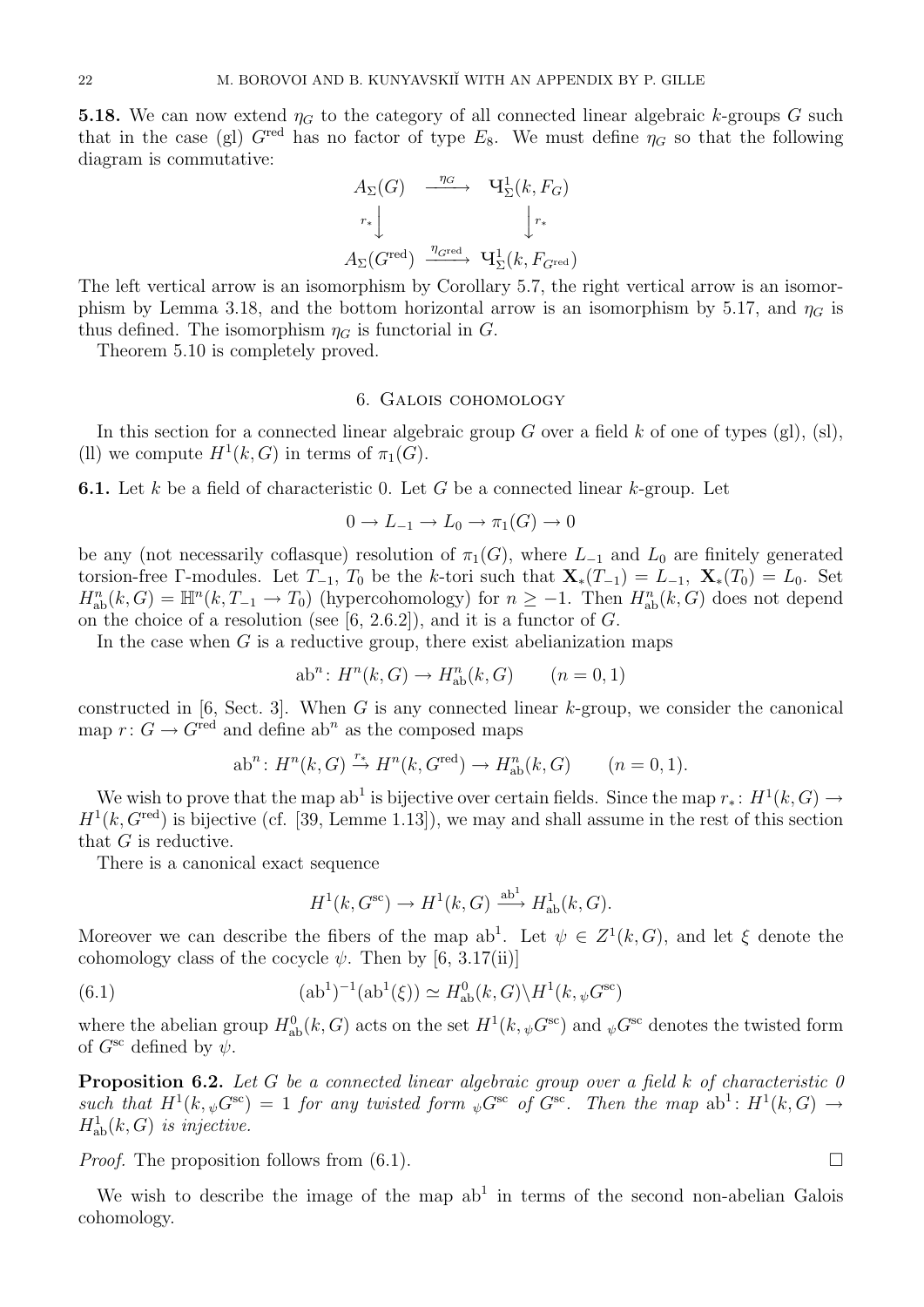**6.3.** A crossed module of k-groups is a homomorphism of k-groups  $\alpha: H \to G$  together with an action of G on H satisfying certain conditions (see, e.g.  $[6,$  Def. 3.2.1]). In  $[6,$  Sect. 3] Galois hypercohomology  $\mathbb{H}^n(k, H \to G)$   $(n = 0, 1)$  with coefficients in a crossed module was defined (Breen [8] defined hypercohomology with coefficients in a crossed module in a very general setting). A 1-cocycle  $(u, \psi) \in Z^1(k, H \to G)$  is a pair of continuous mappings

$$
u \colon \Gamma \times \Gamma \to H(\bar{k}), \quad \psi \colon \Gamma \to G(\bar{k}),
$$

such that

$$
\psi_{\sigma\tau} = \alpha(u_{\sigma,\tau}) \cdot \psi_{\sigma} \cdot \sigma \psi_{\tau}
$$

$$
u_{\sigma,\tau\upsilon} \cdot \psi_{\sigma} \sigma u_{\tau,\upsilon} = u_{\sigma\tau,\upsilon} \cdot u_{\sigma,\tau}
$$

where  $\sigma, \tau, \nu \in \Gamma$ . Two cocycles  $(u, \psi)$  and  $(u', \psi')$  are called cohomologous, if there exist a continuous map  $a: \Gamma \to H(\overline{k})$  and an element  $g \in G(\overline{k})$  such that

$$
\psi'_{\sigma} = g^{-1} \cdot \alpha(a_{\sigma}) \cdot \psi_{\sigma} \cdot {}^{\sigma} g
$$
  

$$
u'_{\sigma,\tau} = {}^{g^{-1}} (a_{\sigma\tau} \cdot u_{\sigma,\tau} \cdot {}^{\psi_{\sigma}\sigma} a_{\tau}^{-1} \cdot a_{\sigma}^{-1}).
$$

The first Galois hypercohomology set is denoted by  $\mathbb{H}^1(k, H \to G)$ . The short exact sequence

$$
1 \to (1 \to G) \to (H \to G) \to (H \to 1) \to 1
$$

gives rise to an exact sequence

(6.2) 
$$
H^1(k, H) \to H^1(k, G) \xrightarrow{\gamma} \mathbb{H}^1(k, H \to G),
$$

cf. [6, 3.4.3(i)].

**6.4.** Construction. Let  $(u, \psi) \in Z^1(k, H \to G)$ . We wish to construct a 2-cohomology class  $\Delta(u, \psi)$  with coefficients in  $\bar{H}$ . For every  $\sigma \in \Gamma$  we define a  $\sigma$ -semialgebraic automorphism of  $\bar{H}$ 

 $f_{\sigma} \in \text{SAut } \overline{H}, \quad f_{\sigma}(h) = \sqrt{\phi_{\sigma} \sigma_h} \quad \text{for } h \in H.$ 

(see [5, 1.1] for the definition of semialgebraic automorphisms). Then

$$
f_{\sigma\tau} = \text{int}(u_{\sigma,\tau}) \circ f_{\sigma} \circ f_{\tau}
$$

$$
u_{\sigma,\tau\nu} \cdot f_{\sigma}(u_{\tau,\nu}) = u_{\sigma\tau,\nu} \cdot u_{\sigma,\tau}.
$$

Thus  $(u, f)$  is a non-abelian 2-cocycle in the sense of [5, 1.5]. Let

 $\kappa_{\sigma} = f_{\sigma} \pmod{\text{Aut } \bar{H}} \in \text{SOut } G$ 

(see [5, 1.2] for the notation). We obtain a homomorphism  $\kappa: \Gamma \to \text{SOut } \overline{H}$ . Then  $(u, f) \in$  $Z^2(k,\bar{H},\kappa)$ . Set  $\Delta(u,\psi) = \text{Cl}(u,f) \in H^2(k,\bar{H},\kappa)$ , where Cl denotes the cohomology class.

**Proposition 6.5.** A hypercohomology class  $Cl(u, \psi) \in \mathbb{H}^1(k, H \to G)$  comes from  $H^1(k, G)$  if and only if  $\Delta(u, \psi)$  is a neutral element of  $H^2(k, \overline{H}, \kappa)$ .

*Proof.* If Cl $(u, \psi)$  comes from  $H^1(k, G)$ , then there exist  $a: \Gamma \to H(\overline{k})$  and  $g \in G(\overline{k})$  such that

$$
g^{-1}(a_{\sigma\tau} \cdot u_{\sigma,\tau} \cdot {}^{\psi_\sigma\sigma} a_{\tau}^{-1} \cdot a_{\sigma}^{-1}) = 1.
$$

Then

$$
a_{\sigma\tau} \cdot u_{\sigma,\tau} \cdot f_{\sigma}(a_{\tau})^{-1} \cdot a_{\sigma}^{-1} = 1,
$$

hence  $\Delta(u, \psi) = \text{Cl}(u, f)$  is neutral, cf. [5, 1.6, 1.5].

Conversely, if  $\Delta(u, \psi) = \text{Cl}(u, f)$  is neutral, then there exists  $a: \Gamma \to H(\overline{k})$  such that

$$
a_{\sigma\tau} \cdot u_{\sigma,\tau} \cdot f_{\sigma}(a_{\tau})^{-1} \cdot a_{\sigma}^{-1} = 1.
$$

Then

$$
a_{\sigma\tau} \cdot u_{\sigma,\tau} \cdot {}^{\psi_\sigma\sigma} a_{\tau}^{-1} \cdot a_{\sigma}^{-1} = 1,
$$

hence  $Cl(u, \psi)$  comes from  $H^1(k, G)$ .  $(k, G)$ .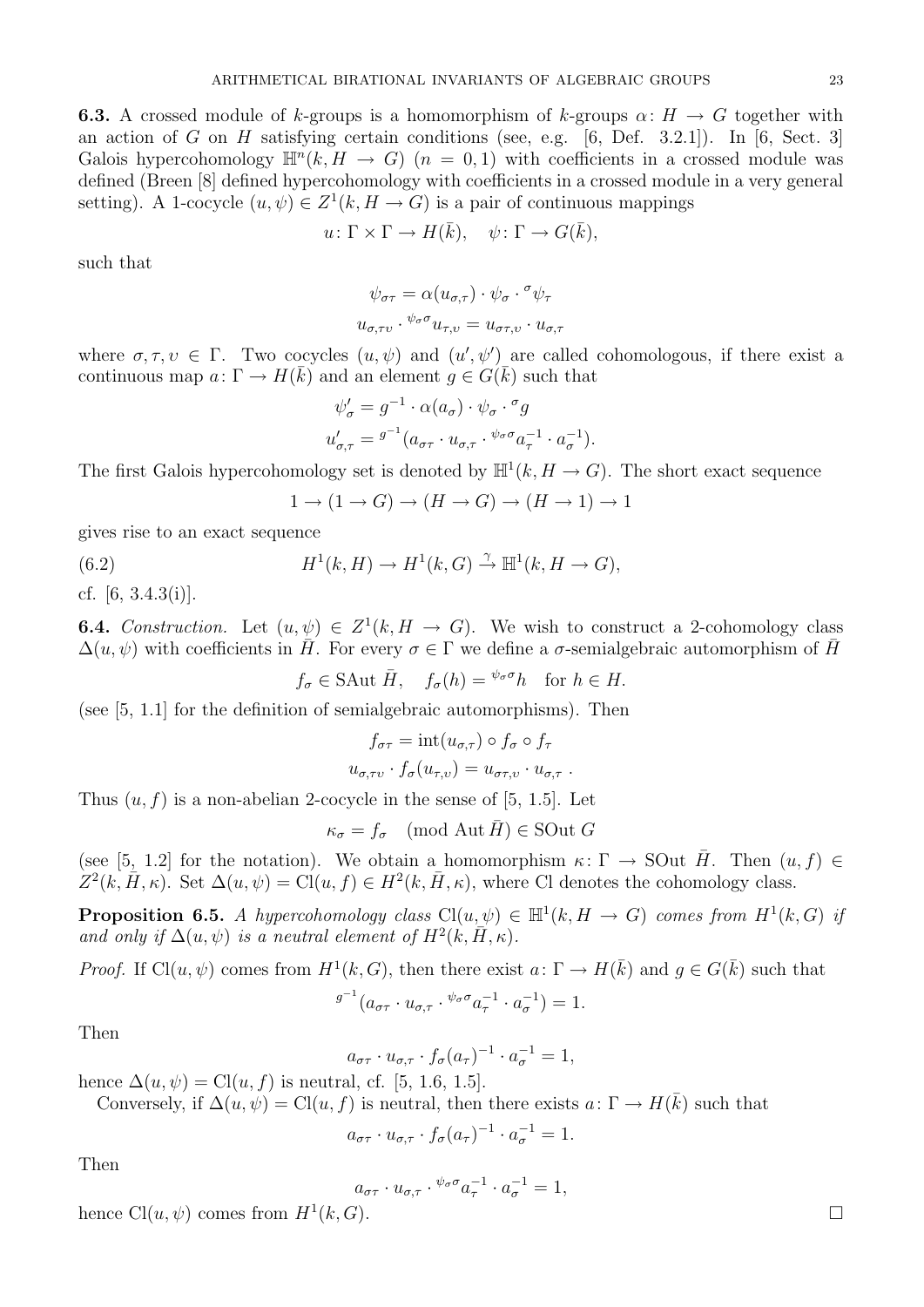**Proposition 6.6.** Let G be a connected linear algebraic group over a field k of characteristic 0. Assume that for any k-kernel of the form  $L = (\bar{G}^{\rm sc}, \kappa)$  all the elements of  $H^2(k, L)$  are neutral. Then the map  $ab^1$ :  $H^1(k, G) \to H^1_{ab}(k, G)$  is surjective.

*Proof.* First we describe the construction of the map ab<sup>1</sup> in [6, Sect. 3]. We assume that G is reductive. Consider the map  $\rho: G^{sc} \to G$ . Let  $T \subset G$  be a maximal torus. Set  $T^{sc} = \rho^{-1}(T) \subset$  $G^{\rm sc}$ . Then  $H^1_{\rm ab}(k, G) = \mathbb{H}^1(k, T^{\rm sc} \to T)$ . The embedding

$$
\lambda \colon (T^{\text{sc}} \to T) \to (G^{\text{sc}} \to G)
$$

is a quasi-isomorphism of crossed modules, hence

$$
\lambda_* \colon \mathbb{H}^1(k, T^{\text{sc}} \to T) \to \mathbb{H}^1(k, G^{\text{sc}} \to G)
$$

is a bijection, cf. [6, Thm. 3.5.3]. We have a canonical map of  $(6.2)$   $\gamma$ :  $H^1(k, G) \to \mathbb{H}^1(k, G^{\text{sc}} \to$  $G$ ). By definition

$$
ab1 = \lambda_*^{-1} \circ \gamma \colon H1(k, G) \to H1ab(k, G).
$$

It suffices to prove that  $\gamma$  is surjective. But this follows from Proposition 6.5, because by assumption all the elements of  $H^2(k, \bar{G}^{\text{sc}}, \kappa)$  are neutral for any  $\kappa$ .

**Theorem 6.7.** Let k be a field of one of types  $\left(g_l\right)$ ,  $\left(s_l\right)$ ,  $\left(l\right)$  and let G be a connected linear k-group. In the case (gl) assume that G has no factors of type  $E_8$ . Then the abelianization map  $ab^1$ :  $H^1(k, G) \to H^1_{ab}(k, G)$  is bijective.

*Proof.* By [12, §1] we have  $H^1(k, \psi^{Gsc}) = 1$  for any twisted form  $\psi^{Gsc}$  of  $G^{sc}$ , and by [12, Remark after Prop. 5.3] all the elements of  $H^2(k, \bar{G}^{\rm sc}, \kappa)$  are neutral for any  $\kappa$ . The theorem now follows from Propositions 6.2 and 6.6.

*Remark* 6.8. (i) In the case when k is a non-archimedean local field, Theorem 6.7 was proved in [6, Cor. 5.4.1]. The surjectivity of  $ab<sup>1</sup>$  was proved by a different method. This result is essentially due to Kottwitz [27, Prop. 6.4]. Note that the method of the present paper also works. The assertion that all the elements of  $H^2(k, L)$  are neutral when  $L = (\bar{G}, \kappa)$  with  $\bar{G}$  semisimple simply connected, was proved in [19, Thm. 1.1], see also [5, Cor. 5.6].

(ii) Theorem 6.7 also holds when k is a totally imaginary number field. The injectivity of  $ab<sup>1</sup>$ follows from the Hasse principle for simply connected  $k$ -groups (Kneser–Harder–Chernousov). The surjectivity holds for any number field  $k$ , see Theorem 8.14 below.

#### 7. Hasse principle

In this section we consider the case where  $k$  is a field of type (ll). For a connected linear algebraic k-group G one can define the Tate–Shafarevich kernel

$$
III^{1}(k, G) = \ker \left[ H^{1}(k, G) \to \prod_{v \in \Omega} H^{1}(k_{v}, G) \right]
$$

which is a finite set [12, Thm. 5.1]. Here  $\Omega$  is the associated set of places, see [12, §1]. We compute  $\mathrm{III}^1(k, G)$  in terms of  $\pi_1(G)$  and in terms of  $S_G$ , and prove that the cardinality of  $\mathrm{III}^1(k, G)$  is a stably k-birational invariant of G.

We define  $\mathrm{III}_{\mathrm{ab}}^1(k, G) = \ker \left[ H_{\mathrm{ab}}^1(k, G) \to \prod_{v \in \Omega} H_{\mathrm{ab}}^1(k_v, G) \right]$ .

**Theorem 7.1.** Let k be a field of type (ll), and G a connected linear k-group. Then the abelianization map  $ab^1: H^1(k, G) \to H^1_{ab}(k, G)$  induces a bijection  $\mathrm{III}^1(k, G) \xrightarrow{\sim} \mathrm{III}^1_{ab}(k, G)$ .

*Proof.* Since k is of type (ll),  $k_v$  is of type (sl) for any  $v \in \Omega$ . By Theorem 6.7, in the commutative diagram

$$
\Pi^{1}(k, G) \longrightarrow H^{1}_{\text{ab}}(k, G)
$$
\n
$$
\downarrow \qquad \qquad \downarrow
$$
\n
$$
\Pi_{v \in \Omega} H^{1}(k_{v}, G) \longrightarrow \Pi_{v \in \Omega} H^{1}_{\text{ab}}(k_{v}, G)
$$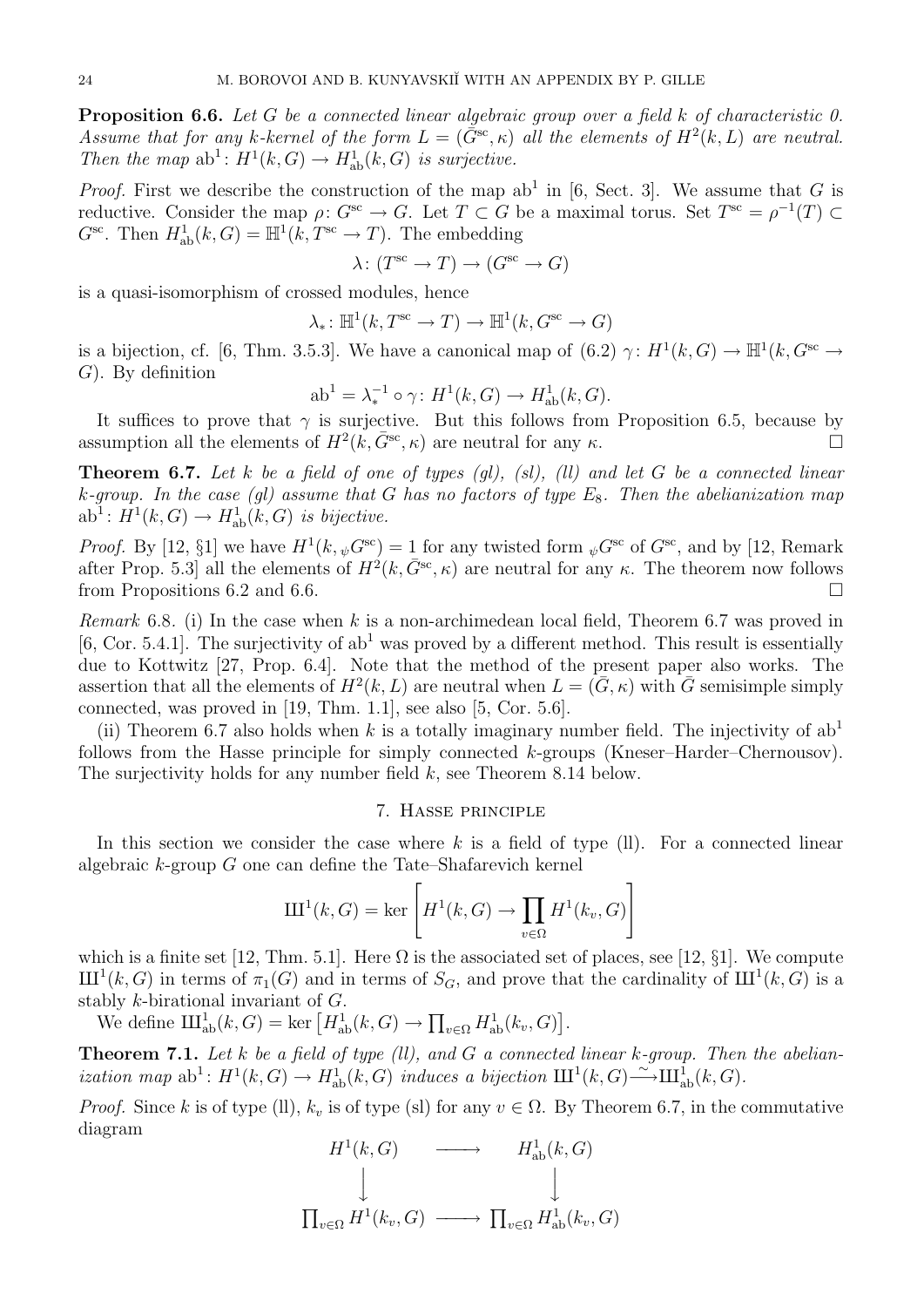both horizontal arrows are bijections, and our theorem follows.

7.2. We now take a *coflasque* resolution

$$
0 \to Q \to P \to \pi_1(G) \to 0
$$

where  $P$  is a permutation module and  $Q$  is a coflasque module. Let  $F$  and  $N$  be the k-tori such that  $\mathbf{X}_*(F) = Q$ ,  $\mathbf{X}_*(N) = P$ . The exact sequence of complexes of tori

$$
1 \to (1 \to N) \to (F \to N) \to (F \to 1) \to 1
$$

induces an exact sequence

(7.1) 
$$
0 = H^1(k, N) \to \mathbb{H}^1(k, F \to N) \xrightarrow{\Delta} H^2(k, F) \to H^2(k, N).
$$

Clearly we have  $\mathbb{H}^1(k, F \to N) = H^1_{ab}(k, G)$ .

**Lemma 7.3.** For any quasi-trivial torus N' over a field k of type (ll) we have  $III^2(k, N') = 0$ .

*Proof.* The lemma follows from [12, Thm. 1.6] ([14, Cor. 1.10]) and Shapiro's lemma.  $\square$ 

**Proposition 7.4.** The map  $\Delta$ :  $H^1_{ab}(k, G) \to H^2(k, F)$  of (7.1) induces an isomorphism  $\text{III}^1_{ab}(k, G) \to$  $\mathrm{III}^2(k,F).$ 

Proof. We have a commutative diagram with exact rows

$$
\begin{array}{ccccccccc}\n0 & \longrightarrow & H_{\text{ab}}^1(k, G) & \xrightarrow{\Delta} & H^2(k, F) & \longrightarrow & H^2(k, N) \\
\downarrow & & & \downarrow & & \downarrow & & \\
0 & \longrightarrow & \prod_v H_{\text{ab}}^1(k, G) & \longrightarrow & \prod_v H^2(k, F) & \longrightarrow & \prod_v H^2(k, N)\n\end{array}
$$

By Lemma 7.3  $III^2(k, N) = 0$ . Now the proposition can be proved by easy diagram chasing.  $\square$ 

**7.5.** Over a field k of type (ll) the functor  $T \mapsto \mathrm{III}^2(k,T)$  on the category of k-tori satisfies the properties (1–3) of Notation and conventions (by Lemma 7.3), so we have functors  $G \mapsto \mathrm{III}^2(k, F_G)$ and  $X \mapsto \text{III}^2(k, S_X)$  as in Sections 1 and 2.

**Theorem 7.6.** Let G be a connected linear algebraic group over a field  $k$  of type (ll). Then

(i) there exist canonical isomorphisms  $\mathrm{III}_{ab}^{1}(k, G) \simeq \mathrm{III}^{2}(k, F_{G}) \simeq \mathrm{III}^{2}(k, S_{G})$  and a canonical bijection  $III^1(k, G) \simeq III^2(k, S_G);$ 

(ii) the group  $\text{III}^1_{ab}(k, G)$  and the set  $\text{III}^1(k, G)$  are stably k-birational invariants of a connected  $linear\ k\text{-}group\ G.$ 

*Proof.* (i) In 7.2 we may write  $F_G$  instead of F, then by Proposition 7.4 we have a canonical isomorphism  $\mathrm{III}_{ab}^1(k, G) \simeq \mathrm{III}^2(k, F_G)$ . By Theorem 3.5 there exists a canonical isomorphism  $\text{III}^2(k, F_G) \simeq \text{III}^2(k, S_G)$ . From these isomorphisms and the bijection of Theorem 7.1 we obtain a canonical bijection  $\mathrm{III}^1(k, G) \simeq \mathrm{III}^2(k, S_G)$ .

(ii) The assertion follows from (i) and Proposition 2.14.  $\Box$ 

**Corollary 7.7.** If G is a stably k-rational group, then  $\text{III}^1(k, G) = 1$ .

**Corollary 7.8.** If the image of  $Gal(\overline{k}/k)$  in Aut  $\pi_1(G)$  is metacyclic, then  $III^1(k, G) = 1$ .

**Theorem 7.9.** Let k be a field of type (ll), G a connected linear k-group. If there exists a k-variety X such that  $G \times X$  is k-rational, then  $III^1(k, G) = 1$ .

*Proof.* Assume that  $G \times X$  is k-rational. We argue as in [12, Proof of Thm. 5.2]. By [17, Prop. 2.A.1, p. 461] there exists a Γ-module M such that  $Pic \overline{V}_G \oplus M$  is a permutation module. Let T be the torus such that  $\mathbf{X}^*(T) = M$ , then we obtain that  $S_G \times T$  is a quasi-trivial torus. By Lemma 7.3 we have  $III^2(k, S_G) \times III^2(k, T) = 0$ , whence  $III^2(k, S_G) = 0$ . By Theorem 7.6(i)  $III<sup>1</sup>(k, G) = 1.$  $(k, G) = 1.$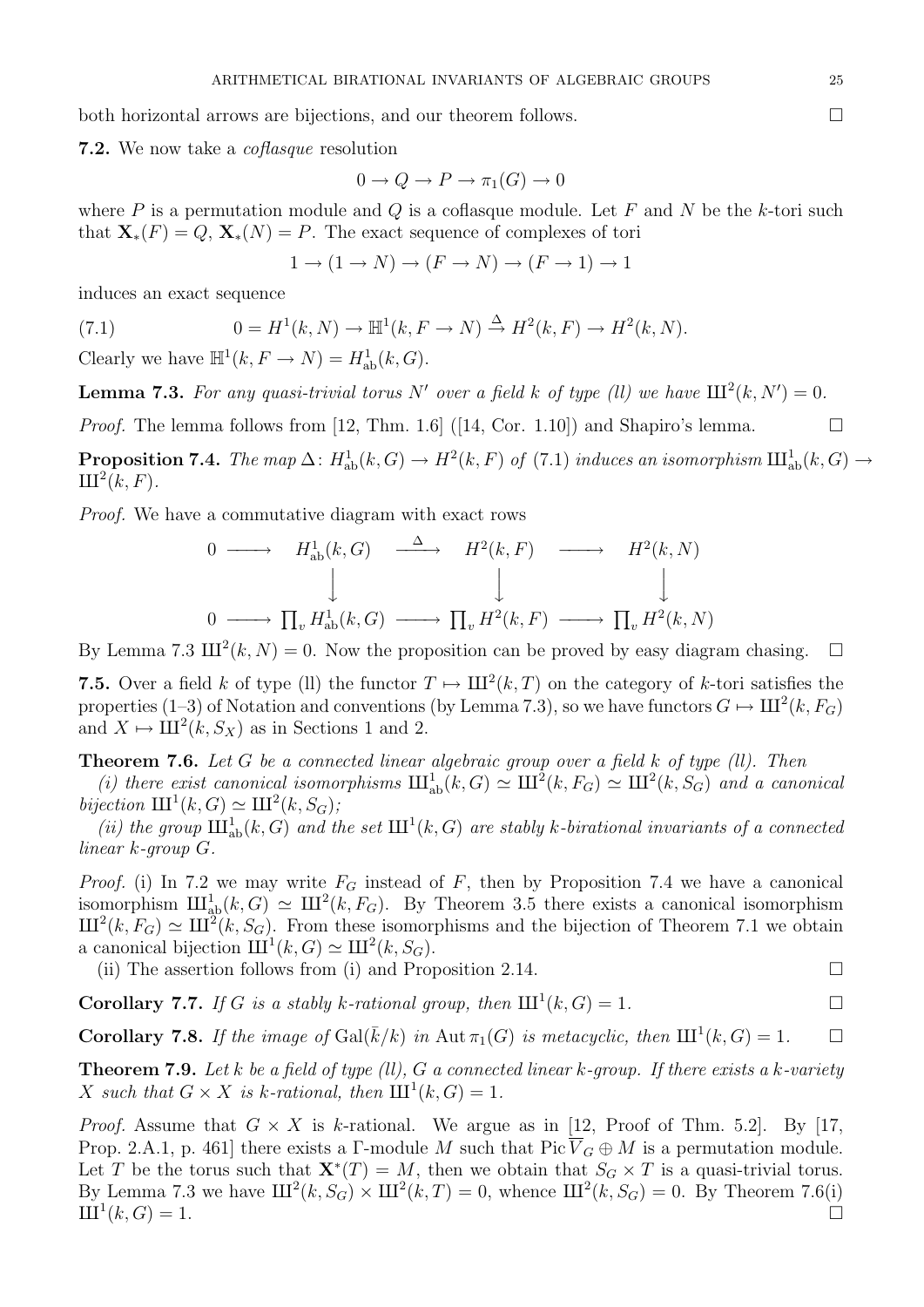*Remark* 7.10. (i) Theorem 7.9 generalizes [12, Thm.  $5.2(b)(ii)$ ].

(ii) Corollary 7.7 proves a conjecture of [12, Remark (i) after Thm. 5.2].

(iii) The canonical bijection  $\mathrm{III}^1(k, G) \to \mathrm{III}^1_{ab}(k, G)$  of Theorem 7.1 defines a canonical and functorial structure of an abelian group on  $\text{III}^1(k, G)$ , and this abelian group is a stably kbirational invariant of G.

(iv) The results of this section also hold when  $k$  is a totally imaginary number field.

### 8. Case of a number field

All the results of Sections  $4-7$  hold when k is a totally imaginary number field. In this section we suppose that  $k$  is any number field, not necessarily totally imaginary. We prove analogues of the results of Sections 4, 5, 7.

We start from R-equivalence.

Proposition 8.1. Let G be a semisimple simply connected group over a number field k. Assume that G has no anisotropic factors of type  $E_6$ . Then  $G(k)/R = 1$ .

*Proof.* First assume that G is isotropic. Let S be a maximal split torus of G, and  $Z_G(S)$  the centralizer of S in G. Then  $Z_G(S)$  is connected reductive, and  $Z_G(S)$ <sup>ss</sup> is a k-anisotropic simply connected semisimple group. By the Appendix by P. Gille, Corollary, the map  $Z_G(S)^{ss}(k)/R \to$  $G(k)/R$  is surjective. This reduces the proposition to the case of an anisotropic group.

The anisotropic groups were treated, case by case, by many people, see [10] and [38, Ch. 9]. A difficult case of  ${}^{3,6}D_4$  was treated in [10].

Proposition 8.2. Let G be a connected reductive group over a number field k without anisotropic factors of type  $E_6$ . Assume that G admits a special covering

$$
1 \to \mu \to G_0 \times N_0 \to G \to 1
$$

where  $G_0$  is simply connected and  $N_0$  is a quasi-trivial torus. Let

$$
1 \to \mu \to F \to N \to 1
$$

be a flasque resolution of  $\mu$ . Then Galois cohomology exact sequences induce an isomorphism of groups  $G(k)/R \simeq H^1(k, F)$ .

Proof. By [21, Thm. III.3.1] Galois cohomology exact sequences induce an exact sequence

$$
G_0(k)/R \times N_0(k)/R \to G(k)/R \to H^1(k, F) \to 1.
$$

We have  $N_0(k)/R = 1$  because  $N_0$  is k-rational, and  $G_0(k)/R = 1$  by Proposition 8.1. Thus we obtain an isomorphism  $G(k)/R \simeq H^1(k, F)$ .  $(k, F)$ .

Lemma 8.3. Let G be a connected reductive group over a number field k without anisotropic factors of type  $E_6$ . Assume that  $G^{ss}$  is simply connected. Then the canonical map  $t: G \to G^{tor}$ induces an isomorphism  $t_*: G(k)/R \to G^{\text{tor}}(k)/R$ .

Proof. First proof. The lemma follows from Theorem 1(a) of the Appendix by P. Gille, and Proposition 8.1.

Second proof. Similar to the second proof of Lemma 4.12. Instead of Corollary 4.6 of Theorem 4.5 we use Proposition 8.2.

**Theorem 8.4.** Let k be a number field, and consider the category of connected linear k-groups G such that G has no anisotropic factors of type  $E_6$ . Then the isomorphism of functors  $\delta_{T*}$  of Theorem 4.3 extends uniquely to an isomorphism of functors  $\theta_G: G(k)/R \to H^1(k, F_G)$ .

*Proof.* Similar to that of Theorem 4.8. □

Corollary 8.5. Let k and G be as in Theorem 8.4. Then (i) there is a canonical isomorphism  $G(k)/R \simeq H^1(k, S_G)$ ; (ii) the group  $G(k)/R$  is a stably k-birational invariant of G.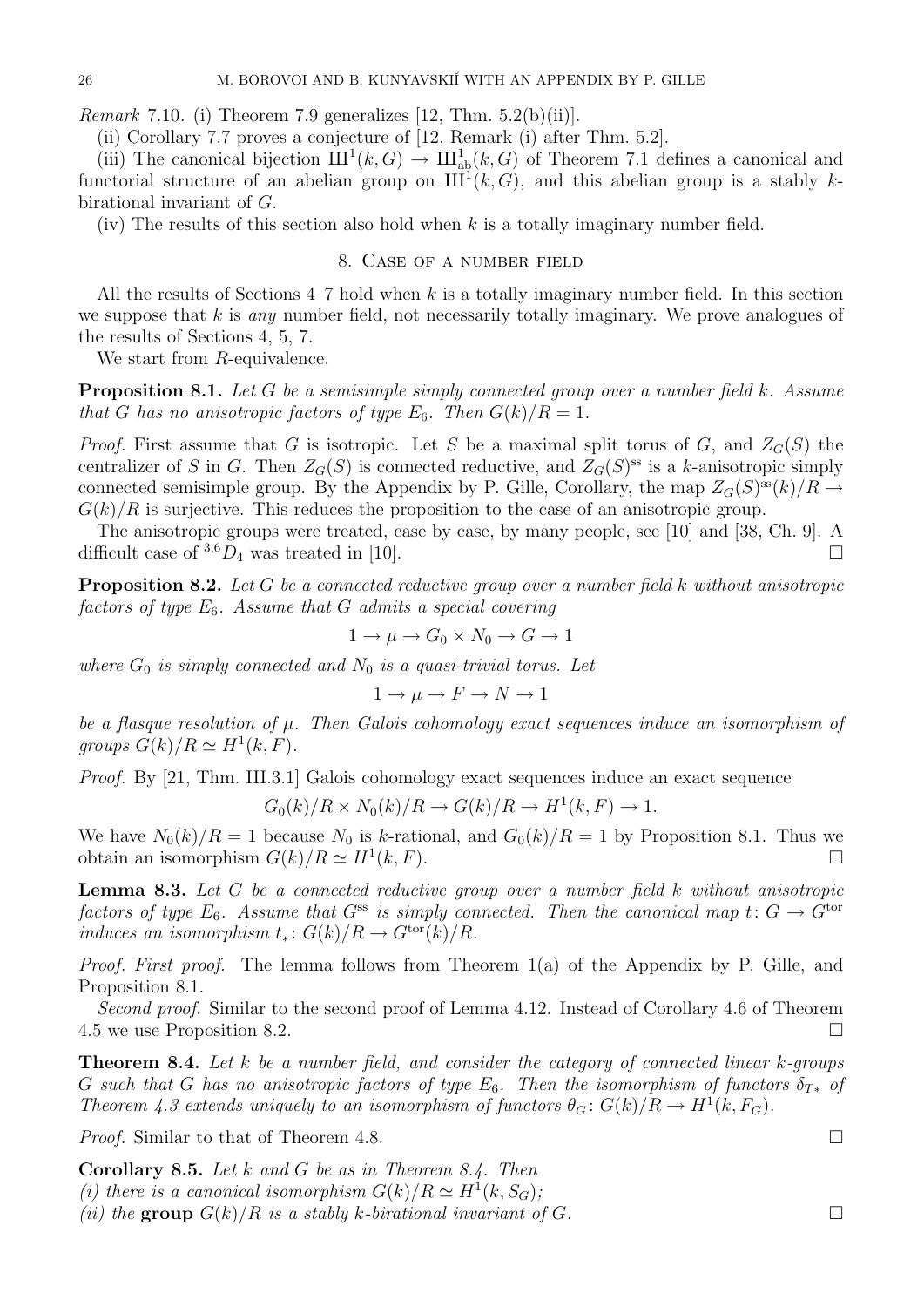**8.6.** We pass to weak approximation over a number field k. Let  $\Omega$  be the set of all places of k. We write  $\Omega_{\infty}$  (resp.  $\Omega_{f}$ ) for the set of all infinite (resp. finite) places of k.

**Lemma 8.7.** (stated in [39, Prop. 3.3]) Let G be a connected linear algebraic group over a number field k. Let  $\Sigma$  be a finite set of places of k. Then the canonical epimorphism  $r: G \to G^{\text{red}}$  induces an isomorphism  $r_* \colon A_{\Sigma}(G) \to A_{\Sigma}(G^{\text{red}}).$ 

*Proof.* Similar to that of Corollary 5.7, second proof.  $\Box$ 

**Lemma 8.8.** Let G and k be as in Lemma 8.7, and let  $\Sigma' \supset \Sigma$ , where  $\Sigma' - \Sigma \subset \Omega_{\infty}$ . Then the projection  $G(k_{\Sigma'}) \to G(k_{\Sigma})$  induces an isomorphism  $A_{\Sigma'}(G) \to A_{\Sigma}(G)$ .

Proof. The lemma follows from results of Sansuc [39]. Indeed, by Lemma 8.7 we may assume that G is reductive. By [39, Lemme 1.10] we may assume that G admits a special covering

$$
1 \to \mu \to G_0 \times N_0 \to G \to 1
$$

where  $G_0$  is a simply connected group and  $N_0$  is a quasi-trivial torus. By [39, (3.3.1)] there is a canonical and functorial in  $\Sigma$  isomorphism  $A_{\Sigma}(G) \to \mathbf{V}_{\Sigma}^1(k,\mu)$ . By [39, formula after Lemma 1.5], the canonical map  $\mathbf{U}^1_{\Sigma'}(k,\mu) \to \mathbf{U}^1_{\Sigma}(k,\mu)$  is an isomorphism. Hence the map  $A_{\Sigma'}(G) \to A_{\Sigma}(G)$  is an isomorphism.

## Lemma 8.9. Let

$$
1 \to G_1 \to G_2 \xrightarrow{\beta} G_3 \to 1
$$

be an exact sequence of connected linear algebraic groups over a number field k. Assume that  $H^1(k_v, G_1) = 1$  for all  $v \in \Omega_f$  and that  $\text{III}^1(k, G_1) = 1$ . Let  $\Sigma \subset \Omega$  be a finite set. Assume that  $A_{\Sigma}(G_1) = 1$ . Then the map  $\beta_* \colon A_{\Sigma}(G_2) \to A_{\Sigma}(G_3)$  is an isomorphism.

*Proof.* We prove that  $\beta_*$  is surjective. By Lemma 8.8 we may assume that  $\Sigma \subset \Omega_f$ . Then  $H^1(k_v, G_1) = 1$  for all  $v \in \Sigma$ , hence the map  $\beta \colon G_2(k_{\Sigma}) \to G_3(k_{\Sigma})$  is surjective, thus  $\beta_*$  is surjective.

We prove that  $\beta_*$  is injective. We use an idea of [36, Proof of Lemma 3.8]. By Lemma 8.8 we may assume that  $\Sigma \supset \Omega_{\infty}$ .

First we prove that  $\beta(G_2(k_{\Sigma})) \cap \overline{G_3(k)} \subset \beta(\overline{G_2(k)})$ . Let  $g_{2\Sigma} \in G_2(k_{\Sigma})$  and assume that  $\beta(g_{2\Sigma}) \in \overline{G_3(k)}$ . By Lemma 5.2 the subgroup  $\overline{G_2(k)}$  is open in  $G_2(k_\Sigma)$ , and the map  $\beta: G_2(k_\Sigma) \to$  $G_3(k_\Sigma)$  is open, hence the group  $U_3 := \beta(G_2(k))$  is open in  $G_3(k_\Sigma)$ . The open set  $\beta(g_{2\Sigma})U_3$  is an open neighborhood of  $\beta(g_{2\Sigma})$ . Since  $\beta(g_{2\Sigma}) \in \overline{G_3(k)}$ , there exists  $g_{3k} \in \beta(g_{2\Sigma})U_3 \cap G_3(k)$ . Then  $g_{3k} = \beta(g_{2\Sigma})\beta(\bar{g}_2)$ , where  $\bar{g}_2 \in \overline{G_2(k)}$ . Thus  $g_{3k} = \beta(g_{2\Sigma}\bar{g}_2)$  where  $g_{2\Sigma}\bar{g}_2 \in G_2(k_{\Sigma})$ . Since  $\Sigma \supset \Omega_{\infty}$ , we see that  $g_{3k}$  lifts to  $G_2(k_v)$  for every  $v \in \Omega_{\infty}$ , and by assumptions  $g_{3k}$  lifts to  $G_2(k)$ . Thus  $g_{3k} = \beta(g_{2k})$  for some  $g_{2k} \in G_2(k)$ . We obtain that  $\beta(g_{2\Sigma}) = \beta(g_{2k}\bar{g}_2^{-1})$  where  $g_{2k}\bar{g}_2^{-1} \in G_2(k)\overline{G_2(k)} = \overline{G_2(k)}$ . Thus  $\beta(g_{2\Sigma}) \in \beta(\overline{G_2(k)})$ , which was to be proved.

Then we prove that  $\beta^{-1}(\overline{G_3(k)}) \subset \overline{G_2(k)}$ . The proof is similar to the argument in the proof of Lemma 5.5 (we use the assumption that  $A_{\Sigma}(G_1) = 1$ ). From the inclusion  $\beta^{-1}(\overline{G_3(k)}) \subset \overline{G_2(k)}$ it follows immediately that the map  $\beta_* \colon A_{\Sigma}(G_2) \to A_{\Sigma}(G_3)$  is injective. Thus  $\beta_*$  is bijective.  $\square$ 

### Corollary 8.10. Let

$$
1 \to G_1 \to G_2 \xrightarrow{\beta} G_3 \to 1
$$

be an exact sequence of connected linear algebraic groups over a number field k. Let  $\Sigma \subset \Omega$ be a finite set. Assume that  $G_1$  is a quasi-trivial k-torus or a unipotent group. Then the map  $\beta_* \colon A_{\Sigma}(G_2) \to A_{\Sigma}(G_3)$  is an isomorphism.

Proof. The corollary follows from Lemma 8.9. For another proof see Corollary 5.6, second proof.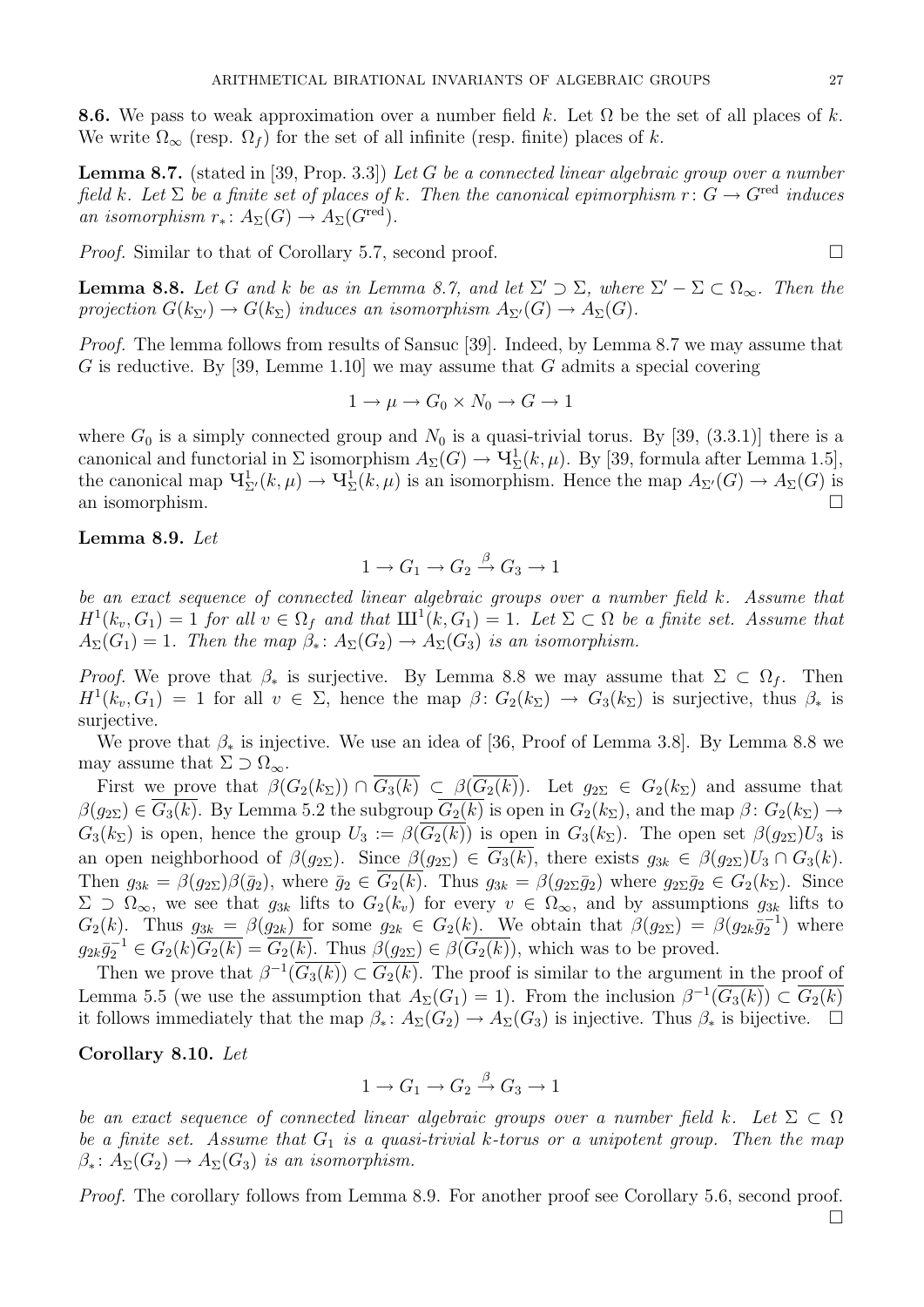**Theorem 8.11.** Let k be a number field,  $\Sigma \subset \Omega$  a finite set of places. Then the isomorphism of functors  $\eta_T\colon A_\Sigma(T)\to \mathrm{H}^1_\Sigma(k,F_T)$  of Proposition 5.9 can be uniquely extended to an isomorphism of functors  $\eta_G\colon A_\Sigma(G)\to \mathrm{H}^1_\Sigma(k,F_G)$  from the category of connected linear k-groups to the category of abelian groups.

*Proof.* Similar to that of Theorem 5.10. We use Lemma 8.9, Corollary 8.10, and Lemma 8.7.  $\Box$ 

Corollary 8.12. Let  $k$ ,  $\Sigma$ , and  $G$  be as in Theorem 8.11. Then: (i)  $A_{\Sigma}(G) \simeq \mathbf{V}_{\Sigma}^1(k, S_G);$ (ii) ([37, Thm. 2.1(3)]) the abelian group  $A_{\Sigma}(G)$  is a stably k-birational invariant of G;  $(iii)$   $A_{\Sigma}(G) \simeq \mathcal{H}_{\Sigma}^{0}(k, T_{-1} \to T_0)$  with the notation of Corollary 5.13.

Remark 8.13. In the proof of Theorem 8.11 we actually proved that  $A_{\Sigma}(G) = A_{\Sigma}(T)$ , where  $T = H^{\text{tor}}$  and H is a z-extension of  $G^{\text{red}}$ . This result was earlier proved in [36, Lemma 3.8].

Now we pass to Galois cohomology and Hasse principle.

Theorem 8.14. Let G be a connected linear algebraic group over a number field k. Then the  $map \text{ ab}^1: H^1(k, G) \to H^1_{\text{ab}}(k, G)$  is surjective.

*Proof.* By [39, Lemme 1.13] the map  $r_* : H^1(k, G) \to H^1(k, G^{\text{red}})$  is bijective, hence we may assume that G is reductive. In this case the assertion was proved in  $[6, Thm. 5.7]$ . We give here another proof (assuming that G is reductive). By Douai's theorem [20, Thm. 5.1], see also [5, Cor. 5.6, for any k-kernel of the type  $L = (\tilde{G}^{\rm sc}, \kappa)$ , all the elements of  $H^2(k, L)$  are neutral. By Proposition 6.6 the map  $ab^1$  is surjective.

Note that over a number field the map  $ab<sup>1</sup>$  can be non-injective. We define  $\mathrm{III}_{\mathrm{ab}}^1(k, G)$  as in Section 7.

Theorem 8.15. [6, Thm. 5.13] Let G be a connected linear algebraic group over a number field k. Then the map  $ab^1: H^1(k, G) \to H^1_{ab}(k, G)$  induces a bijection  $\mathrm{III}^1(k, G) \to \mathrm{III}^1_{ab}(k, G)$ .

When k is a number field, we have  $III^2(k, N) = 0$  for any quasi-trivial k-torus N. Hence the functor  $\mathcal{H}(T) = \text{III}^2(k, T)$  satisfies conditions (1–3) of Notation and conventions. It follows that we can define functors  $\text{III}^2(k, F_G)$  and  $\text{III}^2(k, S_X)$  as in Sections 1 and 2.

**Theorem 8.16.** Let G be a connected linear algebraic group over a number field  $k$ . Then

(i) there exist canonical isomorphisms  $\mathrm{III}_{ab}^1(\tilde{k}, G) \simeq \mathrm{III}^2(k, F_G) \simeq \mathrm{III}^2(k, S_G)$  and a canonical bijection  $III^1(k, G) \simeq III^2(k, S_G);$ 

(ii) the group  $\text{III}^1_{ab}(k, G)$  and the set  $\text{III}^1(k, G)$  are stably k-birational invariants of a connected linear k-group G.

*Proof.* Similar to that of Theorem 7.6. □

Remark 8.17. (i) The set  $III^1(k, G)$  over a number field k was computed in terms of  $\pi_1(G)$  in [27, 4.2].

(ii) Sansuc [39, (9.5.1)] proved by a different method that there exists a bijection  $III^1(k, G) \simeq$  $\text{III}^2(k, S_G)$ , and he deduced that the set  $\text{III}^1(k, G)$  is a stably k-birational invariant of G.

Corollary 8.18. Let G be a connected linear algebraic group over a number field k. If the image of Gal( $\bar{k}/k$ ) in Aut  $\pi_1(G)$  is metacyclic, then  $G(k)/R = 1$ ,  $A_{\Sigma}(G) = 1$  for any finite  $\Sigma$ , and  $\text{III}^1(k, G) = 1.$ 

*Proof.* We use Proposition 1.10.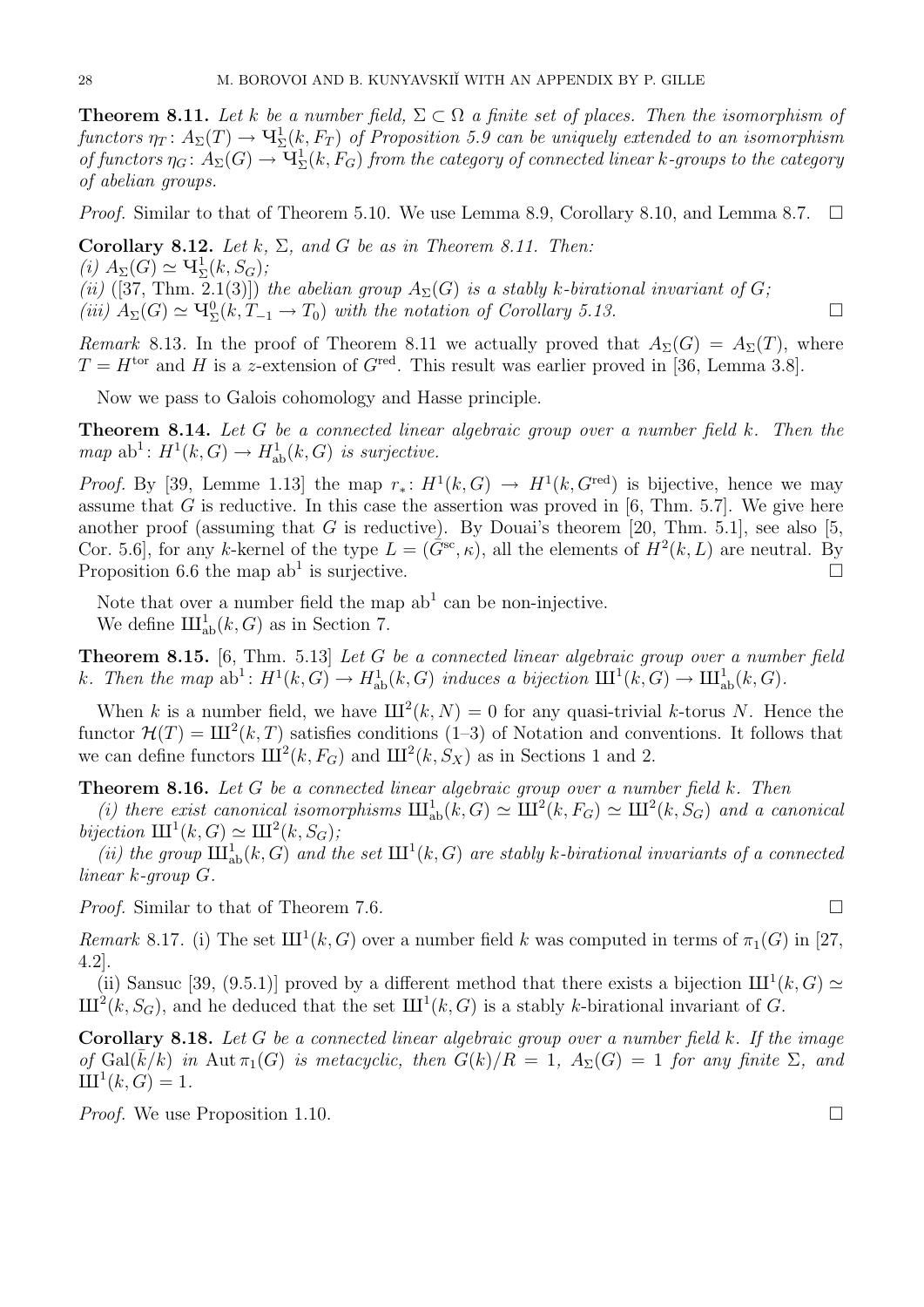### Appendix

### Philippe Gille

In the papers [21], [22] we passed from semisimple groups to reductive groups using Sansuc's special isogenies. Some results can be formulated and proved in the setting of this paper, which roughly speaking replaces isogenies by morphisms  $G \to T$  from reductive groups to tori and uses z-extensions. We give here other formulations of Theorem III.3.1 of [21], Theorem 6 of [22] and Theorem 4.12 of [12] on R-equivalence.

Let k be a field. Let F be a covariant functor from commutative k-algebras to sets. Let  $O$ denote the semilocal ring of the polynomial algebra  $k[t]$  at the points  $t = 0$  and  $t = 1$ . Let us say that two elements  $a, b \in F(k)$  are elementarily related if there exists  $\xi \in F(O)$  such that  $\xi(0) = a$  and  $\xi(1) = b$ . By definition, R-equivalence on  $F(k)$  is the equivalence relation generated by the previous elementary relation. Thus two elements  $a, b \in F(k)$  are R-equivalent if and only if there exists a finite set of elements  $x_0, \ldots, x_{n+1} \in F(k)$ , with  $x_0 = a$  and  $x_{n+1} = b$ , such that  $x_i$  is elementarily related to  $x_{i+1}$  for  $0 \leq i \leq n$ . We let  $F(k)/R$  denote the quotient set for this equivalence relation. For any field  $K$  containing  $k$ , we define a similar equivalence relation on  $F(K)$  by using the semilocal ring of  $K[t]$  at the points  $t = 0$  and  $t = 1$ . There is a natural, functorial map  $F(k)/R \to F(K)/R$ . If F goes from commutative k-algebras to groups, the class of R-equivalence of e, denoted by  $RF(k)$ , is a normal subgroup of  $F(k)$ , and  $F(k)/R = F(k)/RF(k)$ ; any element of  $RF(k)$  is elementarily related to 1 (cf. [21], Lemme II.1.1). If  $F = F_X$  is the functor associated to a k-variety X, namely  $F_X(A) = X(A)$ , we get the R-equivalence on  $X(k)$ , as defined by Manin.

**Lemma 1** (see [21], Proposition II.1.3) Let  $1 \rightarrow \tilde{G} \stackrel{i}{\rightarrow} G \stackrel{\lambda}{\rightarrow} T \rightarrow 1$  be an exact sequence of reductive k–groups where  $T/k$  is a k–torus. We denote by  $C_{\lambda}$  the functor  $A \mapsto \lambda(G(A)) \subset T(A)$ from commutative k-algebras to groups. Then  $\lambda(RG(k)) = RC_{\lambda}(k)$  and we have a natural exact sequence of groups

$$
G(k)/R \to G(k)/R \to C_{\lambda}(k)/R \to 1.
$$

Proof : We have to prove that  $RC_{\lambda}(k) \subset \lambda(RG(k))$ . Let  $c \in RC_{\lambda}(k)$ . Then there exists  $c \in C_{\lambda}(O)$  such that  $c(0) = 1$  and  $c(1) = c$ . By definition, there exists  $g \in G(O)$  such that  $\lambda(g) = c$ . The sequence of groups  $\widetilde{G}(k) \stackrel{i}{\rightarrow} G(k) \rightarrow T(k)$  is exact; so there exists  $\widetilde{g}_0 \in \widetilde{G}(k)$ <br>such that  $i(\widetilde{g}_0) = g(0)$ . We set  $g' := gi(\widetilde{g}_0)^{-1} \in C(O)$ . Then  $g'(0) = 1$ , so  $g'(1) \in RC(k)$  and such that  $i(\widetilde{g}_0) = g(0)$ . We set  $g' := gi(\widetilde{g}_0)^{-1} \in G(O)$ . Then  $g'(0) = 1$ , so  $g'(1) \in RG(k)$  and  $\lambda(g'(1)) = \lambda(g)(1) = g(1) = g$  and  $g \in \lambda(RG(k))$  $\lambda(g'(1)) = \lambda(g)(1) = c(1) = c$  and  $c \in \lambda(RG(k)).$ 

**Theorem 1** Let  $k$  be a field of one of the following types :

- i) k is a number field,
- ii) char(k) = 0 and cd(k)  $\leq 2$ .

Let  $1 \to \widetilde{G} \to G \stackrel{\lambda}{\to} T \to 1$  be an exact sequence of reductive k–groups where  $\widetilde{G}/k$  is semisimple and simply connected and  $T/k$  is a k–torus. In case ii), we assume that Serre's Conjecture II holds for  $\tilde{G}/k$ , i.e.  $H^1(k, \tilde{G}) = 1$ .

a) There is a natural exact sequence of groups

$$
\widetilde{G}(k)/R \longrightarrow G(k)/R \longrightarrow T(k)/R \longrightarrow 1.
$$

b) If moreover k is a field as in 0.1 and  $\tilde{G}$  has no  $E_8$ -factor in the case (ql), then there is a natural isomorphism  $G(k)/R \stackrel{\sim}{\longrightarrow} T(k)/R$ .

We recall (cf. [44],  $\S10$ ) that a torus  $S/R$  over the field of real numbers is isomorphic to a product  $S = \mathbf{G}_m^r \times R_{\mathbf{C}/\mathbf{R}}(\mathbf{G}_m)^s \times R_{\mathbf{C}/\mathbf{R}}^1(\mathbf{G}_m)^t$ , so  $S(\mathbf{R}) = (\mathbf{R}^\times)^r \times (\mathbf{C}^\times)^s \times (S^1)^t$  and we denote by  $S(\mathbf{R})_+ := (\mathbf{R}_+^{\times})^r \times (\mathbf{C}^{\times})^s \times (S^1)^t$  the connected component of  $S(\mathbf{R})$ . If  $S/k$  is a torus defined over a number field k, we denote by  $S(k)_+$  the preimage of  $\prod_{v \text{ real}} S(k_v)_+$  by the diagonal map  $S(k) \to \prod_{v \text{ real}} S(k_v)$ , where the product is taken over the real places of k.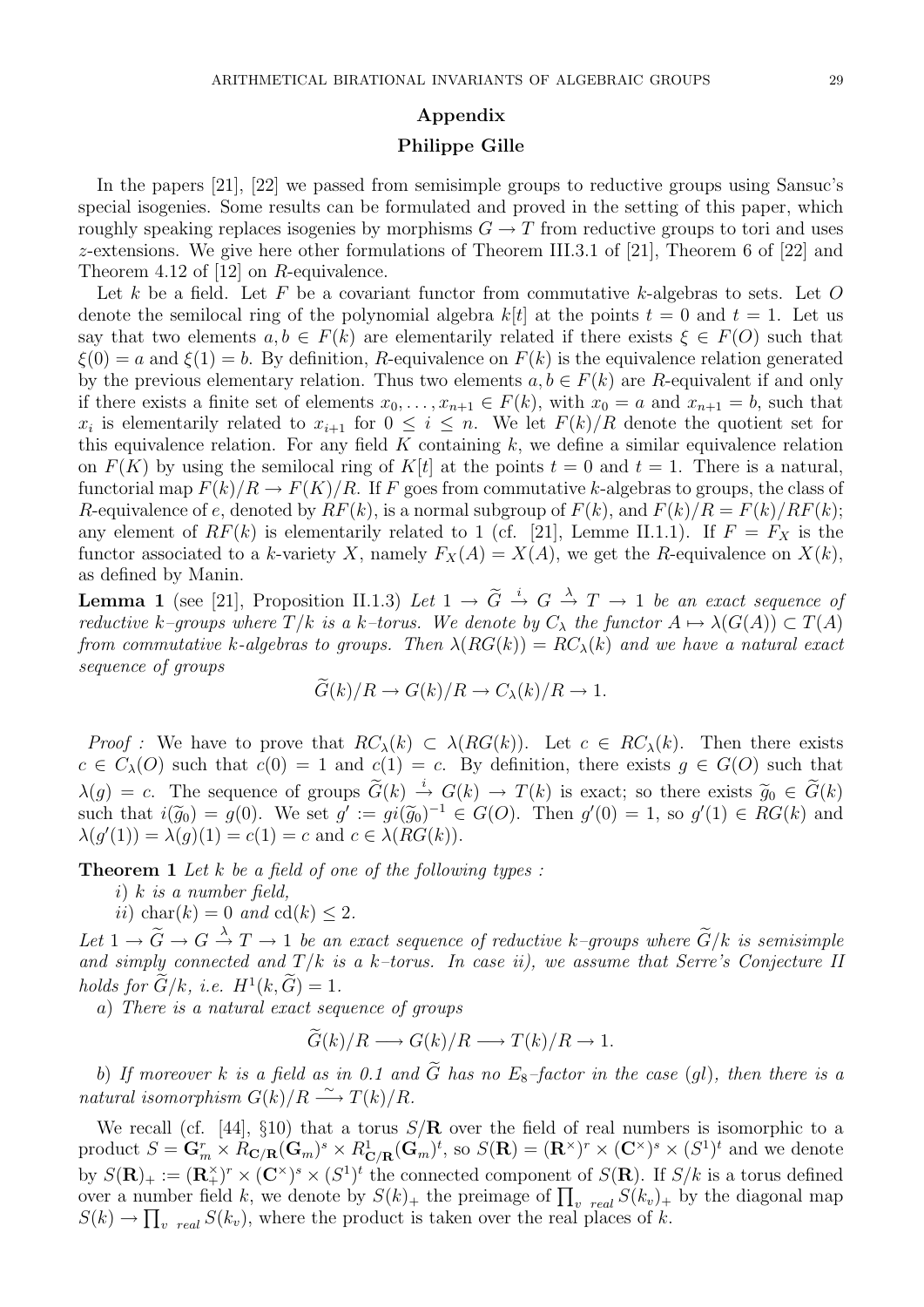**Lemma 2** Assume that k is a number field. Let  $1 \rightarrow S \rightarrow E \stackrel{f}{\rightarrow} T \rightarrow 1$  be a flasque resolution of  $T$  (where  $S$  is a flasque torus and  $E$  is a quasi-trivial torus).

a) The group  $RT(k)$  is dense in  $\prod$ v real  $T(k_v)$  and we have  $T(k) = T(k)_{+}$ .  $RT(k)$  and  $T(k)_{+} \cap$  $RT(k) = f(E(k)_+).$ 

b) The group  $RG(k)$  is dense in  $\prod$ v real  $G(k_v)$ . c)  $T(k_v)_+ \subset C_{\lambda}(k_v) \subset T(k_v)$  for any real place v of k. d)  $T(k)_+ \subset \text{Im}(G(k) \stackrel{\lambda}{\to} T(k)).$ 

*Proof.* a) As R-equivalence is the trivial relation over **R** (cf. [21],  $\S$ III.2.c p. 218) we have the following commutative diagram

$$
S(k) \longrightarrow E(k) \longrightarrow T(k) \longrightarrow H^{1}(k, S)
$$
  
\n
$$
\downarrow \qquad \qquad \downarrow \qquad \qquad \downarrow
$$
  
\n
$$
\prod_{real} S(k_{v}) \longrightarrow \prod_{v \text{ real}} E(k_{v}) \longrightarrow \prod_{v \text{ real}} T(k_{v}) \longrightarrow 1.
$$

The group  $E(k)$  is dense in  $\prod$ v real  $E(k_v)$ , so the group  $RT(k)$  is dense in  $\prod$ v real  $T(k_v)$ . For any real place v of k, the map  $E(k_v)_+ \to T(k_v)_+$  is surjective, and a diagram chase gives  $f(E(k)).T(k)_+ =$  $T(k)$ , so  $RT(k)$ .  $T(k)$  =  $T(k)$ . We have to prove that  $RT(k) \cap T(k)$   $\subset f(E(k)$ . Let  $t \in$  $RT(k) \cap T(k)_+$ . Then there exists  $e \in E(k)$  such that  $f(e) = t$ . There exists  $e_v \in E(k_v)_+$  such that  $f(e_v) = t \in T(k_v)$  and  $s_v := ee_v^{-1} \in S(k_v)$ . The weak approximation holds for S at the real places ([39], Lemme 1.8 p. 19), so there exists  $s \in S(k)$  such that  $ss_v^{-1} \in S(k_v)_+$ . Then  $f(es^{-1}) = t$  and  $es^{-1} \in E(k)_+.$ 

b) We have to show that any element  $(g_v) \in \prod_{v \text{ real}} G(k_v)$  can be approximated by elements of RG(k). As RG(k) is a Zariski-dense subgroup of G, we can assume that some  $g_v$  is semisimple regular. Let U be an open neighborhood of  $(q_v)$ . The group  $G/k$  satisfies weak approximation at real places ([39], Corollaire 3.5.c p. 26) so there exists  $g \in G(k)$  such that  $g \in \mathcal{U}$  and we may assume that g is semisimple regular. We consider the maximal torus  $Z_G(g)$  of G. By the statement a), the group  $RZ_G(g)(k)$  is dense in the closed subgroup  $\prod_{v \ real} Z_G(g)(k_v)$  of  $\prod_{v \ real} G(k_v)$ , so  $U \cap RZ_G(g)(k) \neq \emptyset$  and a fortiori  $U \cap RG(k) \neq \emptyset$ .

c) We consider the exact sequence of pointed sets

 $\eta$ 

$$
G(k_v) \xrightarrow{\lambda_{k_v}} T(k_v) \xrightarrow{\delta_v} H^1(k_v, \widetilde{G}).
$$

The boundary map  $\delta_v : T(k_v) \to H^1(k_v, \tilde{G})$  is continuous for the real topology, and  $H^1(k_v, \tilde{G})$  is finite, so  $\delta_v$  is trivial on  $T(k_v)_+$  and  $T(k_v)_+ \subset \lambda(G(k_v)) = C_{\lambda}(k_v)$ .

d) We use now the Hasse principle (Kneser–Harder–Chernousov) for the simply connected group  $\tilde{G}$  and we consider the following exact commutative diagram of pointed sets

$$
G(k) \xrightarrow{\lambda_k} T(k) \xrightarrow{\delta} H^1(k, \widetilde{G})
$$
  
\n
$$
\downarrow \qquad \qquad \downarrow \qquad \qquad \downarrow
$$
  
\n
$$
\prod_{v \text{ real}} G(k_v) \longrightarrow \prod_{v \text{ real}} T(k_v) \xrightarrow{\delta_v} \prod_{v \text{ real}} H^1(k_v, \widetilde{G}).
$$

By assertion c), the maps  $\delta_v$ 's are trivial on  $T(k_v)_+$  and a diagram chase shows that  $\delta$  is trivial on  $T(k)_+$ , i.e.  $T(k)_+ \subset \text{Im}(G(k) \stackrel{\lambda}{\to} T(k)).$ 

*Proof of Theorem 1. a) First step :*  $\widetilde{G}$  *is quasi-split:* Then  $\widetilde{G}$  contains a quasi-trivial maximal k– torus E. We consider the maximal k–torus  $Z_G(E)$  of G, and we have the following exact sequence of k–tori

$$
1 \to E \to Z_G(E) \to T \to 1.
$$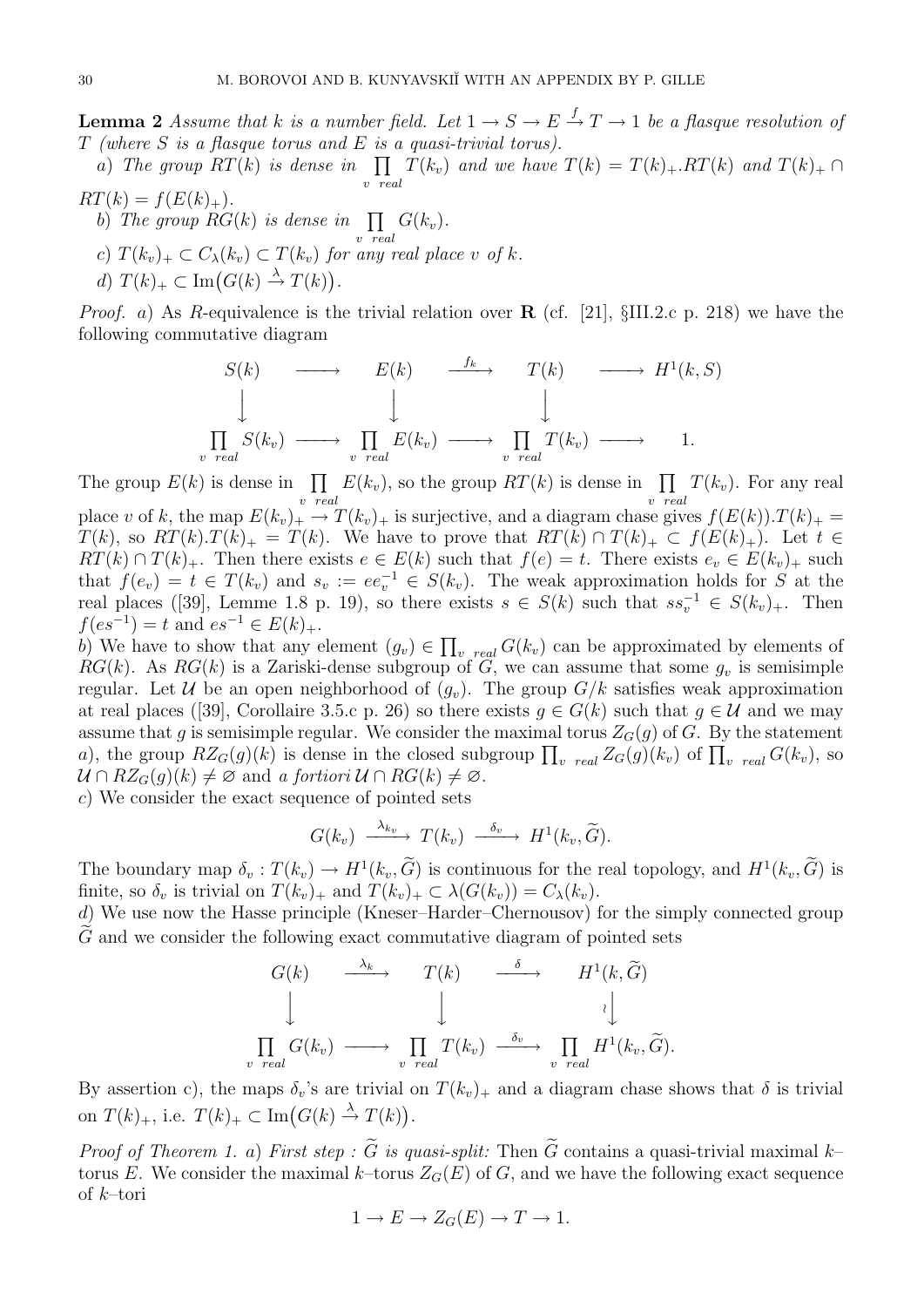By Hilbert 90 Theorem we have  $H^1(k, E) = 0$ , so the map  $Z_G(E)(k) \to T(k)$  is surjective and a fortiori the map  $G(k) \to T(k)$  is surjective. Moreover, since E is quasi-trivial, by Lemma 4.15 of this paper we have an isomorphism

$$
Z_G(E)(k)/R \xrightarrow{\sim} T(k)/R.
$$

But according to Proposition 14(i) of [15] on quasi-split groups, we have  $Z_G(E)(k)/R \stackrel{\sim}{\longrightarrow} G(k)/R$ , and we conclude that the map  $G(k)/R \to T(k)/R$  is an isomorphism.

Second step : the general case: We do first the case of number fields i) and shall explain after, how the proof works also for fields of kind ii). Let  $RG(k)$  denote the R–equivalence class of 1 in  $G(k)$ . We denote by  $C_{\lambda}(k) \subset T(k)$  (resp.  $RC_{\lambda}(k) \subset T(k)$ ) the image by  $\lambda$  of  $G(k)$  (resp.  $RG(k)$ . Let  $1 \rightarrow S \rightarrow E \rightarrow T \rightarrow 1$  be a flasque resolution of T (where S is a flasque torus and E is a quasi-trivial torus) and let us consider the map  $f : E(k) \to T(k)$ . We begin with the following

 $\textbf{Lemma 3 } f(E(k)_+) \subset \text{Im}\big(RG(k) \stackrel{\lambda_*}{\to} RT(k)\big).$ 

*Proof of Lemma 3.* The torus E is quasi-trivial, hence we have  $E = \prod_{i=1, ..., r} R_{k_i/k}(\mathbf{G}_m) = \prod_i E_i$ where the  $k_i/k$ 's are finite field extensions. We denote by  $h_i: E_i \to E$  the morphism defined by  $h_i(e_i) = (1, ..., 1, e_i, 1, ..., 1)$ . As  $E(k)_+ = \prod_i E_i(k)_+$ , it is enough to prove that  $f(h_i(E_i(k)_+)) \subset$  $\text{Im}(RG(k) \stackrel{\lambda_*}{\to} RT(k))$  for  $i = 1, ..., r$ . We firstly recall the norm principle, i.e. Theorem 3.9 of [32], applied to the extension  $1 \to \tilde{G} \to G \stackrel{\lambda}{\to} T \to 1$ . It states that for any finite field extension  $L/k$  the norm map  $N_{L/k} : T(L) \to T(k)$  preserves the image by  $\lambda$  of  $RG(L)$ , i.e.  $N_{L/k}(\lambda(RG(L))) \subset \lambda(RG(k)) \subset T(k)$ . In other words, we have

(\*) 
$$
N_{L/k}(RC_{\lambda}(L)) \subset RC_{\lambda}(k) \subset T(k).
$$

First case:  $k_i = k$  and  $E_i = \mathbf{G}_m$ . Let  $L/k$  be a finite field extension such that  $G_L$  is quasi-split, i.e. L satisfies  $X(L) \neq \emptyset$ , where X denotes the variety of the Borel subgroups of G. By the first step, we have  $\lambda (RG(L)) = RT(L) = f(E(L))$ , so  $RC_{\lambda}(L) = RT(L) = f(E(L))$ . By the norm principle, we get

$$
N_{L/k}\Big(f\big(E(L)\big)\Big) \subset RC_{\lambda}(k) \subset RT(k).
$$

The restriction to the factor  $E_i$  yields

$$
f\Big(h_i\big(N_{L/k}(L^\times)\big)\Big)=N_{L/k}\Big(f\big(h_i(E_i(L))\big)\Big)\subset RC_\lambda(k).
$$

By taking all the finite extensions L such that  $X(L) \neq \emptyset$ , we get

$$
f(h_i(N_X(k))) \subset RC_{\lambda}(k) \subset RT(k),
$$

where  $N_X(k)$  denotes the normgroup of X, i.e. the subgroup of  $k^{\times}$  generated by the  $N_{L/k}(L^{\times})$ for  $L/k$  finite satisfying  $X(L) \neq \emptyset$ . We use now the Hasse principle of Kato-Saito [25, Th. 4] for the normgroup of X

$$
k^{\times}/N_X(k) \stackrel{\sim}{\longrightarrow} \bigoplus_{v \in \Omega} k_v^{\times}/N_X(k_v),
$$

where  $\Omega$  denotes the set of places of k. For a finite place v of k, one has  $N_X(k_v) = k_v^{\times}$  [21, Lemme III.2.8], so  $k_+^{\times} \subset N_X(k)$ . We conclude that

$$
f(h_i(k_+^{\times})) \subset RC_{\lambda}(k).
$$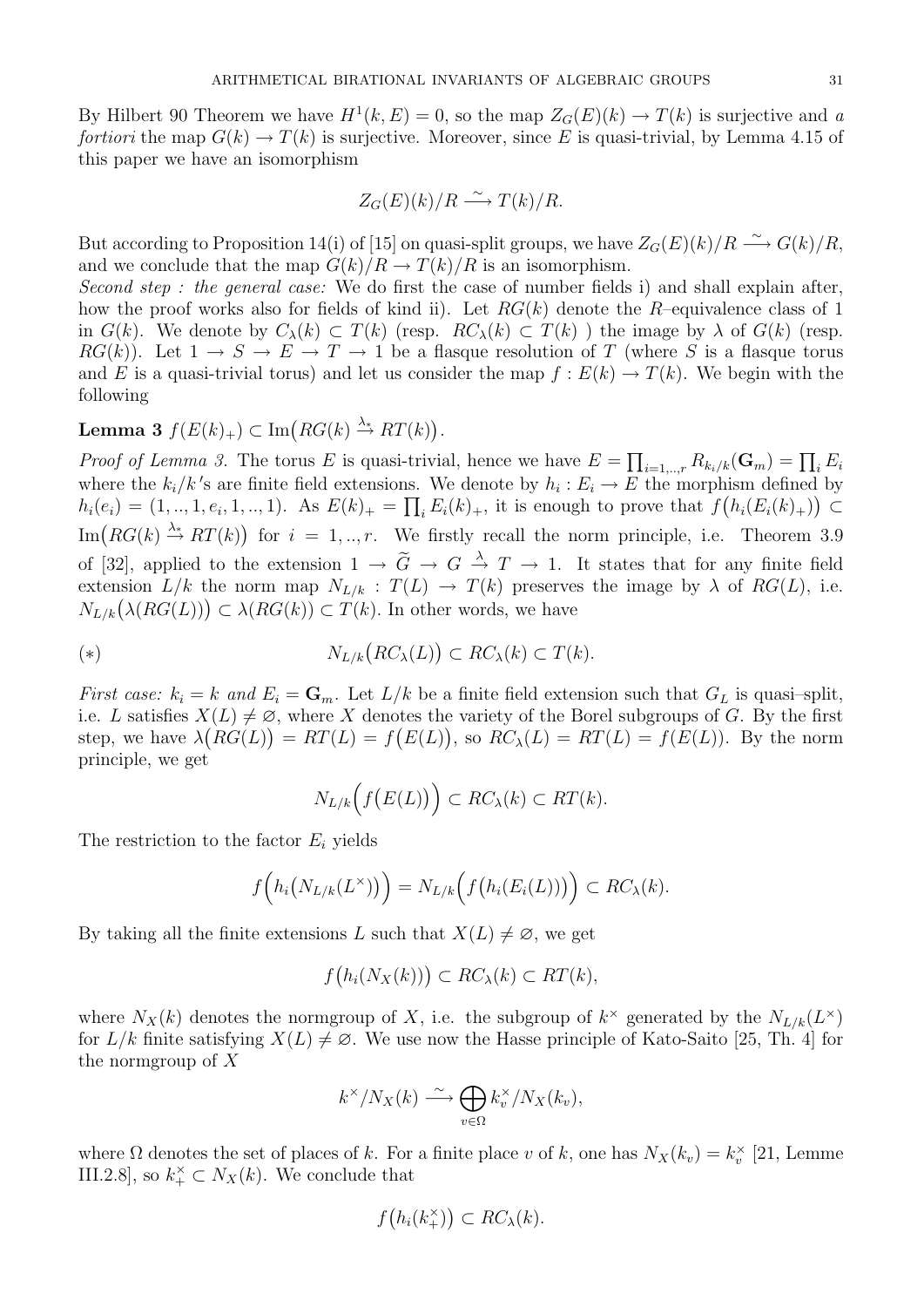2-nd case:  $E_i = R_{k_i/k} \mathbf{G}_m$ . There exists an étale algebra  $A_i/k_i$  such that  $E_i \otimes_k k_i = \mathbf{G}_{m,k_i} \times$  $R_{A_i/k_i}\mathbf{G}_m$ . We consider the following commutative diagram of corestrictions

$$
E_i(k_i) = k_i^{\times} \times A_i^{\times} \xrightarrow{f_{k_i} \circ h_i} T(k_i)
$$

$$
N_{k_i/k} \downarrow \qquad N_{k_i/k} \downarrow
$$

$$
E_i(k) = k_i^{\times} \xrightarrow{f_k \circ h_i} T(k_i).
$$

The first case applied to  $k_i$  and  $\mathbf{G}_{m,k_i}$  gives

$$
f_{k_i}\big(h_i(k_{i,+}^{\times}\times 1)\big)\subset RC_{\lambda}(k_i).
$$

The norm principle (i.e. identity  $(*)$  above) applied to the extension  $k_i/k$  yields

$$
N_{k_i/k}\big(RC_{\lambda}(k_i)\big) \subset RC_{\lambda}(k),
$$

so

$$
N_{k_i/k}((f_{k_i} \circ h_i)(k_{i,+}^{\times} \times 1)) \subset RC_{\lambda}(k).
$$

But the norm  $N_{k_i/k}: E_i(k_i) \to E_i(k)$  induces the identity on the first factor  $k_i^{\times}$  $\mathbf{e}_i^{\times}$ , so

$$
(f_{k_i} \circ h_i)(E_i(k)_+) \subset RC_{\lambda}(k),
$$

which completes the proof of the lemma.

By Lemma 1, we have an exact sequence

$$
\widetilde{G}(k)/R \longrightarrow G(k)/R \longrightarrow C_{\lambda}(k)/RC_{\lambda}(k) \longrightarrow 1.
$$

So it remains to prove that the map  $C_{\lambda}(k)/RC_{\lambda}(k) \rightarrow T(k)/R$  is an isomorphism. Surjectivity : We have to check that  $T(k) = RT(k) \cdot C_{\lambda}(k)$ . According to Lemma 2.d, one has  $T(k)_+ \subset C_{\lambda}(k)$ , so

$$
RT(k).T(k)_+ \subset RT(k).C_{\lambda}(k).
$$

By Lemma 2.a, we have  $RT(k) \cdot T(k)_{+} = T(k)$ , so  $T(k) = RT(k) \cdot C_{\lambda}(k)$ . *Injectivity* : We have to check that  $RC_\lambda(k) = C_\lambda(k) \cap RT(k)$ . The inclusion  $RC_\lambda(k) \subset C_\lambda(k) \cap$  $RT(k)$  is obvious, let us show the converse by taking  $t \in C_{\lambda}(k) \cap RT(k)$ . By Lemma 2.c, we have

$$
\prod_{v \text{ real}} T(k_v)_+ \subset \prod_{v \text{ real}} C_{\lambda}(k_v) \subset \prod_{v \text{ real}} T(k_v),
$$

and the group  $\prod$ v real  $T(k_v)_+$  is open in  $\prod$ v real  $C_{\lambda}(k_v)$ . By Lemma 2.b, the group  $RC_{\lambda}(k)$  is a dense subgroup of  $\Pi$ v real  $C_{\lambda}(k_v)$ , so there exists  $t_0 \in RC_{\lambda}(k)$  such that  $tt_0^{-1} \in T(k)_+ = T(k) \cap$  $\bigcap_{v \ real} T(k_v)_+$ . By Lemma 2.a and Lemma 3, one has

$$
RT(k) \cap T(k)_+ = f(E(k)_+) \subset RC_{\lambda}(k),
$$

so  $tt_0^{-1} \in RC_{\lambda}(k)$  and finally  $t = (tt_0^{-1})t_0 \in RC_{\lambda}(k)$ . We conclude that  $C_{\lambda}(k) \cap RT(k) = RC_{\lambda}(k)$ as desired.

The case of a field of type ii) is much simpler and one replaces the Hasse principle of Kato-Saito by the fact that  $N_X(k) = k^{\times}$  ([22], Th. 6.a). In that case, Lemma 3 yields  $RT(k) = RC_{\lambda}(k)$ . Moreover, the assumption on the vanishing of  $H^1(k, \tilde{G})$  implies that the map  $G(k) \to T(k)$  is surjective. So  $C_{\lambda}(k)/RC_{\lambda}(k) = T(k)/RT(k)$  and the exact sequence (Lemma 1)

$$
G(k)/R \longrightarrow G(k)/R \longrightarrow C_{\lambda}(k)/RC_{\lambda}(k) \longrightarrow 1,
$$

induces the exact sequence

$$
\widetilde{G}(k)/R \longrightarrow G(k)/R \longrightarrow T(k)/R \longrightarrow 1
$$

as desired.

the inclusions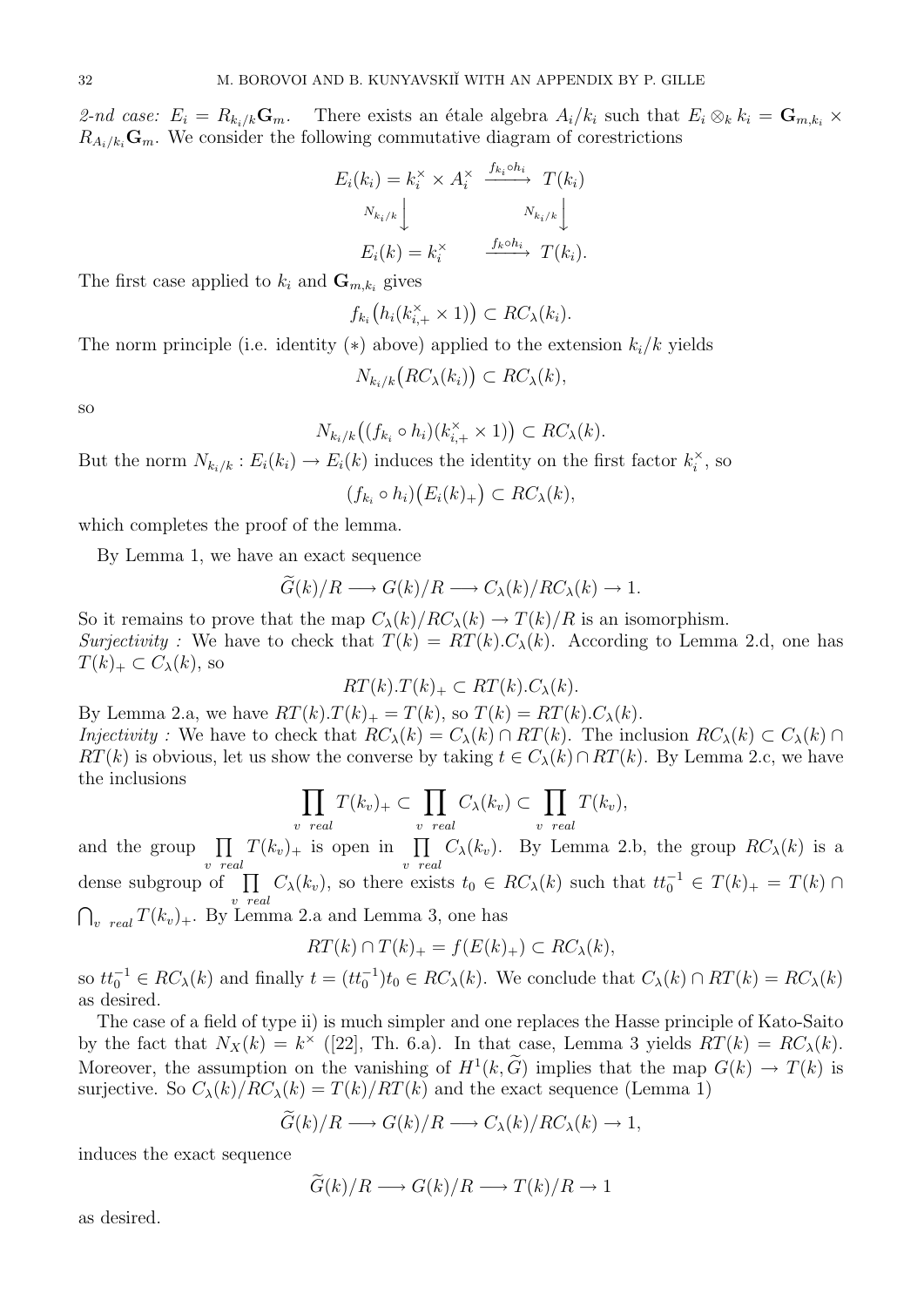b) If k is as in 0.1, Serre's Conjecture II holds by Theorems 1.3, 1.4 and 1.5 of  $[12]$  and the group G satisfies  $G(k)/R = 1$  (ibid., Corollary 4.6). In this case we deduce that the map  $G(k)/R \longrightarrow$  $T(k)/R$  is an isomorphism.

Corollary Let k be a field as in Theorem 1. Let G be a semisimple simply connected group and  $S \subset G$  be a k-split torus of G. Then the group  $Z_G(S)$ <sup>ss</sup> is semisimple and simply connected and the natural map

$$
Z_G(S)^{\rm ss}(k)/R \to G(k)/R
$$

#### is surjective.

*Proof:* According to Theorem 4.15.a of [3], the centralizer  $Z_G(S)$  is the Levi subgroup of some k-parabolic subgroup P of G. The fact that  $Z_G(S)^{ss}/k$  is simply connected is well-known, it can be deduced from the presentation of standard parabolic subgroups [BT1,§4] and Corollary 4.4 of [4]. We denote by U the unipotent radical of P and we consider the opposite parabolic group  $P^$ of P with respect to  $Z_G(S)$ ; it is the unique k–parabolic subgroup Q of G containing  $Z_G(S)$  such that  $Q \cap P = Z_G(S)$  [3, §4.8]. Let  $U^-$  be the unipotent radical of  $P^-$ . As  $P \cap U^- = 1$ , each fiber of the multiplication map  $U \times Z_G(S) \times U^- \to G$  consists of a single point, so this map is an open immersion by [2, Prop. AG 18.4]. So by Proposition 11 of [15], we have  $(U \times Z_G(S) \times U^{-})(k)/R =$  $G(k)/R$ . But U and U<sup>-</sup> are affine spaces, so one has an isomorphism  $Z_G(S)(k)/R \stackrel{\approx}{\longrightarrow} G(k)/R$ . We denote by  $T = Z_G(S)^{tor} = Z_G(S)/Z_G(S)^{ss}$  the coradical torus of  $Z_G(S)$ ; the preceding theorem produces then the exact sequence

$$
Z_G(S)^{ss}(k)/R \to Z_G(S)(k)/R \to T(k)/R \to 1.
$$

As  $Z_G(S)$  is a Levi subgroup of P, we have a natural isomorphism  $P^{\text{tor}} \longrightarrow Z_G(S)^{\text{tor}} = T$ . According to Lemma 5.6 of  $[12]$ , the fact that G is simply connected implies that the torus  $T = P<sup>tor</sup>$  is quasi-trivial. So we have  $T(k)/R = 1$  and the map  $Z_G(S)<sup>ss</sup>(k)/R \to G(k)/R$  is surjective.

#### **REFERENCES**

- [1] Algebraic Number Theory (J. W. S. Cassels and A. Fröhlich, eds.), Academic Press, London–New York, 1967.
- [2] A. Borel, Linear Algebraic Groups, 2nd ed., Springer-Verlag, New York et al., 1991.
- [3] A. Borel et J. Tits, *Groupes réductifs*, Inst. Hautes Etudes Sci. Publ. Math. 27 (1965), 55–150.
- [4] A. Borel et J. Tits, *Compléments à l'article: "Groupes réductifs"*, Inst. Hautes Etudes Sci. Publ. Math. 41 (1972), 253–276.
- [5] M. Borovoi, Abelianization of the second nonabelian Galois cohomology, Duke Math. J. 72 (1993), 217– 239.
- [6] M. Borovoi, Abelian Galois cohomology of reductive groups, Mem. Amer. Math. Soc. 132 (1998), No. 626, 1–50.
- [7] M. Borovoi and B. Kunyavskii, Formulas for the unramified Brauer group of a principal homogeneous space of a linear algebraic group, J. Algebra 225 (2000), 804–821.
- [8] L. Breen, Bitorseurs et cohomologie non abélienne, The Grothendieck Festschrift, Birkhaüser, Boston, 1990, vol. 1, pp. 401–476.
- [9] K.S. Brown, Cohomology of Groups, Springer-Verlag, New York, 1982.
- [10] V.I. Chernousov and L.M. Timoshenko, On the group of R-equivalence classes of semisimple groups over arithmetic fields, Algebra i Analiz 11 (1999), no. 6, 191–221; English transl. in St. Petersburg Math. J. 11 (2000), 1097–1121.
- [11] J.-L. Colliot-Thélène, P. Gille et R. Parimala, Arithmétique des groupes algébriques linéaires sur certains corps géométriques de dimension deux, C. R. Acad. Sci. Paris, Sér. I Math. 333 (2001), 827–832.
- [12] J.-L. Colliot-Thélène, P. Gille and R. Parimala, Arithmetic of linear algebraic groups over twodimensional geometric fields, to appear in Duke Math. J.
- [13] J.-L. Colliot-Thélène et B. È. Kunyavskiĭ, Groupe de Brauer non ramifié des espaces principaux homogènes de groupes linéaires, J. Ramanujan Math. Soc. 13 (1998), 37-49.
- [14] J.-L. Colliot-Thélène, M. Ojanguren and R. Parimala, *Quadratic forms over fraction fields of two*dimensional henselian rings and Brauer groups of related schemes, Proc. Intern. Colloquium "Algebra,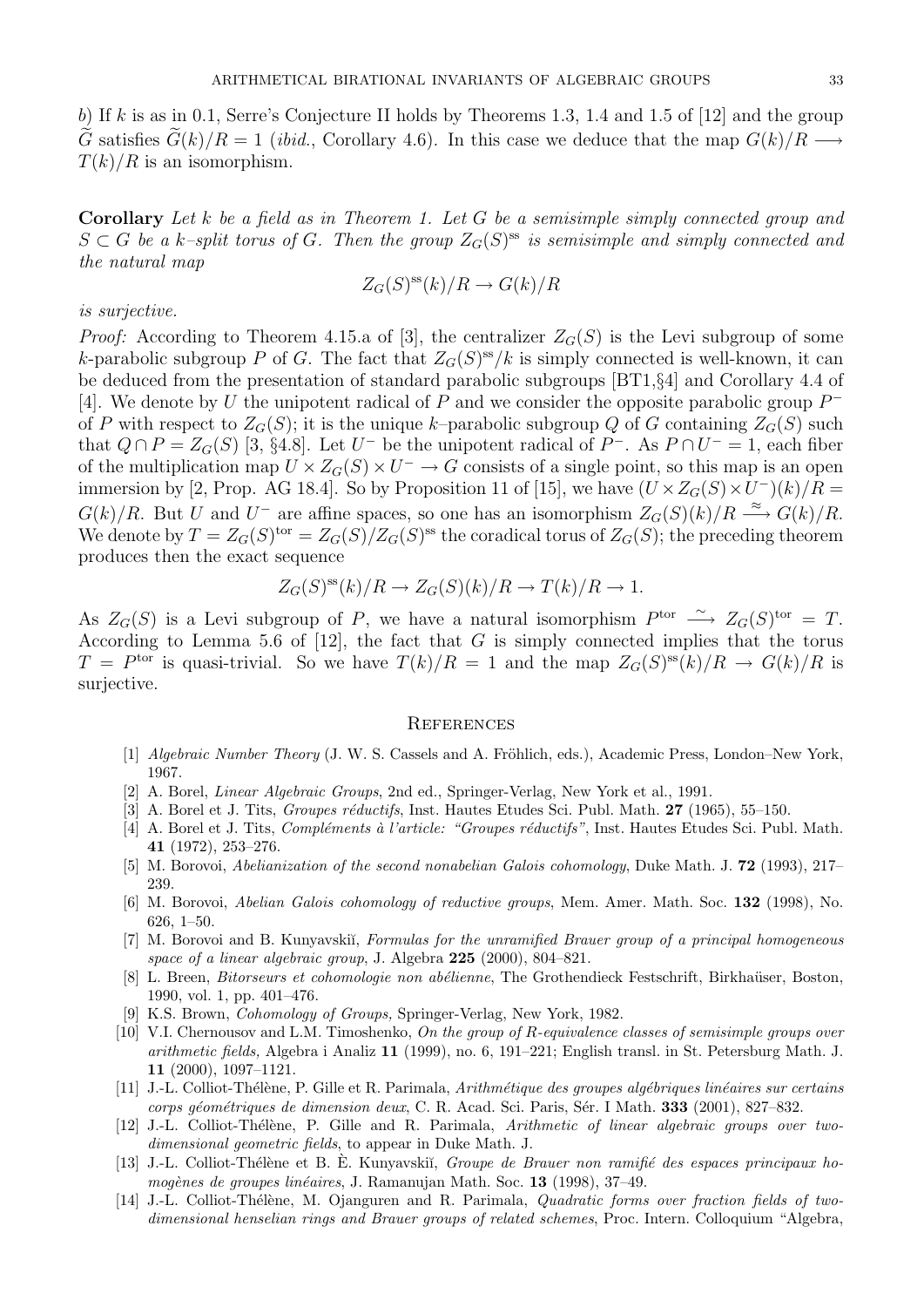Arithmetic and Geometry, Mumbai 2000" (R. Parimala, ed.), TIFR Studies in Math. 16, Narosa Publishing House, New Delhi, 2002, pp. 185–217.

- [15] J.-L. Colliot-Thélène et J.-J. Sansuc, La R-équivalence sur les tores, Ann. Sci. École Norm. Sup. (4)  $10$ (1977), 175–229.
- [16] J.-L. Colliot-Thélène and J.-J. Sansuc, *Principal homogeneous spaces under flasque tori: applications*, J. Algebra 106 (1987), 148–205.
- [17] J.-L. Colliot-Thélène et J.-J. Sansuc, Descente sur les variétés rationnelles, II, Duke Math. J. 54 (1987), 375–492.
- [18] P. Deligne, Variétés de Shimura: Interprétation modulaire et techniques de construction de modèles canoniques, in: "Automorphic Forms, Representations, and L-Functions", Proc. Symp. Pure Math., vol. 33 (1979), part 2, pp. 247–290.
- [19] J.-C. Douai, 2-cohomologie galoisienne des groupes semi-simples d´efinis sur les corps locaux, C. R. Acad. Sci. Paris Sér. A 280 (1975), 321–323.
- [20] J.-C. Douai, Cohomologie galoisienne des groupes semi-simples définis sur les corps globaux, C. R. Acad. Sci. Paris Sér. A 281 (1975), 1077-1080.
- [21] P. Gille, La R-équivalence sur les groupes algébriques réductifs définis sur un corps global, Inst. Hautes Études Sci. Publ. Math.  $86$  (1997), 199–235.
- [22] P. Gille, Cohomologie des groupes quasi-déployés sur des corps de dimension cohomologique  $\leq 2$ , Compos. Math. 125 (2001), 283–325.
- [23] G. Harder, Eine Bemerkung zum schwachen Approximationssatz, Arch. Math. (Basel) 19 (1968), 465– 471.
- [24] H. Hironaka, Resolution of singularities of an algebraic variety over a field of characteristic zero, I, II, Ann. of Math. (2) 79 (1964), 109–326.
- [25] K. Kato and S. Saito, Unramified class field theory of arithmetical surfaces, Ann. of Math. 118 (1983), 241–275.
- [26] M. Kneser, Starke Approximation in algebraischen Gruppen. I. J. Reine Angew. Math. 218 (1965), 190–203
- [27] R. E. Kottwitz, Stable trace formula: Cuspidal tempered terms, Duke Math. J. 51 (1984), 611–650.
- [28] S. Lang, Algebra, 3rd ed., Addison-Wesley, Reading, Mass. et al, 1993.
- [29] H. W. Lenstra Jr., Rational functions invariant under a finite abelian group, Invent. Math. 25 (1974), 299–325.
- [30] S. Mac Lane, Categories for the Working Mathematician, Springer-Verlag, New York, 1971.
- [31] Yu. I. Manin, Cubic forms: Algebra, Geometry, Arithmetic, Nauka, Moscow, 1972; English transl.: North-Holland, Amsterdam–London, 1974, 2nd ed. 1986.
- [32] A.S. Merkurjev, The norm principle for algebraic groups, Algebra i Analiz 7 (1995), no. 2, 77–105; English transl. in St. Petersburg Math. J. 7 (1996), 243–264.
- [33] A.S. Merkurjev, K-Theory and algebraic groups, European Congress of Mathematics (Budapest, July 22–26, 1996), vol. II, Progress in Math., vol. 169, Birkhäuser, Basel et al., 1998, pp. 43–72.
- [34] J. S. Milne and K.-y. Shih, Conjugates of Shimura varieties, "Hodge Cycles, Motives and Shimura Varieties", Lecture Notes in Math. 900, Springer-Verlag, Berlin, 1982, pp. 280–356.
- [35] Nguyêñ Q. Thăńg, Weak approximation, R-equivalence and Whitehead groups, in: "Algebraic K-Theory" (Toronto, Ontario, 1996)", Fields Inst. Commun. 16 (1997), 345–354.
- [36] Nguyêñ Q. Thăńg, Weak approximation, Brauer and R-equivalence in algebraic groups over arithmetical fields, J. Math. Kyoto Univ. 40 (2000), 247–291.
- [37] Nguyêñ Q. Thăńg, Weak approximation, Brauer and R-equivalence in algebraic groups over arithmetical fields, II, J. Math. Kyoto Univ. 42 (2002), 305–316.
- [38] V.P. Platonov and A.S. Rapinchuk, Algebraic Groups and Number Theory, Nauka, Moscow, 1991; English transl. Academic Press, Boston et al., 1994.
- [39] J.-J. Sansuc, Groupe de Brauer et arithmétique des groupes algébriques linéaires sur un corps de nombres, J. Reine Angew. Math. 327 (1981), 12–80.
- [40] Schémas en Groupes, I, II, III, Séminaire de Géométrie Algébrique du Bois Marie 1962/64 (SGA3). Dirig´e par M. Demazure et A. Grothendieck. Lecture Notes in Math. 151, 152, 153, Springer-Verlag, Berlin et al., 1970.
- [41] V.E. Voskresenskiĭ, On the birational equivalence of linear algebraic groups, Dokl. Akad. Nauk SSSR 188 (1969), 978–981; English transl. in Soviet Math. Dokl. 10 (1969), 1212–1215.
- [42] V.E. Voskresenskiı̆, *Birational properties of linear algebraic groups*, Izv. Akad. Nauk SSSR Ser. Mat. 34 (1970), 3–19; English transl. in Math. USSR Izv. 4 (1970), 1–17.
- [43] V.E. Voskresenskiı̆, *Algebraic Tori*, Nauka, Moscow, 1977. (Russian)
- [44] V.E. Voskresenskiĭ, Algebraic Groups and Their Birational Invariants, Transl. of Math. Monographs, vol. 179, Amer. Math. Soc., Providence, Rhode Island, 1998.